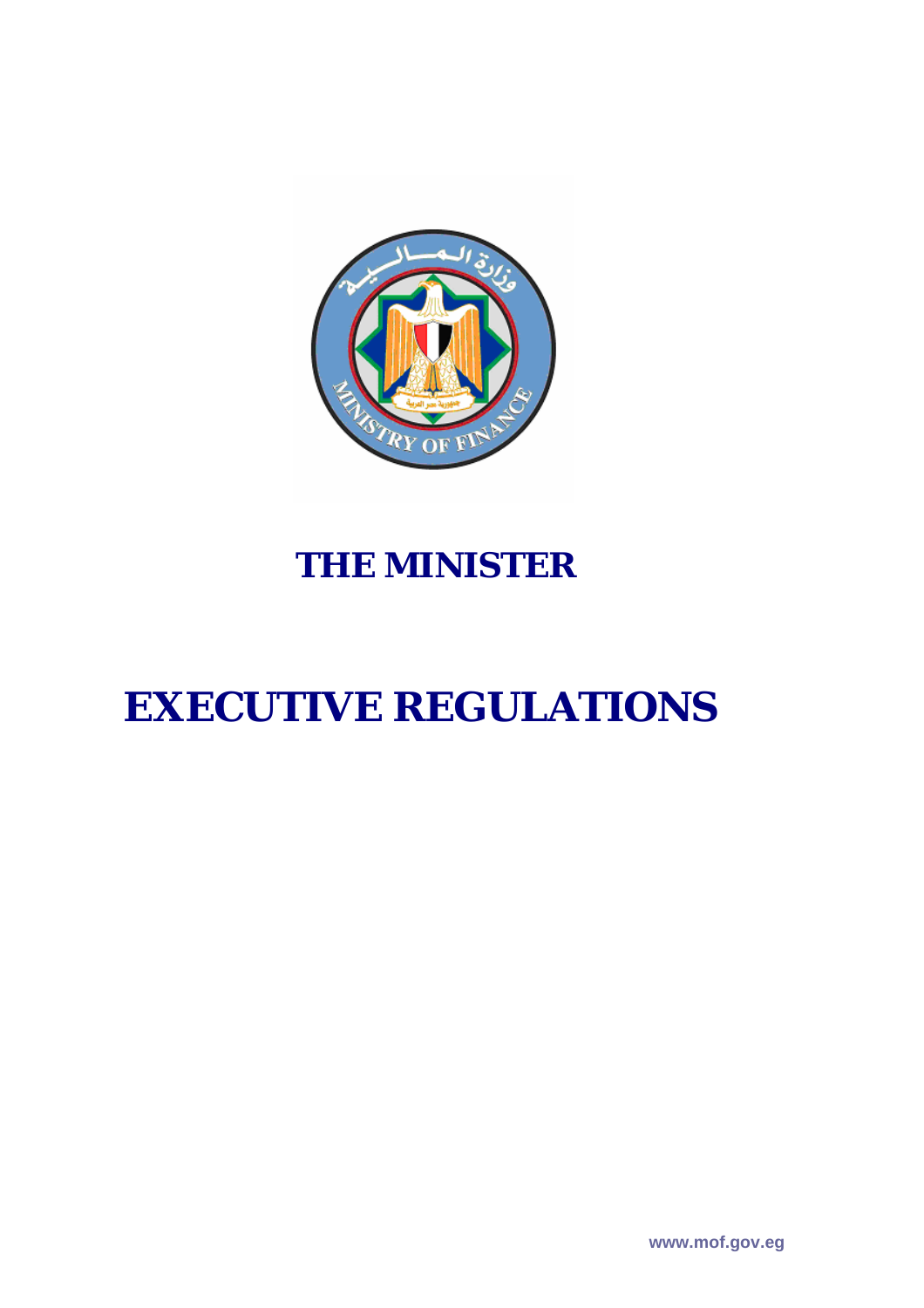## **Minister of Finance Decree No. (991) of 2005 Promulgating the Executive Regulation Of the Income Tax Law no. 91 of 2005**

### **The Minister of Finance**

Having reviewed law no. 91 of 2005 promulgating the Income Tax Law and the Income Tax Law attached thereto, and

Upon the State Council view,

## **Has decreed (First Article)**

The executive regulation attached to the Income Tax Law no. 91 of 2005, referred to by the word "Law" wherever mentioned or referenced in this regulation, is effective.

General rules and instructions and periodical notes issued by the Minister of Finance to apply the provisions of the above-cited two laws shall be effective where no text is provided in this decree and the attached regulation.

## **(Second Article)**

Provisions of the Income Tax Law will be effective as follows:

1- With regard to natural persons:

a- On the income of natural persons from salaries and the like, with effect from July 2005;

b- On the income of natural persons from commercial and industrial activity, revenues from non-commercial professions and real estate with effect from tax period 2005, starting on 1/1/2005 and ending after the effective date of the Income Tax Law.

2- With regard to legal persons as of:

a- The first tax period starting from 2004 and ending on 31/12/2005.

b- The tax period starting from 1/1/2005 or any other following date and ending after the effective date of the above-cited law.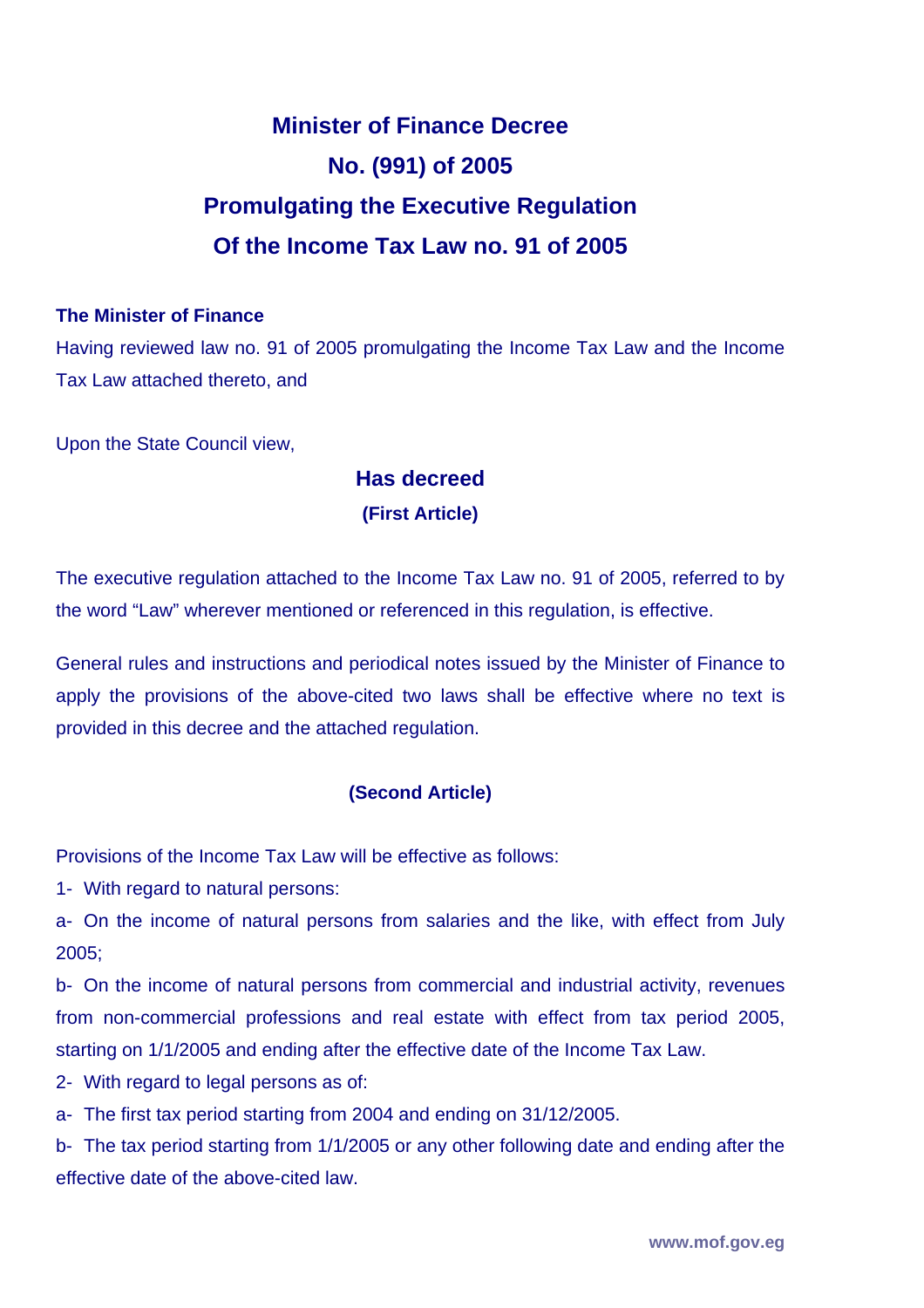## **(Third Article)**

Any provision that is contrary to this decree or the attached regulation or does not conform to the provisions thereof shall be repealed.

## **(Forth Article)**

This decree shall be published in the Egyptian Gazette, and come into force on the date following the date of publication.

> **Minister of Finance Dr. Youssef Boutros Ghali Issued on 27/12/2005**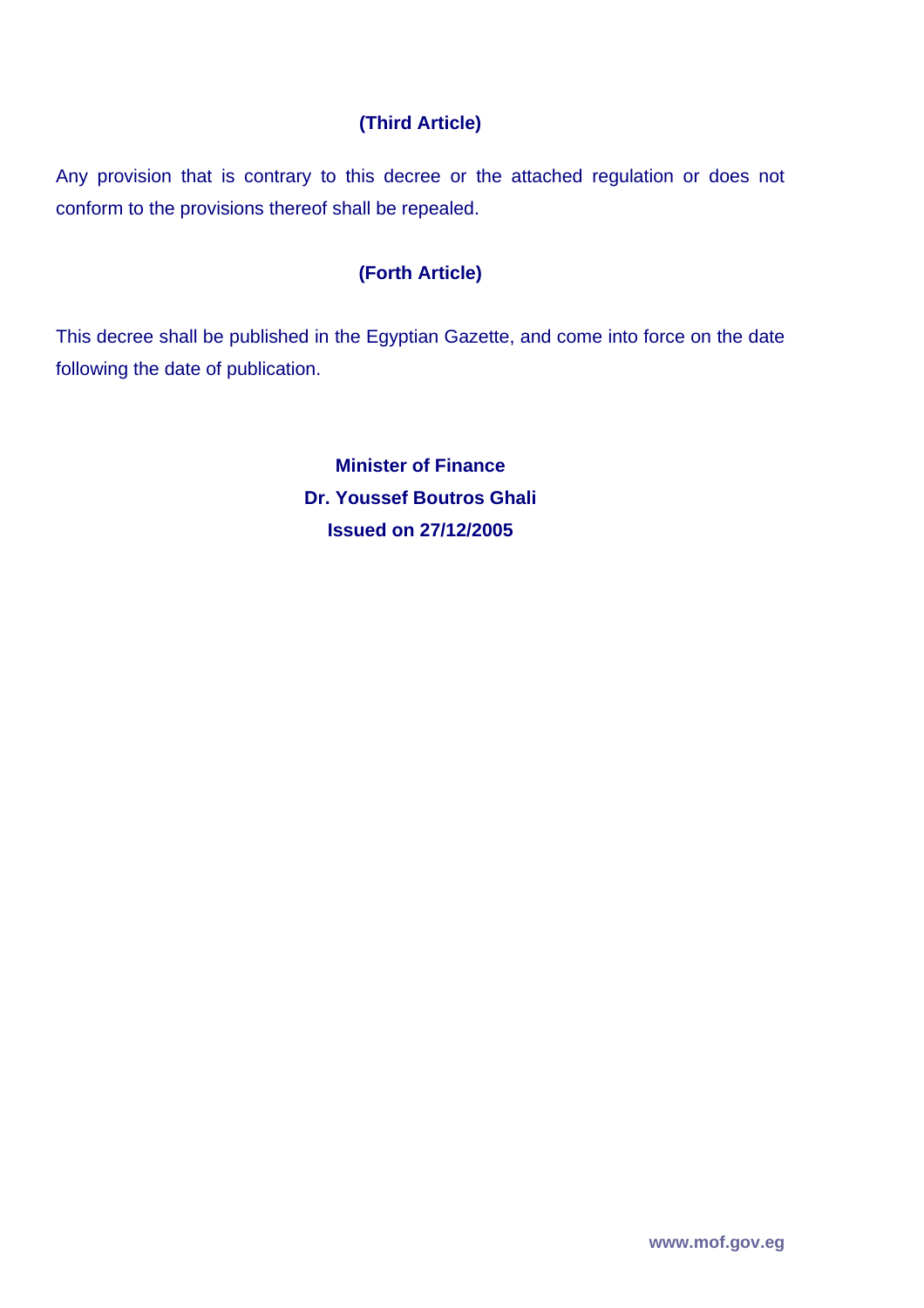# **Executive Regulation of the Income Tax Law Promulgated by Law No.91 of 2005**

# **Book One General Provisions**

## **Article (1):**

If a proprietorship is transferred by inheritance to one or more heir, each are liable to tax individually as prescribed in this law.

### **Article (2):**

In applying the provisions of article (1) of this law, the leasing of equipment is deemed as using such equipment or the right to use such. Royalties include all amounts paid for leasing industrial, commercial, or scientific equipment.

However, if the lessor carries on an activity through a registered branch, such activity is deemed to be a permanent establishment for the purposes of tax under the Income Tax Law.

#### **Article (3):**

A natural person is regarded as having a permanent residence in Egypt in any of the following cases:

1- If he is physically present in Egypt for more than half a year, either in a home he owns or as a tenant or in any other capacity.

2- If the taxpayer has a commercial shop, a vocational office, factory or any other working place where a natural person carries out his activity in Egypt.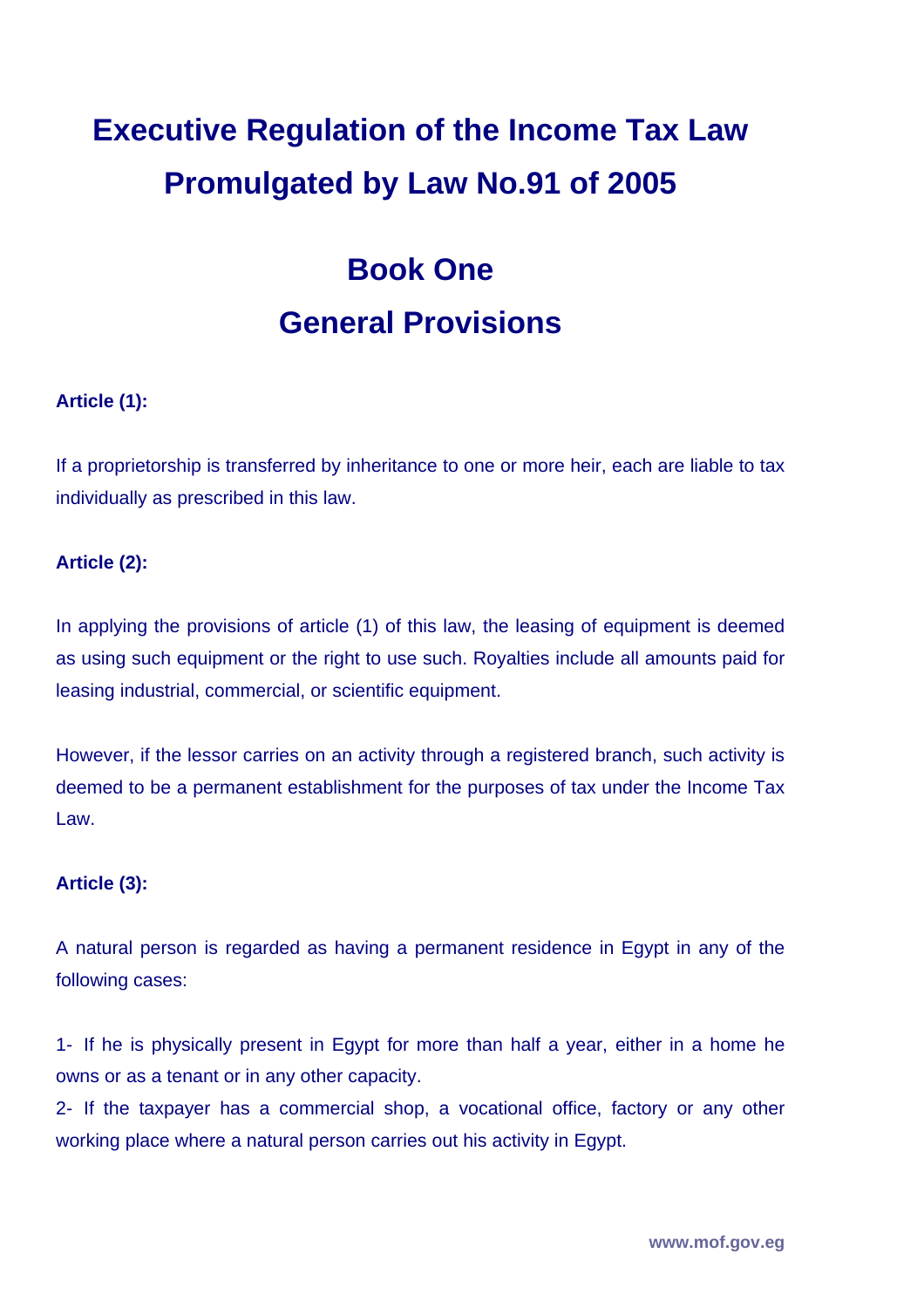Egypt is regarded as the actual management headquarters of a legal person if at least two of the following cases are satisfied:

1- If it is the location where daily administrative decisions are taken.

2- If it is the location where the administrative board meetings or managers' meetings are held.

3- If it is the location where at least half of the administrative board members or managers are resident.

4- If it is the location where the partners or shareholders are residents and their combined shareholding exceeds half of the capital or the voting rights.

### **Article (4):**

The maintenance of a fixed place of business for advertising or similar activities which are regarded to be preparatory or auxiliary in nature, and which would not yield taxable income in Egypt. **Article (5):** 

In applying item [7], in the third paragraph of Article (4) hereof, the broker or the agent is deemed to have spent most of his time or effort thereof during the tax period for the interest of a foreign company, when working fully or partially in the name of the company, where conditions regulating their commercial and financial relationship differ from those that regulate the relationship amongst independent establishments.

## **Article (6):**

Tax may be calculated for a period of less or more than twelve months in the following conditions:

1- Cases in which tax may be calculated for a period of less than 12 months:

a- The taxpayer's first financial period, whether this period ends at the end of the calendar year or any other date considered by the taxpayer to be the end of his financial year.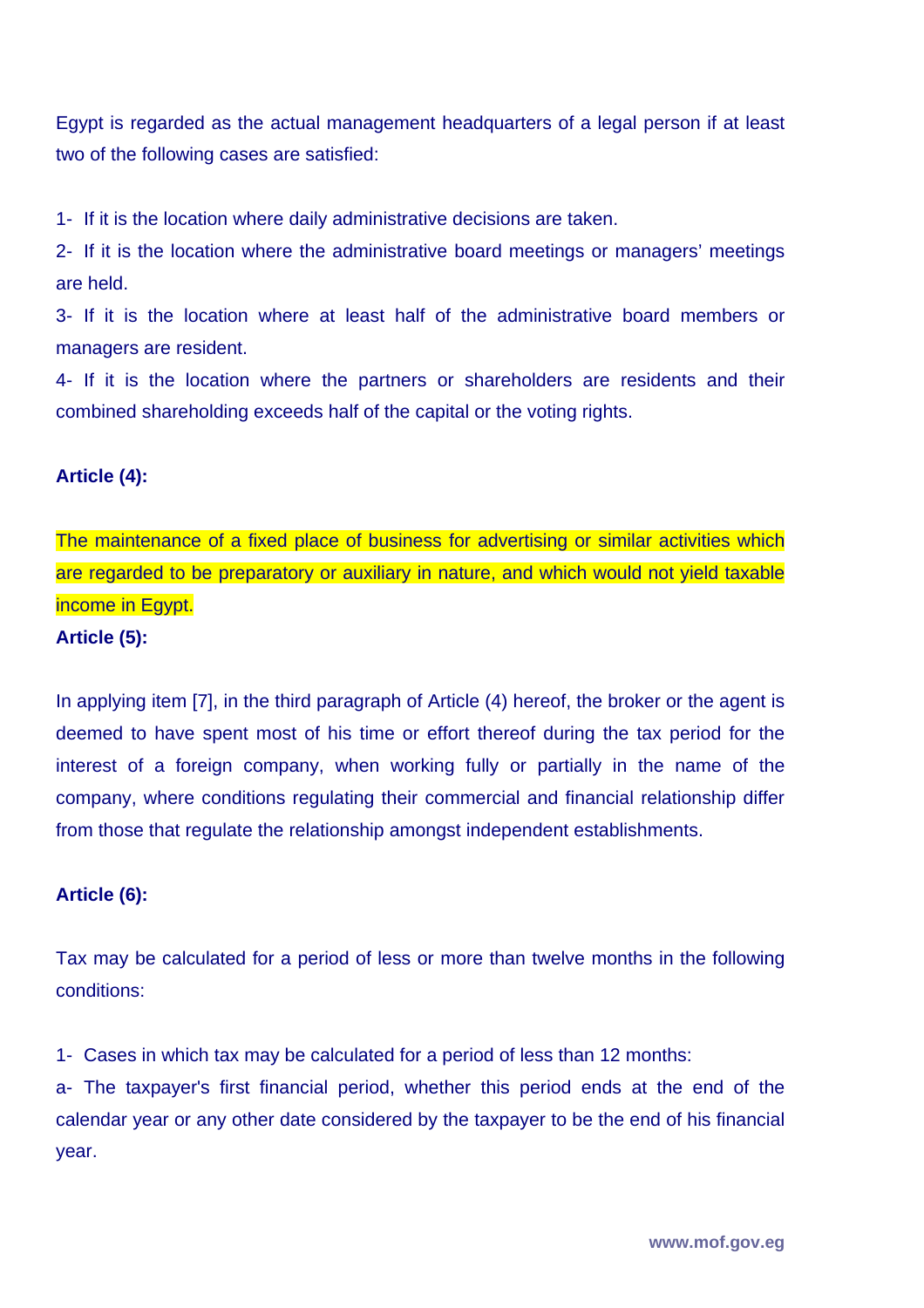b- The death of the taxpayer or if his residency in Egypt has been interrupted, or stopping the activity or disposal of his ownership of the firm before the end of his financial year.

c- If the taxpayer keeps proper books and records during one of his financial years.

d- When the taxpayer changes the end of his financial year, and in this case, the tax is calculated from the beginning of the tax year before the change and up to the date of change.

2- Cases in which the tax may be calculated for a tax period exceeding twelve months:

a- In the first financial year of a legal person, if the implementation of the articles of incorporation or corporation contract results in a delayed closing of the books.

b- In the event of a change in the end date of the financial year; if the date between the change and the beginning of the old financial year is not more than three months, the period between the beginning of the old financial year and the start date of the new tax year may be added to the first new tax year.

The tax rate, as prescribed in articles (8) and (49) of this law, is applicable, whether for profits accruing from the activity throughout a whole tax period (12 months), or if the tax is calculated for a period of more or less than 12 months, without any change in the rate, either a reduction or increase, or by making a change to the brackets proportionate to the period of activity.

### **Article (7):**

At the request of a taxpayer, the Tax Authority may approve a change in the tax period, providing the following conditions are met:

- 1- The taxpayer is a legal person as stipulated in articles (47) and (48) of the law.
- 2- The taxpayer keeps proper books and accounts.
- 3- When there are substantial reasons to change the fiscal period, such as:

a- On a request from an affiliated company or a foreign branch to adjust its financial year to agree with the financial year of the holding company or headquarters.

- b- Changing the legal form of the legal person.
- 4- If the new tax period is twelve months.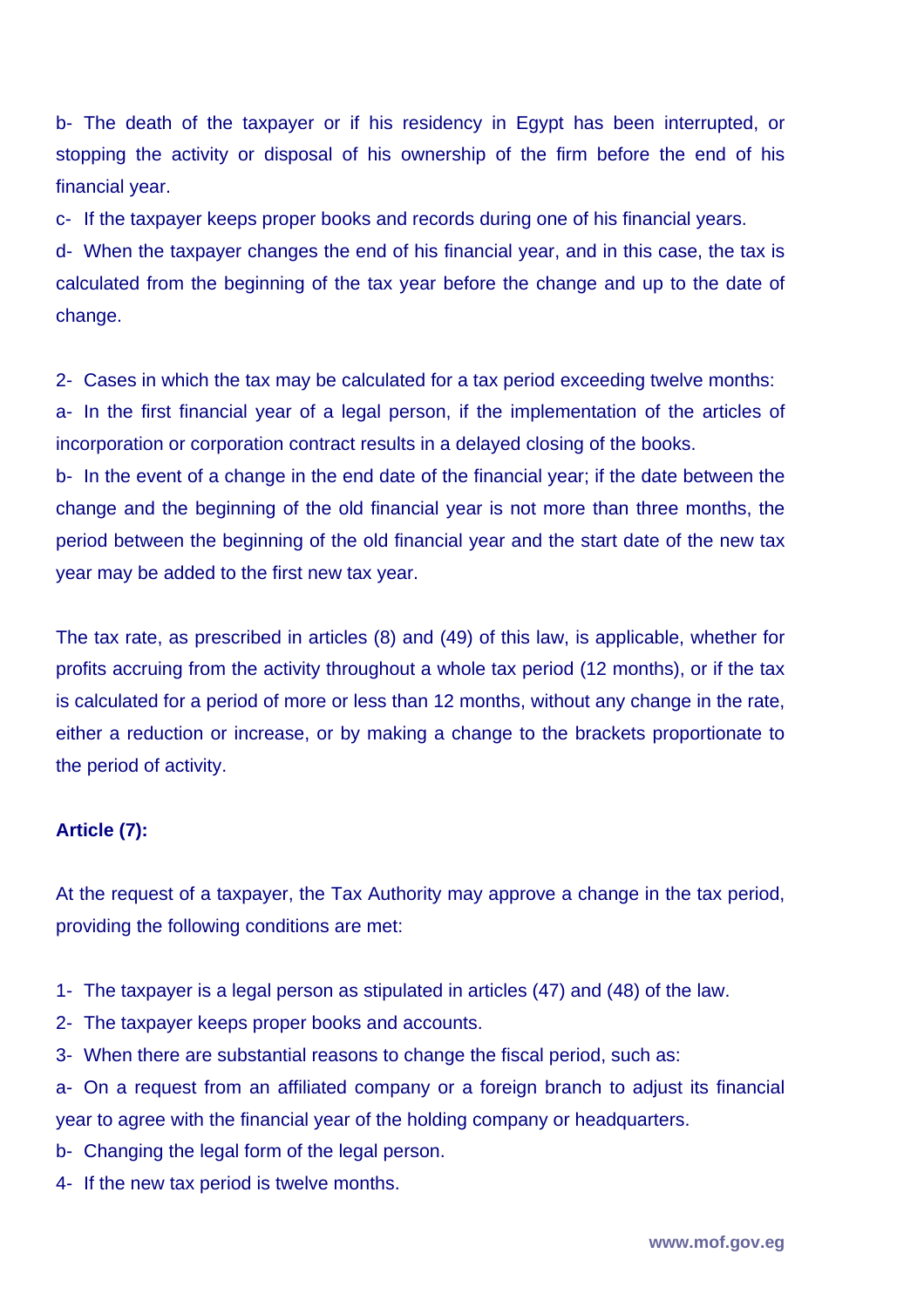# **Book Two Income Tax of Natural Persons**

## **Chapter One Tax Scope and Rate**

## **Article (8):**

In applying the provisions of "Book Two" of this law, the competent tax office means the following:

1- With regard to salaries and the like: The competent tax office stipulated in article (10) herein.

2- If the taxpayer's income is limited to revenues from commercial or industrial activity, the competent tax office is the office where the business is located. If the taxpayer conducts business through multiple firms or branches, the competent tax office is the office where the headquarters is located, according to the commercial register.

3- If the taxpayer's income is limited to revenues from professional or non-commercial activity, the competent tax office is the office where the business is located, and if there is more than one business the location is the location of the business as specified by the taxpayer.

4- If the taxpayer has revenues from commercial or industrial activity, as well as from professional or non-commercial activity, the competent tax office is the office in which the professional activity is located.

5- If the taxpayer's income is limited to revenue from real estate, the competent tax office is the office where the taxpayer's residence is located. If the taxpayer has multiple residences, then the competent tax office is the office where one of his residences is located as specified by the taxpayer. However, if the taxpayer does not specify a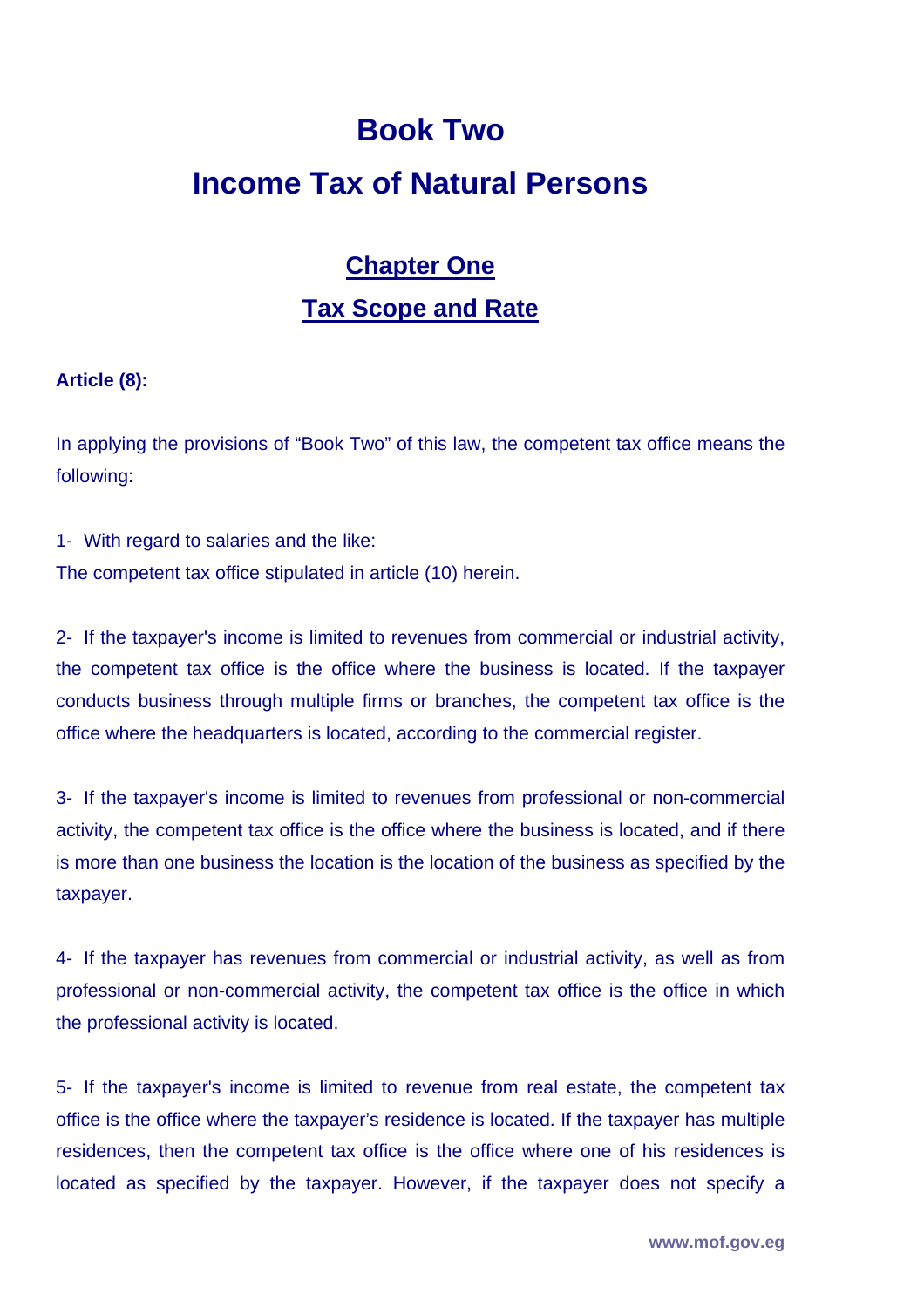residence, the competent tax office is the office where any of the taxpayer's built or agricultural property, or any of his leased residential or furnished units is located. If the taxpayer's revenues are from commercial or industrial activity, the competent tax office is the office where the headquarters of the commercial or industrial activity is located.

6- If the taxpayer's income includes revenues from commercial or industrial activity and from professional or non-commercial activity and from real estate, the competent tax office is determined under paragraph 3 above, that of the professional activity.

7- The Large Taxpayer Center, if the taxpayer is identified as a large taxpayer by the Center.

Where the taxpayer changes the location of his business, or headquarters in the case of multiple locations, the new competent tax office will assume responsibility for the tax year during which the change is made, as well as for all future tax periods.

The old competent tax office shall finalize any open tax audit or other notification procedures before ceding jurisdiction over the taxpayer's file and transfer it to the new office within three months of notification of the change.

#### **Article (9):**

The amount allowed pursuant to Article 7 of the Law is not subject to reduction or adjustment when applied to a taxpayer's residency in Egypt if it is less than the full tax year. In cases of multiple income sources, the aforementioned bracket is deducted first from the income from salaries and the like and if a part of the bracket remains, then it must be deducted from any other income.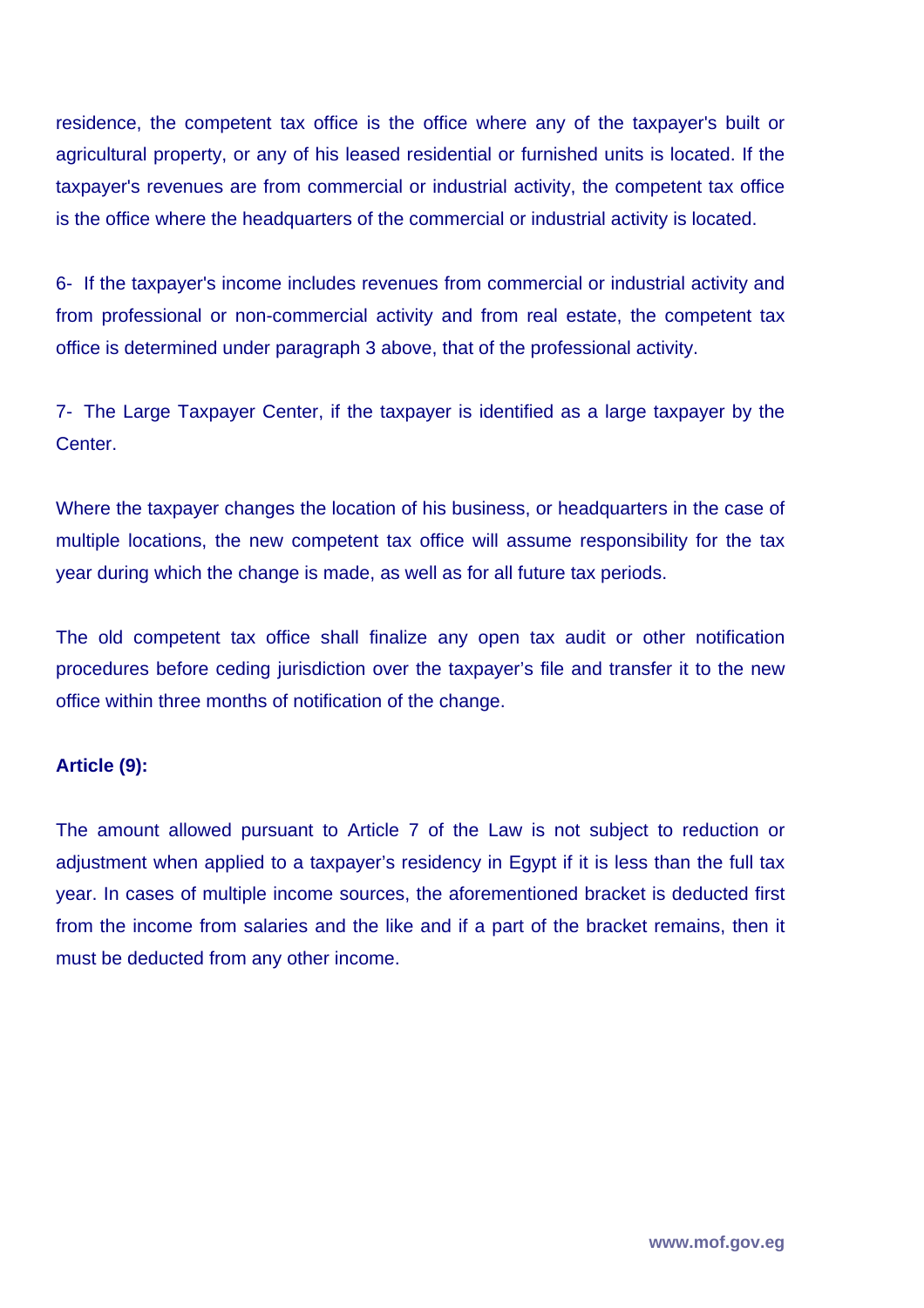## **Chapter two Salaries and the Like**

### **Article (10):**

In applying the provisions of Article 14, first paragraph of the law, the competent tax office is determined as follows:

1- The Tax Office in charge of Inspecting Governmental Authorities in Cairo and Alexandria, for the following employers:

a. Governmental bodies,

b. Local Administration Units,

c. State firms, or state legal persons which do not carry on any activity subject to tax for profits gained by legal persons; or

d. Private authorities working in the field of youth welfare and sports as well as public syndicates in Cairo and Alexandria.

2- The competent tax office for paying tax withheld on employees is determined in the same manner as that specified in article (53) of these executive regulations for those taxpayers listed in article 48 of the Law.

3- If the employer is a natural person, the competent tax office is determined in the manner specified in article (8) of these regulations.

4- For those persons responsible for withholding tax on employees who have neither a residence nor headquarters in Egypt, tax is paid at the competent tax office where the recipient of the income resides or has its headquarters.

5- If the taxpayer responsible for withholding tax is assigned to the Large Taxpayer Center, the competent tax office for receipt of the withheld tax is the Large Taxpayer Center.

#### **Article (11):**

In applying the provisions of article (9) of the law the term "cash and in-kind benefits" includes amounts received by an employee in cash or in-kind that are not a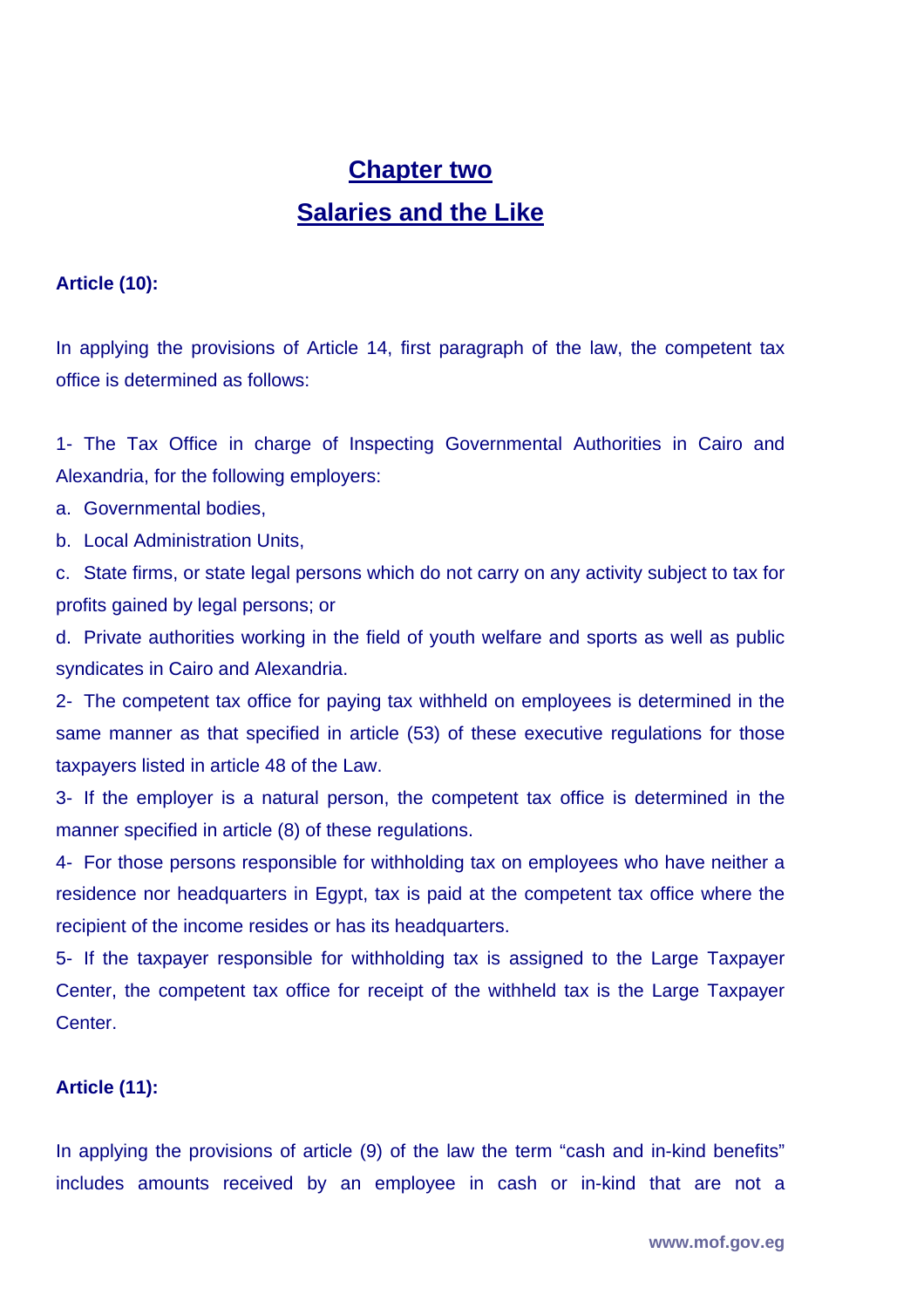reimbursement for costs associated with the job, which represent a personal benefit. The value of the benefit in-kind is the market value of the item given, which, for those items listed below, shall be calculated as follows:

1. For a company car at the personal disposal of the worker, the benefit value is equal to 20% of the cost of fuel, insurance, and periodic maintenance with respect to such cars, whether owned by the company or leased.

#### 2. Cellular Phones:

The benefit value is equal to 20% of the related phone expenses throughout the year.

### 3. Loans and advances offered by employers:

In the case of a loan in any form, whether by advance or formal note or otherwise, that exceeds the gross income received by an employee during the six months immediately prior to the receipt of the loan, the value of the benefit is the amount by which the interest rate charged is less than 7%, regardless of whether an interest rate is stated in any agreement. A loan includes any amount which is paid, advanced to, or recorded in the books of the employer on behalf of the employee.

## 4. Life insurance policies for the employee, his family or his properties:

The benefit value is equal to the amount of the premiums paid by the employer each year.

#### 5. The company's stocks granted at a value less than the stock market value:

The benefit value is determined on the difference between the stock market value on the date of receiving the grant, and the value required to be paid by the employee.

In case of restrictions in the grant limiting the employee's ability to sell or otherwise dispose of the shares, the benefit shall not be included in the income of the employee until those restrictions have expired or are otherwise removed.

In all cases, the employer shall collect and pay over the tax according to article (14) of the law, and shall list in the annual reports all the benefits received by each employee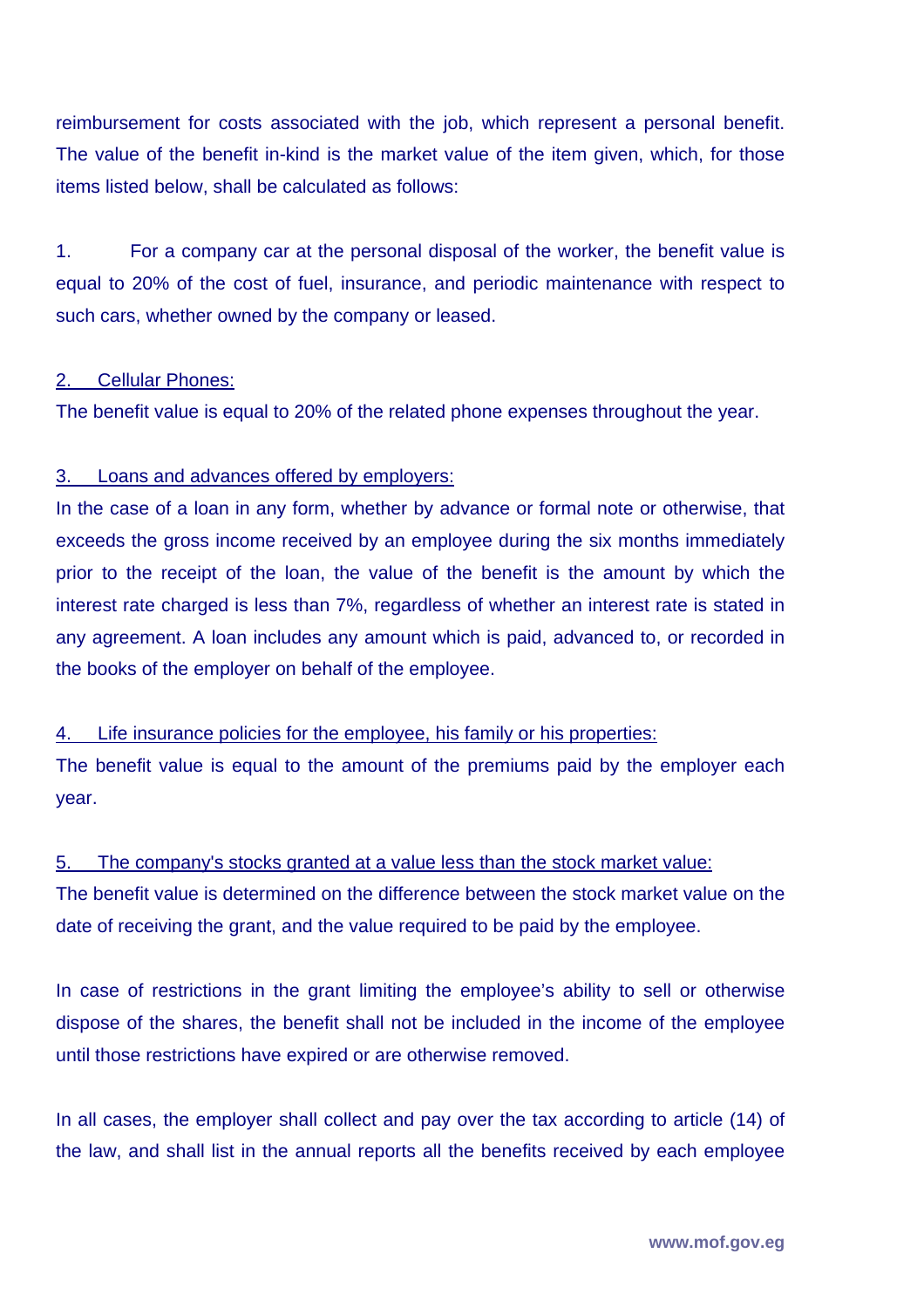as per the preceding rules. The party receiving the earned revenue is required to collect and pay over the tax, if so specified by the terms of article (16) of the Law.

## **Article (12):**

In determining taxable revenues, the following amounts are excluded:

1- Those amounts exempted pursuant to special laws.

2- An annual personal exemption of 4000 [Four thousand pounds] for the taxpayer.

3- Social insurance contributions and other amounts deducted according to the Egyptian social security laws or any other alternative system according to the provisions of law no. 64 of 1980, with respect to Alternative Private Social Security Systems.

4- Employees' contributions to private insurance funds established as per the provisions of the Private Insurance Funds promulgated by law no.54 of 1975.

5- Life insurance premiums and health insurance in favor of the taxpayer, the spouse or minor children, and any insurance premiums paid for pension entitlement, according to the provision of article (18) of these regulations.

6- The value of the following group in-kind benefits:

a) Meals offered to workers.

b) Employee group transportation or transportation allowance.

- c) Healthcare.
- d) Tools and uniforms needed for work.
- e) Accommodation offered by an employer to employees, needed for work.

7- The employee's profit share determined to be distributed according to the law.

8- The stamp tax legally prescribed.

9- An amount of five thousand pounds as a tax-free bracket, on condition that it is not deducted from the taxpayer's other income sources during the same year.

In applying paragraphs (4) and (5) of this article, the total exemption cannot exceed 15% of the net revenue or three thousand pounds (whichever is greater) and no exemption for the same contributions and premiums may be claimed for any other income prescribed in article (6) of this law.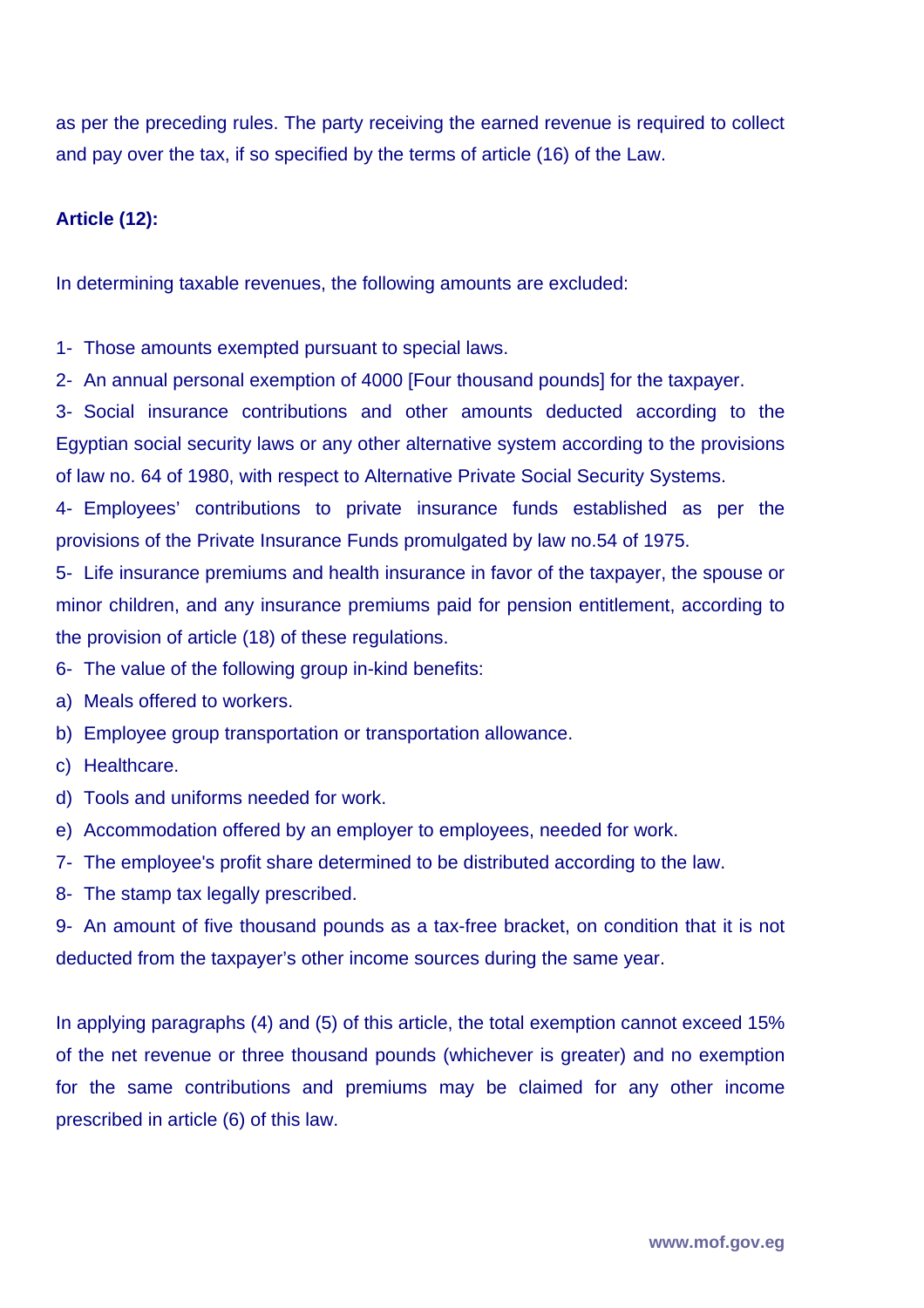The amounts deducted must be remitted to the competent tax office within the first fifteen days of each month for those amounts paid during the preceding month.

In case any changes occur in the taxable revenue during the tax year, the provision of article (14) of these Regulations will be applied.

## **Article (13):**

In case a change occurs in the employee's revenues from taxable salaries and the like, the employer may compute the due tax for the employees on the basis of the new revenue, after turning it into an annual revenue, and collect the tax difference between the old revenue and the new revenue without paying the increased amount to the tax office. The amount accumulated on behalf of the employee under this rule shall be accounted for and paid over at the end of the tax period, without computing delay fines on the difference.

## **Article (14):**

In applying the provision of the preceding article, the employer must make year end reports and adjustments as follows:

1. Determine the total amount paid for salaries (including allowances and benefits) received by the employee during the period.

2. Deduct those amounts listed as exempt in article (13) of the law.

3. Deduct the zero-tax bracket amount of five thousand pounds, and determine the tax based on the schedule stated in Article 8 of the Law.

4. Once the tax is known, reduce the amount of tax due by the amount of withheld tax paid to date for the year, and then remit the difference to the competent tax office.

The above-mentioned adjustment must be completed and submitted during the month of January each year and the payment made on or before 15 January.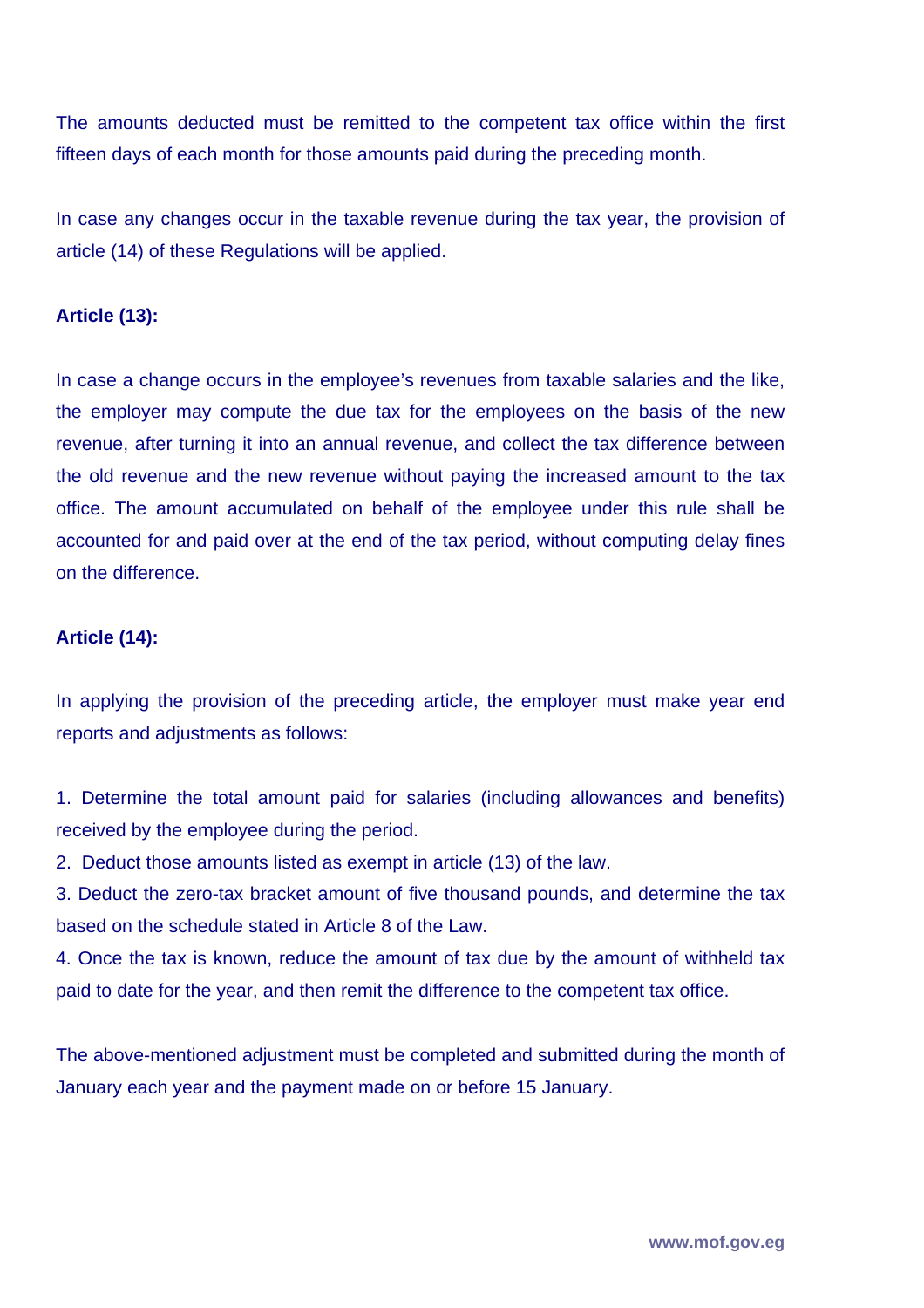If an error in computing the tax is later discovered during an audit, a delay fine will be calculated effective from the  $16<sup>th</sup>$  of January of the year in which the annual adjustment must be filed.

#### **Article (15):**

In the case of salary and wages paid to a person who is not resident in Egypt, the withholding tax shall apply at a rate of 10% of the amount of the wage. Where a resident employee has more than one employer, the second employer shall withhold tax at a full rate of 10% without allowing any costs, deduction for the zero bracket amount in Article 7, and without any allowance for the exemptions provided in Article 13 of the law.

Persons that pay sums referred to in the preceding clause must remit the withheld tax to the competent Tax Office within the first fifteen days of every month, for those sums paid during the previous month using form no. (2 salaries)

The principal employer means the body that the employee is employed by and that pays his principal salary.

The principal employer is considered as the firm where the employee spends more than half of his time or receives more than half of his income during the tax period. This firm must withhold a sum under tax account for the sums paid to the employee according to the provisions of articles (7), (8), (10) and (13) of this law; in this case, the provision of article (11) of the law will apply on the basic salary that is received by the employee from the firm in which he is employed. The tax due is calculated according to the provision of this article and reported on form no (3 salaries).

In applying the provisions of article (11), the competent Tax Office means:

1- With respect to a resident - the Tax Office in which the jurisdiction of the non-original workplace exists.

2- With respect to a non-resident - the competent Tax Office is specified according to the provision of article (23) of this Regulation.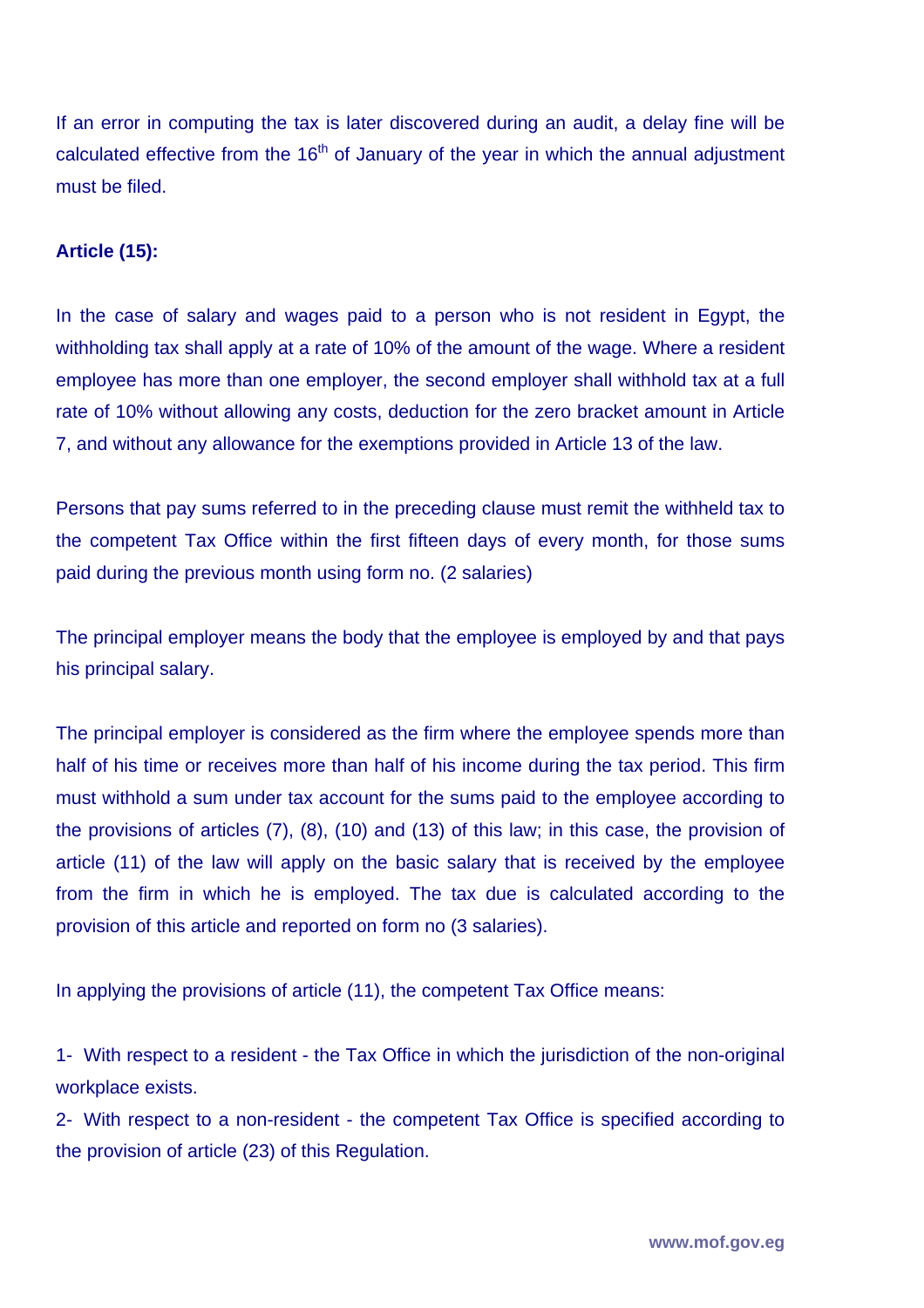### **Article (16):**

Severance pay is determined by the regulations applied within the body, company or establishment at the time of termination of service; in the absence of such regulations or if they are present but not applied, severance pay shall be as specified according to the Labor Law.

#### **Article (17):**

The alternative systems, when applying the provision of clause [2] of article (13) of this law, are limited to systems established under the provisions of the aforementioned law no. 64 of 1980 or any of the other Egyptian laws.

#### **Article (18):**

In applying the provisions of clause (4), article (13) of this law, in order to qualify for exemption, the insurance must be under contract or policy with insurance firms registered with the Egyptian General Authority for Monitoring Insurance.

#### **Article (19):**

In order for the following benefits in-kind to be determined as exempt under article 13 of the Law, the following rules must apply:

1- If the meal is provided at the workplace.

2- If group transportation is provided for all employees, or for a category of them, in collective transportation - this applies whether the vehicles are owned or leased. 3- If the residence is owned by the employer or leased from a third party and it is required for work.

#### **Article (20):**

In applying the provision in the last clause of article (13) of this law, the exempted sum is computed as follows: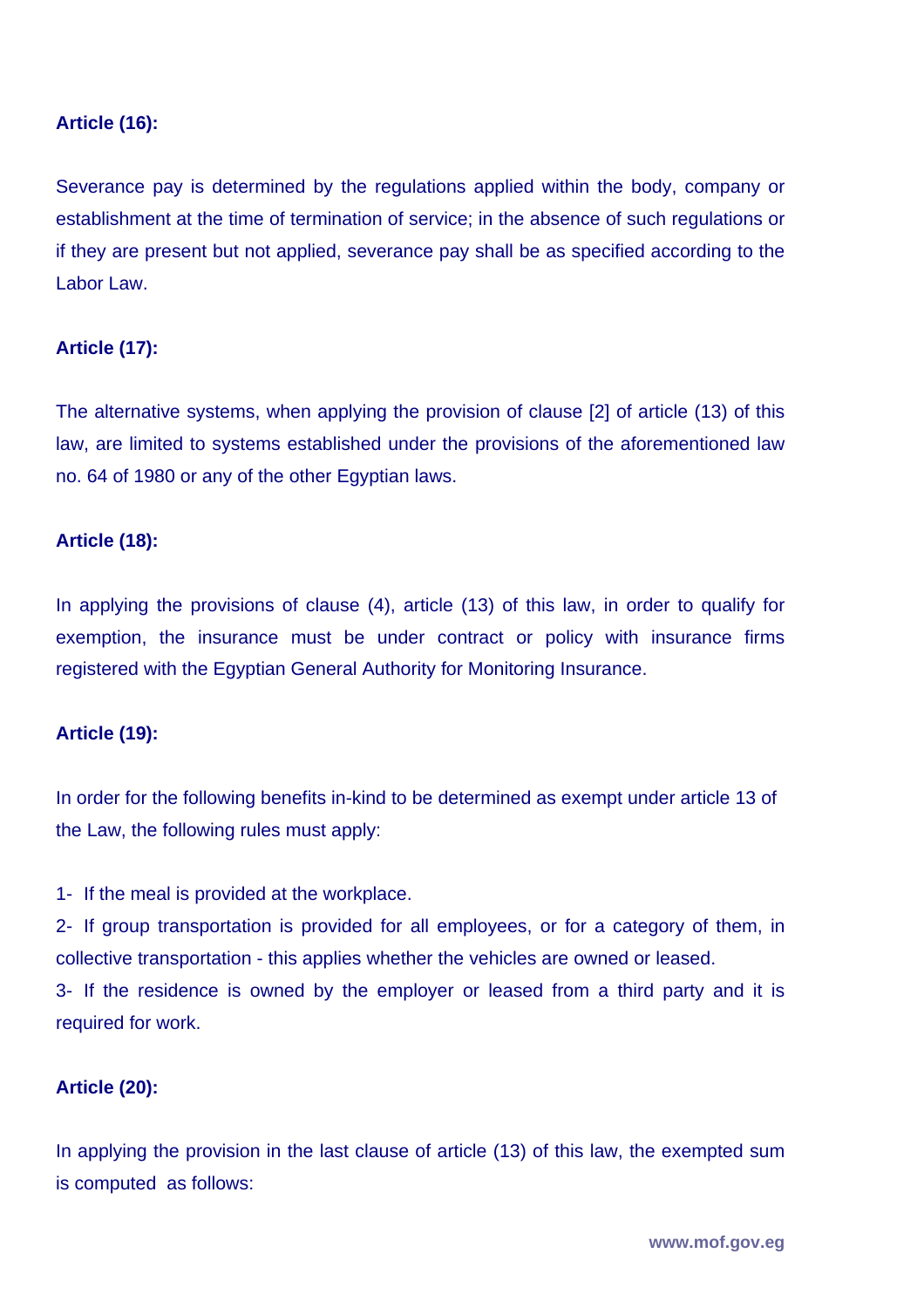If the 15% of the net income is less than 3000 Pounds, the exempted sum is the sum paid, up to a maximum of 3000 Pounds.

If the 15% of the net income is greater than 3000 Pounds, the exempted amount is the sum paid, up to a maximum of 15% percent of the net income.

## **Article (21):**

Employers and persons who are obliged to pay salaries and the like must remit the sum deducted under tax account, as specified in articles (8) and (11) of this law.

Companies and projects established according to the Free Zones regime are obliged to apply the provisions of articles (11) to (15), and articles (18) to (20) of the Regulations herein as well as filing the forms stipulated herein.

## **Article (22):**

The filing of quarterly returns, as stipulated in article (15) of the law, is to be on form no. (4 salaries) and the following shall be noted therein:

- 1- The number of employees.
- 2- Total salaries and the like paid in the preceding three months.
- 3- The amounts deducted under the account of tax, and the sums paid for the same period as well as copies of the payment receipts.
- 4- Increases or decreases in the number of employees.

The Tax Office to which returns have been filed as stipulated in clause [1] of article (15) of this law shall correct any errors identified and shall be notified of any amendments that occurred to returns in the following quarterly return.

At the request of an employee he/she must be provided with a statement stating the employee's full name, the amount and type of income, and the value of tax withheld.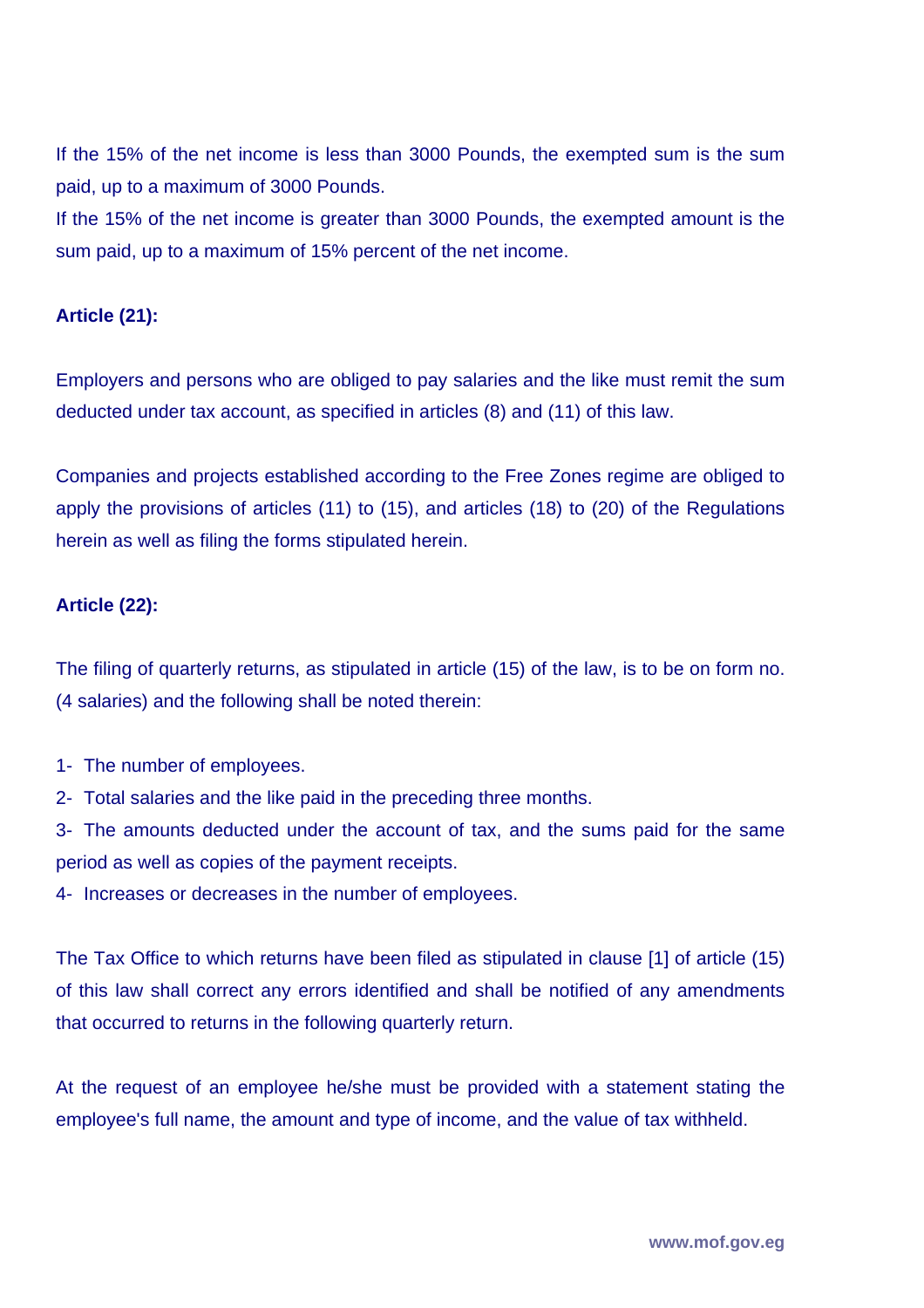#### **Article (23):**

The competent Tax Office for a person entitled to revenue stipulated in article (16) of this law, is the Joint Stock Companies Tax Office in Cairo or Alexandria, as appropriate. If the person entitled to the revenue is a non-resident, he shall file to the aforementioned Tax Office a statement noting the sums received and the tax due before the termination of his residence period.

If the person entitled to the revenue is resident, the competent Tax Office is the Tax Office within whose jurisdiction he lives. He shall file, at the beginning of January each year, a comprehensive statement stating the total sums that he received during the preceding year.

In all cases, the aforementioned statement must be filed, accompanied with the due tax, on form no. (5 salaries).

## **Chapter Three Commercial and Industrial Activity**

## **Section One Taxable Revenues**

#### **Article (24):**

Determination of the net profit as stipulated in the second clause of article (17) of this law is done according to the provision of article (70) of this regulation and the tax treatment of capital gains realized from the sale of assets stipulated in clause [3] of article (25) of the Law and according to the provisions of article (26) hereof.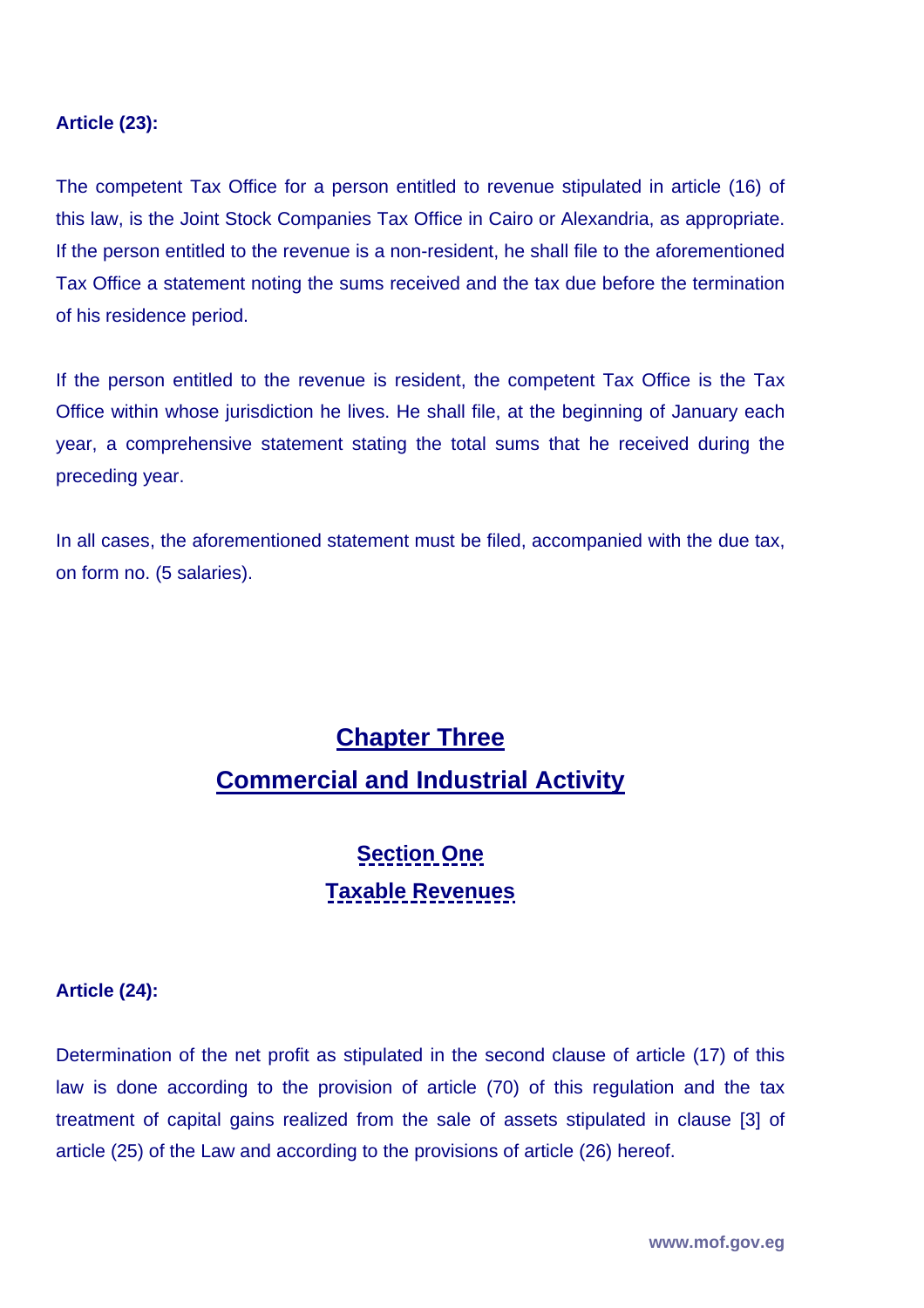#### **Article (25):**

In applying the provision of clause [3] of article (19) of this law, one transaction is considered to be any purchase made by a resident taxpayer for the purpose of selling movable assets and not purchased for personal use, provided the transaction is for a commercial or an industrial purpose, and the sale is concluded within the period of twelve months from the date of purchase.

#### **Article (26):**

Mechanical and electrical machines, as stipulated in clause [5] of article (19) of this law, includes electronic and digital machines and the like.

#### **Article (27):**

Taxable net profit is determined, according to article (21) of this law, on all long-term contracts entered into by the establishment according to the following steps:

1- The percentage of completion is determined on the basis of the actual cost of the executed works until the end of the tax period divided by the total estimated contract costs, taking into consideration that such percentage must be recalculated whenever there is a change in such costs.

2- The total estimated profits is determined on the basis of the difference between the contract value and the costs estimated thereto; taking into consideration the recalculation of the total estimated profits if the value of the contract changes.

3- The estimated profits of a contract through every tax period is determined on the basis of the total estimated profits of the contract as a whole multiplied by the percentage of completion as determined in clause [1].

At the end of the contract, the net actual profit or loss is determined on the basis of the actual costs subtracted from the actual revenues for the entire contract.

If the computation of a contract in the tax period in which the contract has been implemented shows a loss, the loss is deducted from the profits of the period first. If the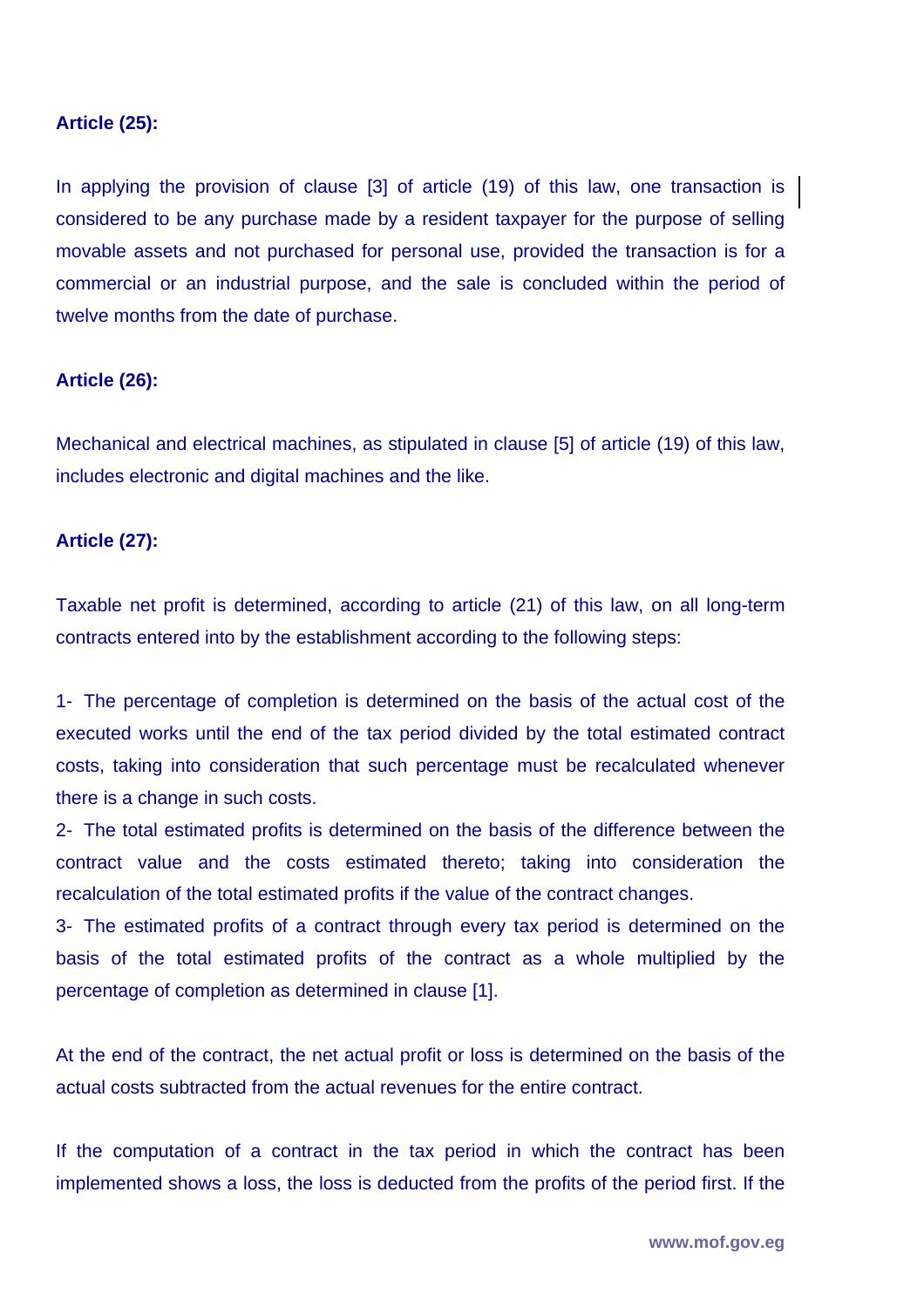profit is not enough, the balance of the loss is deducted from the preceding tax periods for the execution of the contract and in a way that does not exceed the profits estimated and declared during the preceding tax periods for each contract separately.

Tax shall be recalculated on such basis, and the taxpayer will be reimbursed with any amount that was paid in excess of such tax. If the loss incurred from the execution of a contract exceeds the profits estimated for a tax period(s) preceding the contract, the remaining losses will, in applying the provision of article (29) of this law, be carried over to the following years.

## **Section Two Determining Revenues Included in The Tax Base**

## **Article (28):**

Costs and expenses that are not customarily recorded in documents means, in applying the provisions of clause [2] of article (22) of this law, those costs and expenses that are not customarily supported by external documents according to their nature, but internal payment orders or pricelists are available, such as:

- 1- Domestic transportation expenses.
- 2- The cafeteria expenses as an amenity for the firm's clients.
- 3- Cleaning expenses.
- 4- Ordinary and syndicate stamps necessary for the firm's operations workflow.
- 5- Ordinary maintenance expenses.

6- Daily, weekly, or monthly newspapers or magazines, if these are necessary for the profession or activity.

Expenses that are not customarily supported by documents, including tips, cannot exceed 7% of the total general and administrative expenses supported by documents.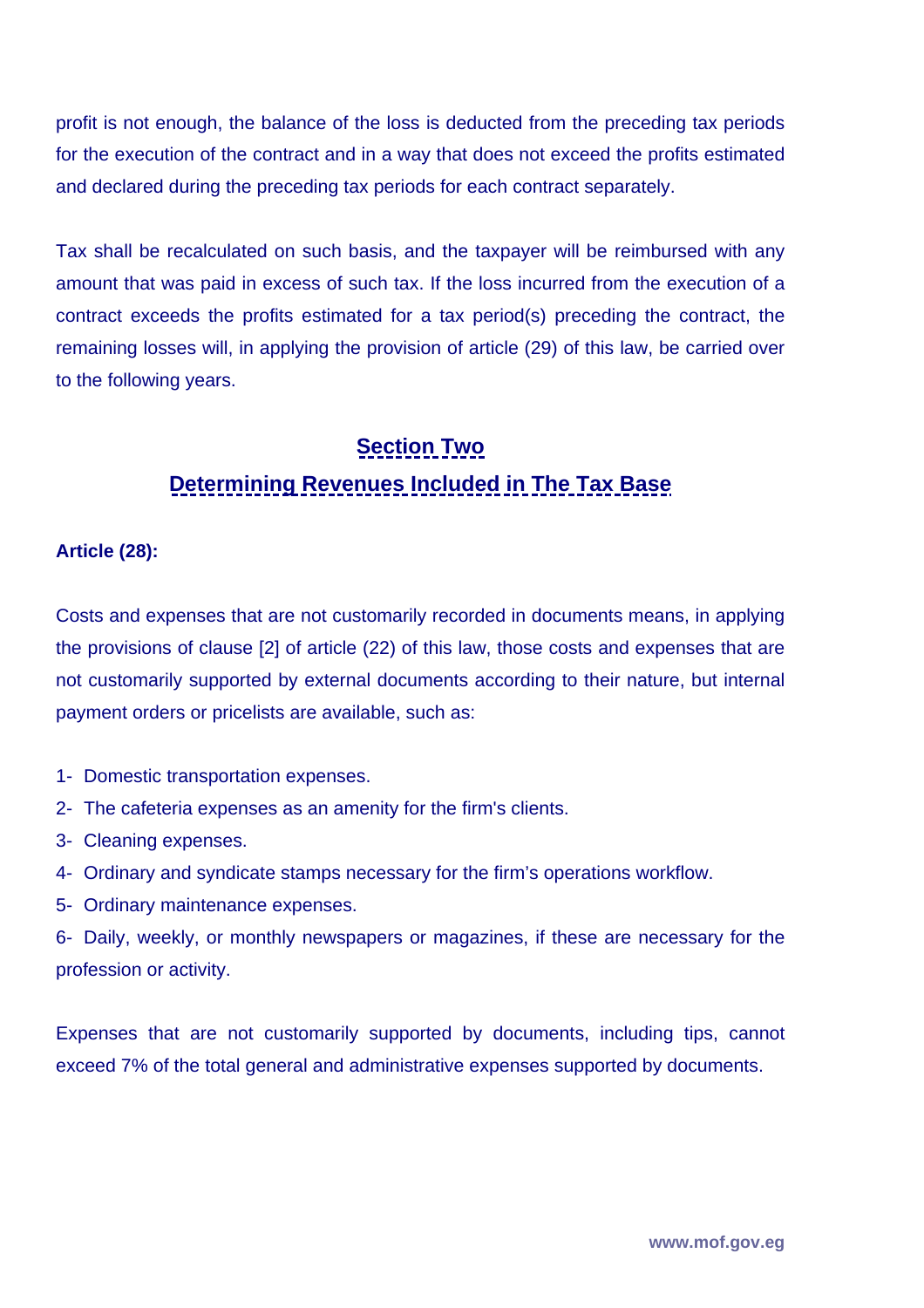### **Article (29):**

The credit interest, when applying the provisions of clause [1] article (23) of this law, means all sums received by the taxpayer from investment in loans, advances, any kind of debt, bonds, treasury bills, deposits, and monetary guarantees. Non-taxable or exempted credit interest must be deducted from the debit interest of loans used in the activity.

#### **Article (30):**

In considering the separation or independence of the funds of the system from the general funds of the business, pursuant to clause (5) of article (23) of the law, the following applies:

1- The regime or the fund must have a private account with the banks, separate from the establishment's accounts.

2- The fund must be invested for its own account.

3- The fund must maintain books and accounts independent from the establishment's accounts.

#### **Article (31):**

Loan interest paid is calculated, as stipulated in clause [4], Article (24) of this Law, on the basis of the credit and discount rate declared by the Central Bank on the first of January or the first working day in the calendar year.

#### **Article (32):**

Interest on loan and debts, as stipulated in clause [5], Article (24) of this Law, does not include the interest on bonds submitted for public subscription.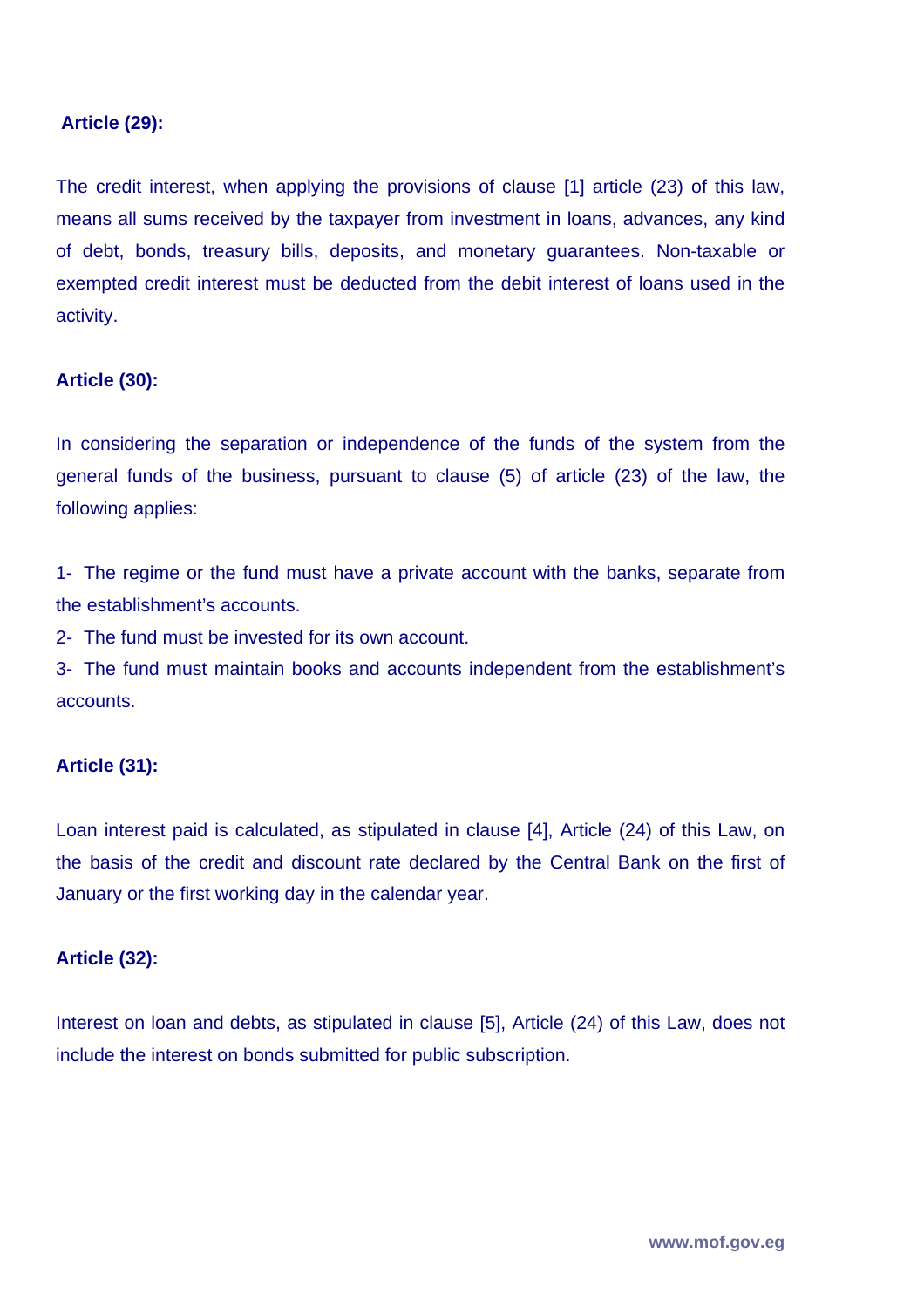#### **Article (33):**

Intangible assets which are purchased, in applying the provision of clause [2], Article (25), means those assets that do not have tangible existence and are held for use in production for the supply of goods or services, or lease to a third party, such as licenses, intellectual property rights, brand names, publication rights, patents, printing right, and animations received by the establishment in return for the payment of a sum of money. Intangible assets which are set up by the establishment must be depreciated according to clause [2] of article (25) of this law, without including the costs of setting up the intangible asset which were charged among the costs in the preceding years according to the Egyptian Accounting Standards.

#### **Article (34):**

The following must be taken into consideration with respect to the depreciation base system as stipulated in articles (25) and (26) of this law:

1- The depreciable value is determined on the basis of the balance for every group of assets at the beginning of the period, after adding assets purchased and all additions made during the year, such as the cost of transporting and installing the asset, and the repairs or overhauls that add to the productive life of the asset, and then deducting from it the value of assets disposed of or compensation for its loss or otherwise. This balance shall be treated as follows:

a- If the resulting balance, according to the previous clause, is negative, this balance is added to the profits of the activity for the year.

b- If the balance is ten thousand pounds or less, it is fully charged to the income statement as depreciation, and is deemed among the deductible costs of the same year. c- If the balance is more than ten thousand pounds, depreciation is calculated for each group according to the percentages stipulated in clause [3] article (25), regardless of the period of use of the group assets and the remaining balance is carried over, whatever its value, to the following tax period as the basis for future depreciation.

2- The depreciation percentages stipulated in article (25) of this Law may not be violated for the purposes of tax computation.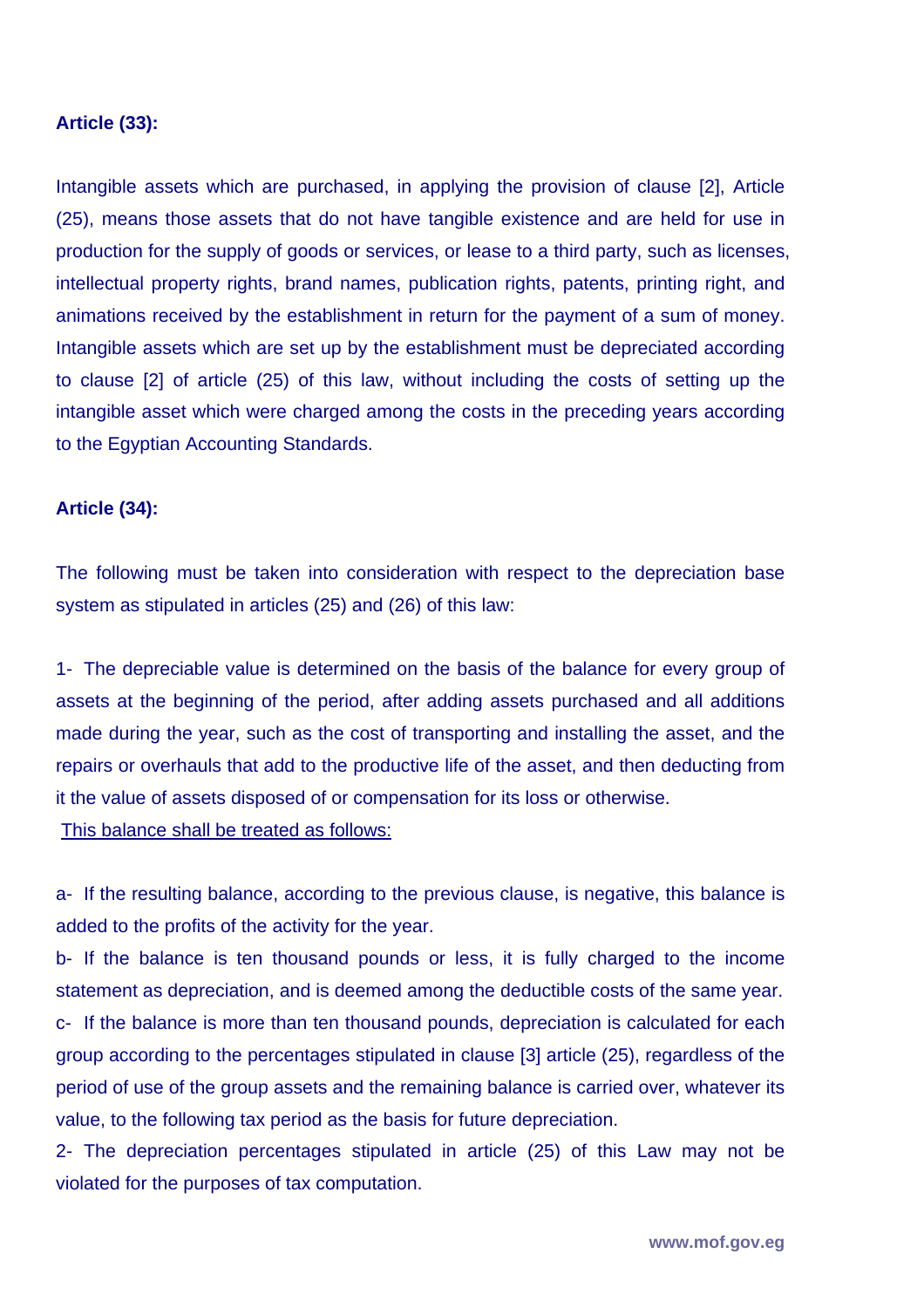3- Donated assets are entered at market value in the asset register and are not taxable and are not subject to the depreciation stipulated in articles (25), (26), and (27) of this law, as appropriate.

#### **Article (35):**

For the purposes of the tax calculation, in applying the provision of article (27) of this Law, 30% of the cost of machines and equipment used in industrial production, whether they are new or used, is deducted for the first tax period during which the assets are used. The remaining amount is registered according to the depreciation basis stipulated in article (26) of this law.

#### **Article (36):**

Consideration is given to the fact that the debtor has filed a judicial application as a creditor in bankruptcy on the basis of a debtor's request to be filed to a bankruptcy judge with the creditors, provided that the creditors possessing two-thirds of the debt approve the matter, in accordance with the provisions of the Trade Law promulgated by Law no. 17 of 1999.

#### **Article (37):**

The tax base regarding the income of natural persons is determined according to the provision of article (6) of this law, and with respect to a person whose sources of income are multiple, as stipulated in the second clause of this article, except for salaries and the like, it is taken into consideration that when a loss occurs in one of such sources, the loss will be applied to such income, and if part of this loss still remains, article (29) of this law applies, subject to the provisions of article 35, clause (2).

#### **Article (38):**

The Tax Authority shall verify the proper application of market prices by related persons in their transactions with respect to the exchange of goods, services, raw materials,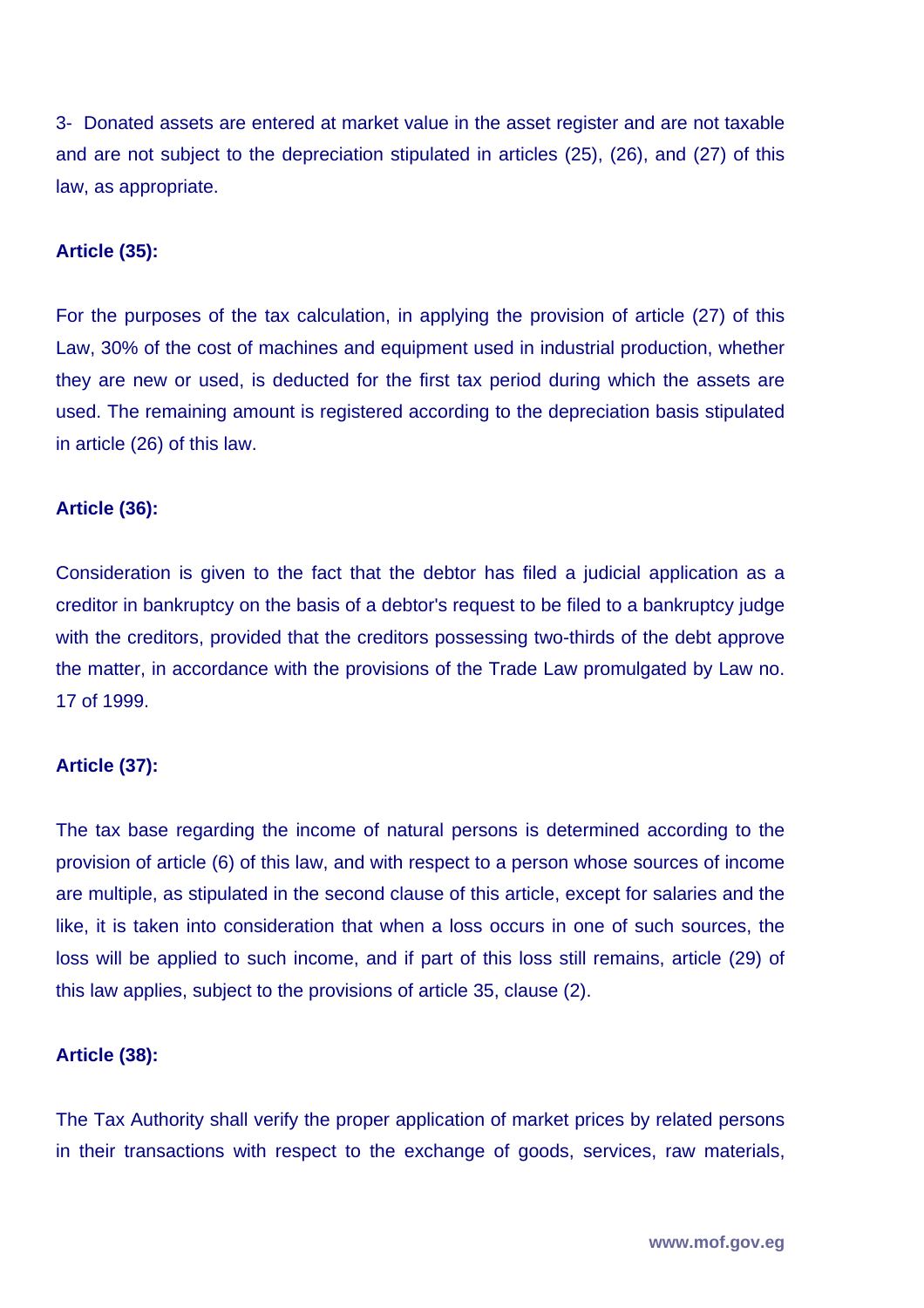capital equipment, the distribution of shared expenses, royalty returns and other commercial or financial transactions that are carried out between them.

### **Article (39):**

The neutral price is specified, as stipulated in article (30) of this law, according to one of the following methods:

1- The comparative free price method: according to this method, the price of goods or services between related parties is determined on the basis of the price of the same goods or services as if it is carried out between the company and unrelated persons.

The comparison depends on other similar goods or services, taking into account the following factors:

- a- The legal conditions to which every party to the contract is committed.
- b- The market circumstances.
- c- Special circumstances of the process.

2- Total cost added to markup method: according to this method, the price of the goods or services is determined between relative parties on the basis of the total cost of goods or services and adding a certain percentage as a markup in favor of the selling company or the service provider, when the markup is determined on the basis of the markup received by the taxpayer in his transactions carried out with independent parties or the markup received by another independent party in similar transactions.

3- The resale price method: according to this method, the price of the goods or services, among relative parties, is determined on the basis of the resale price of the goods or services to a unrelated third party after deducting a percentage representing a reasonable markup to the mediator party. The mark up is determined on the basis of the markup received by the same seller through transactions with independent parties. Furthermore, the markup may be determined on the basis of the markup received by an independent person in a similar transaction.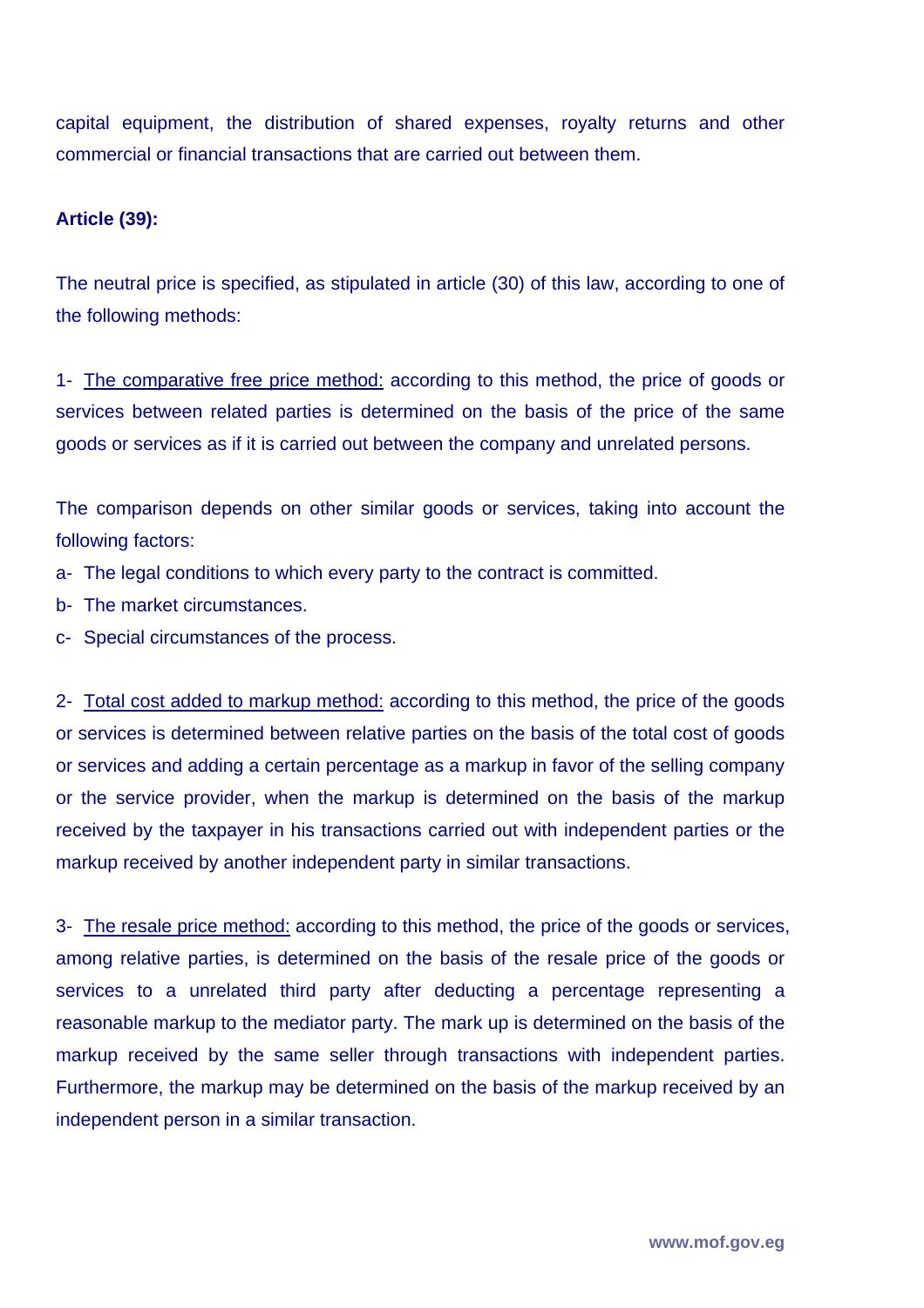#### **Article (40):**

In determining which approach to use, the comparative price method must be used first and if data is unavailable to support this determination, either of the other methods may be used.

In the case of an inability to apply any of the methods mentioned in the preceding article the market price may be determined by any other method described by the Organization of Economic Cooperation and Development or any other method suitable for the taxpayer.

In all cases, there may be a prior agreement between the Tax Authority and the taxpayer with respect to the method to be followed by the taxpayer to determine the neutral price when undertaking a transaction between related parties.

## **Section Three Exemptions**

#### **Article (41):**

In applying the provisions of article (31) of this law, the following must be taken into consideration:

1- The exemption applied to livestock breeding farms and fattening includes the milk produced by the livestock, provided that the trading in milk and dairy products is not performed independently.

2- The exemption for the projects of fishing boats applies to the profits from the project for ten years from the start of the activity. The project means carrying out fishing whether by one or more boats, owned or leased. This exemption is limited to profits resulting from fishing activities.

3- The exemption prescribed to bee breeding firms applies to establishments that have spent no more than ten years since starting the activity before the effective date of the law, within the limits of the remaining portion of that period. For establishments starting activity after the effective date of the law, the whole period of the exemption applies.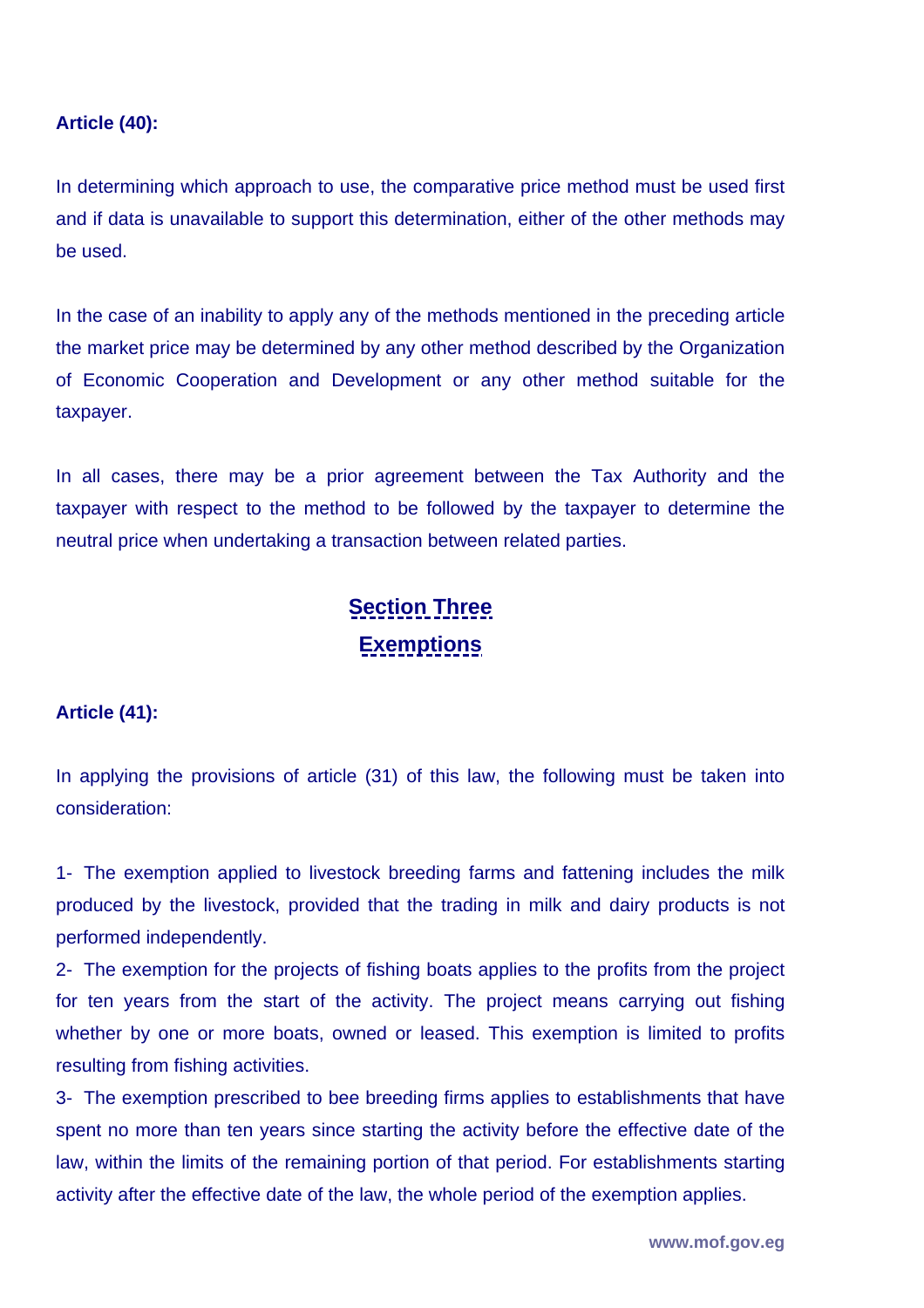### **Article (42):**

Applying the exemption stipulated in clause [6], article (31) of the law, regarding the profits of new projects funded by the Social Fund for Development, is conditional on the following:

1- The start date of the activity of the project is\_the date when funding was approved by the Social Fund for Development.

- 2- The profit of the project must result solely from commercial and industrial activity.
- 3- The project must take the form of an individual establishment.

The tax exemption period is five years from the date of exercising the activity or starting production, as appropriate, and the exemption will be invalid if the establishment is assigned, disposed of, or its legal form is changed.

In all cases, the tax exemption only applies to that portion of the profit resulting from the financing provided by the Social Fund for Development.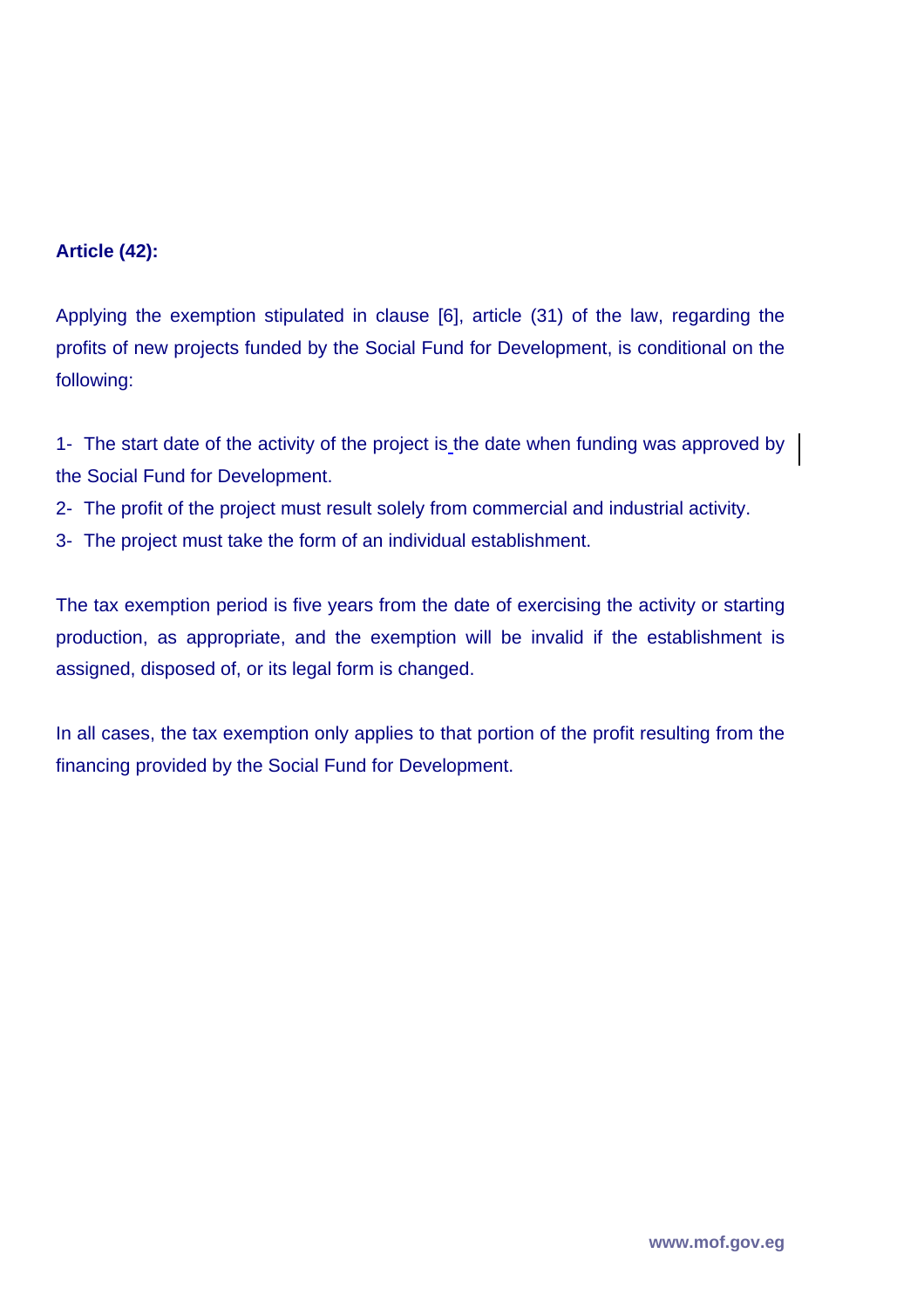## **Chapter Four**

## **Revenues of Non Commercial Professions**

## **Section One Taxable Income**

## **Section Two Determination of the Tax Base**

## **Article (43):**

Yields from the disposal of any professional assets, and yields from the partial or complete assignment of the professional offices from where the profession is practiced, as prescribed in the first paragraph of article (33) of the law, means the yield of capital resulting from selling any of the assets used in the practice of a profession, or from assigning, totally or partially, a professional office.

The yield from the transfer of expertise means the profits achieved from training or consultations given to other practitioners or to any other body.

#### **Article (44):**

The following are deductible costs in applying the provisions of article (33) of the law:

1- Registration fees, annual subscriptions, and practice profession fees.

2- Taxes paid by the taxpayer related to the practice of the profession, except for the tax a taxpayer pays according to the provisions of the Income Tax Law.

3- Amounts paid by the taxpayer to his syndicate as a contribution to its pension system.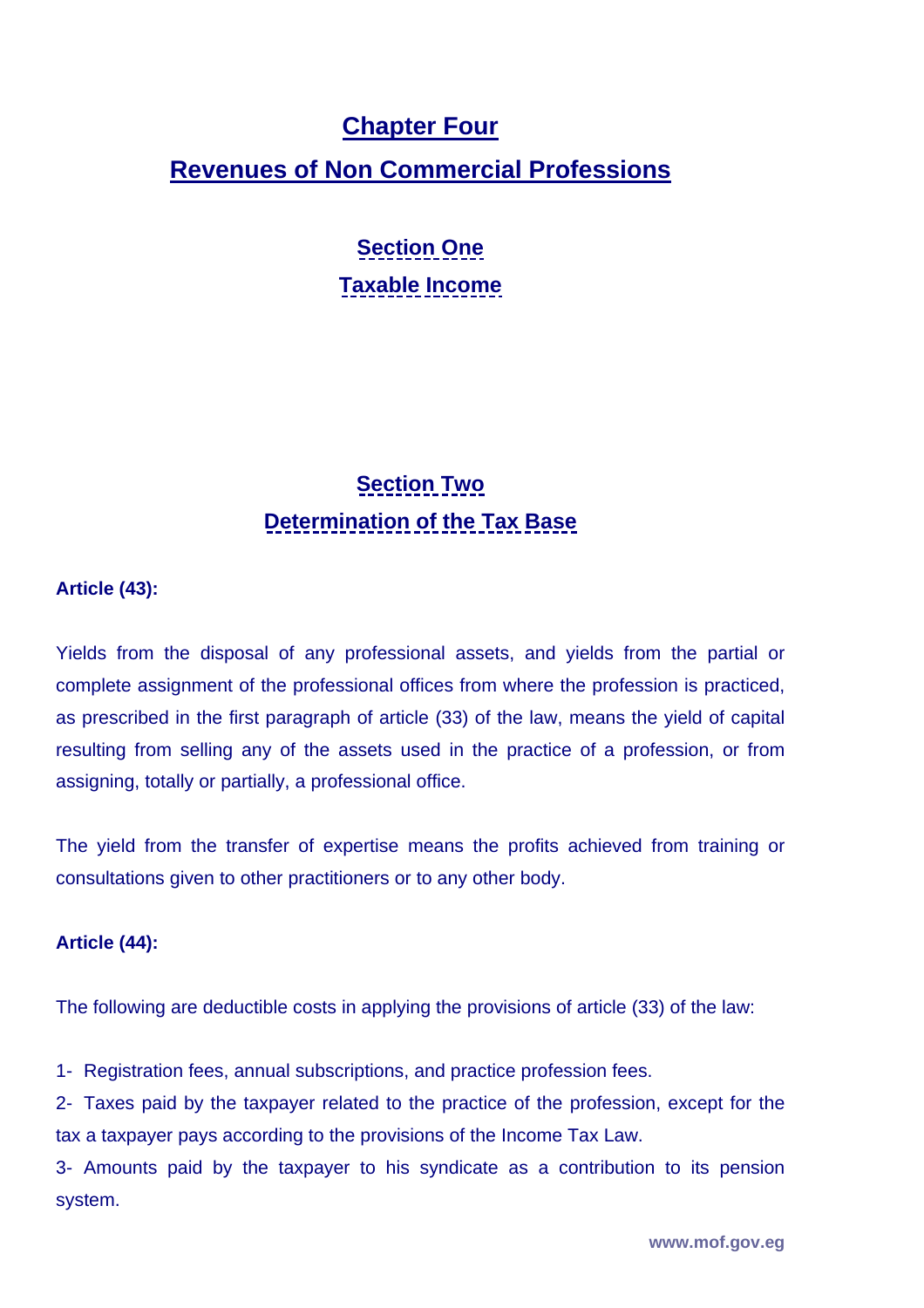4- Life and health insurance premiums paid by the taxpayer in his favor or for his spouse and minor children, provided that the insurance is made with companies subject to the provisions of the law on the Supervision and Control over Insurance in Egypt, promulgated by law no. 10 of 1981.

In applying items [3] and [4] of the provisions of article 44 herein, the total exemptions for the taxpayer from the net taxable revenue cannot exceed three thousand LE per annum and the same deduction cannot be used to reduce any other revenue as prescribed in article 6 of the law.

In all events, the amount claimed for such expenses must be supported by receipts issued by competent bodies.

#### **Article (45):**

The deduction of costs and expenses necessary to produce revenue as prescribed in article (35) of the law, are conditional on the following:

1- The taxpayer must keep proper books and records.

2- Costs and expenses must be necessary for practicing the profession or activity; the costs and expenses shall be true and supported by documents except for costs and expenses not generally supported by documents in the normal course of business. **Article (46):** 

The definition of costs and expenses not generally supported by documents in the normal course of business is as mentioned in article (35) of this law and the provision of article (28) herein.

If proper books and documents are not kept then no more than 10% of the total revenue can be deducted as costs of producing the said revenue.

> **Section Three Tax Exemption**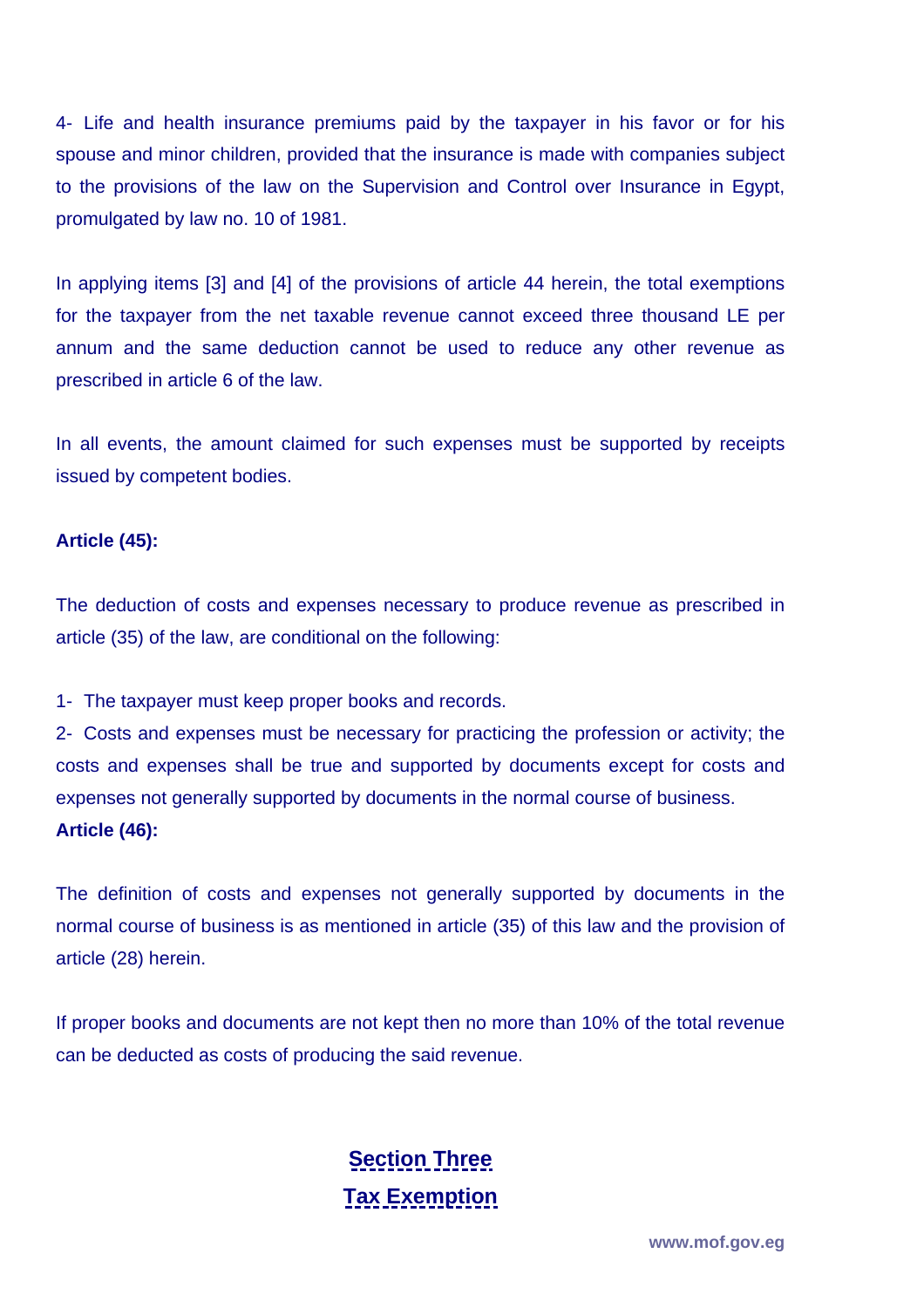## **Article (47):**

A taxpayer is entitled to the tax exemption as prescribed in item [3] of article (36) of the law, on condition that the taxpayer adheres to the systems and prices set by the universities and institutes, and in the event of failure to so the revenue is subject to tax.

## **Chapter Five Real Estate Revenue**

## **Section One Taxable Revenues**

## **Section Two Determining Taxable Base Revenues**

#### **Article (48):**

A taxpayer shall use form no. (6 real estate) to provide the information required by the competent Tax Office in accordance with the fifth and sixth paragraphs of item [2] of article (38) of the law.

#### **Article (49):**

The term "private home" as used in article (39) of this law refers to the home in which the taxpayer, his spouse and his minor children reside, taking into consideration that the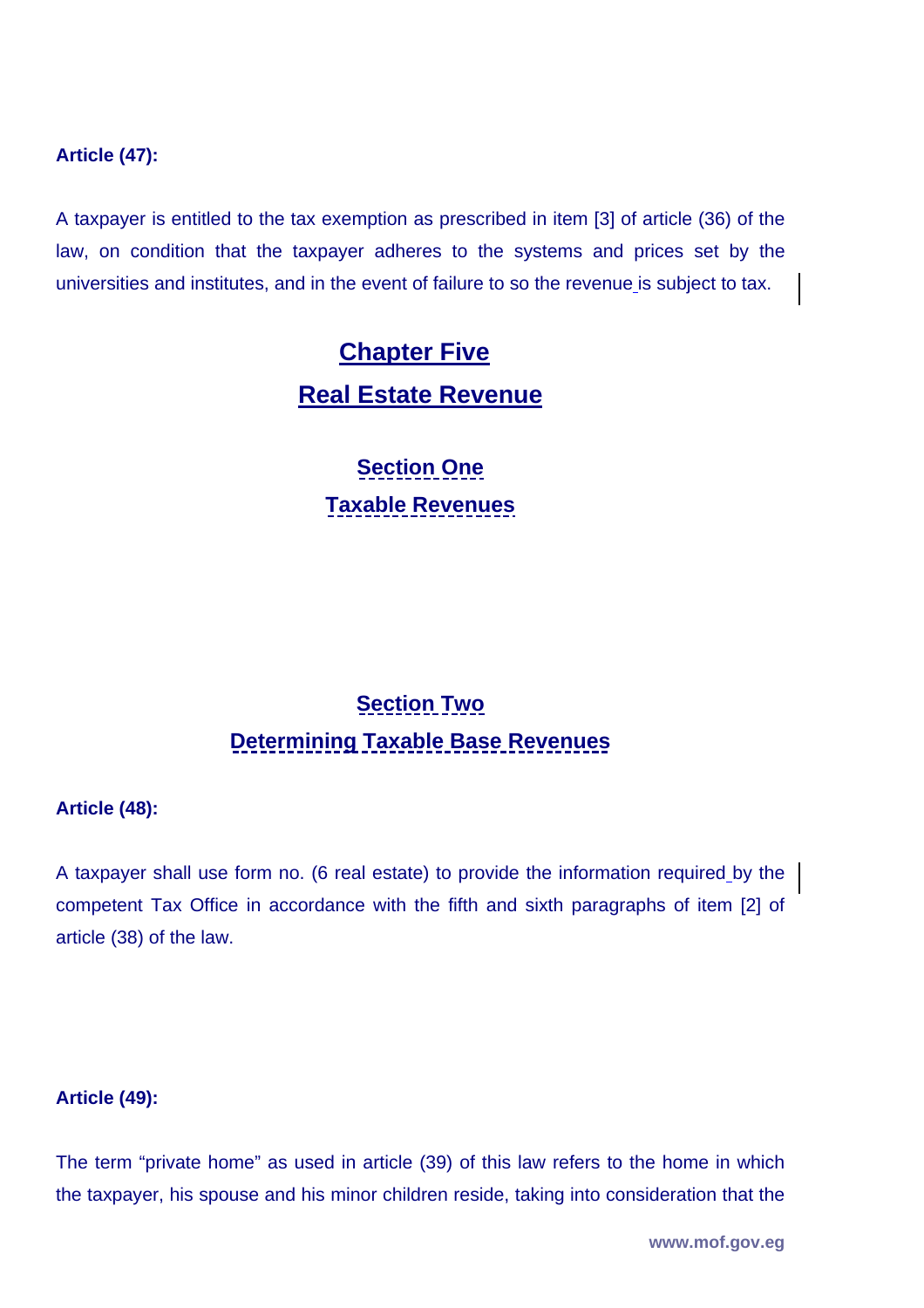rental value identified for the said home should be excluded from the total rental value already taken for tax assessment.

### **Article (50):**

An application for real property registration is to be made on form no. (7 real estate) as prescribed in article (40) of this law, on the basis of actual revenue; even if the net revenues do not exceed the non-taxable bracket.

The aforementioned request must indicate the taxpayer's real estate details from agricultural lands, agriculture use of horticultural crops or built property, and attached to it the title deeds, contracts, simple contracts and the agricultural holding card or terrier transcript; and the taxpayer's annual tax return based on proper books must be attached according to article (102) hereof.

#### **Article (51):**

Buildings prescribed in article (42) of this law do not include built property or land representing one of the assets.

The declaration and payment of real estate sales tax is to be made on form no. (8 real estates), and the notice to the Tax Authority of the disposal notarization is to be made on form no. (9 real estates)

> **Section Three Tax Exemption**

**Article (52):**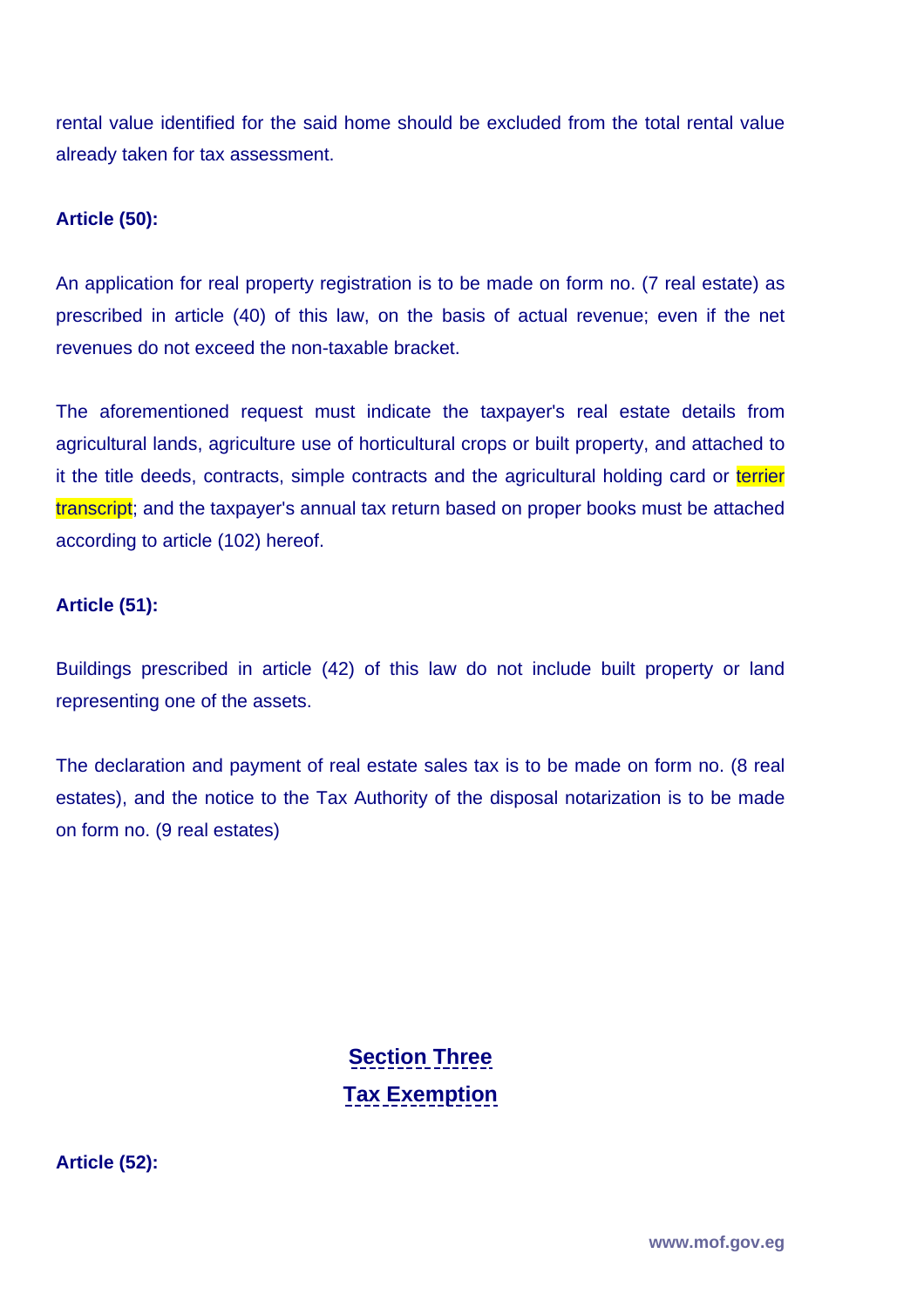A taxpayer must submit a statement of all built property and agricultural lands owned by the taxpayer as prescribed in article (44) of this law and the rental value of the said estates on form no. (10 real estates)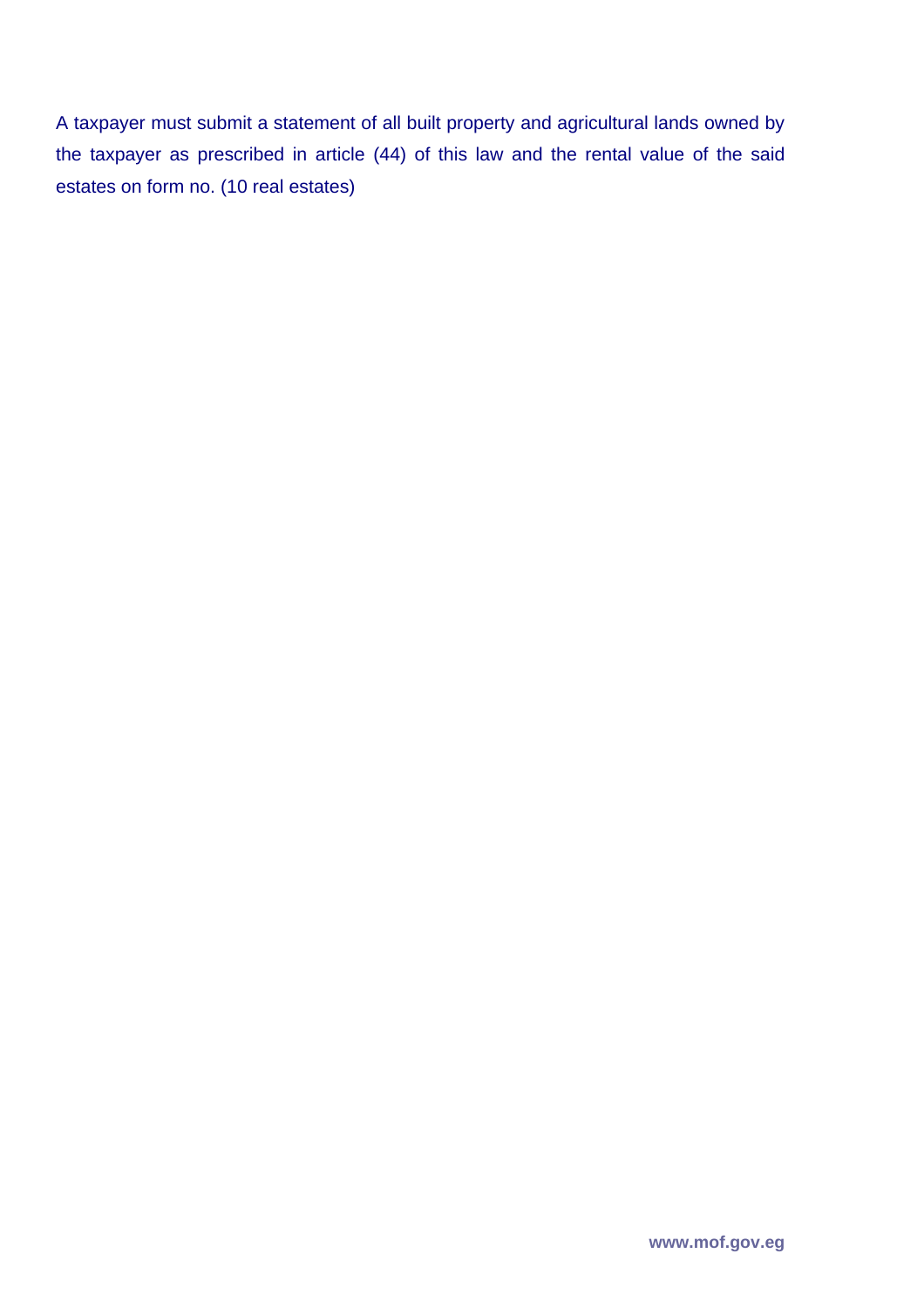# **Book Three Tax on the Profits of Legal Persons**

## **Chapter One Scope of the Tax**

### **Article (53):**

The competent Tax Office, in applying the provisions of tax on the profits of legal persons, means the Tax Office that is affiliated to the headquarters of one of the firms or the bodies prescribed in article (48) of this law as follows:

1- With respect to Shareholding Companies and bodies prescribed in items [3] and [4] of article (48) and multi-purpose firms covered in the Prime Minister's decree no 1498 of 2001 and decree no 1144 of 2002, in addition to representative offices, and other legal persons not prescribed in the following items of article (53), the competent Tax Office is the Joint Stock Companies Tax Office in Cairo, with respect to all governorates except Alexandria, Behira and Matrouh governorates. For Alexandria, Behira and Mantrouh governorates the competent Tax Office is the Joint Stock Companies Tax Office in Alexandria or the competent Tax Office that shall be determined by a decree of the Minister of Finance.

2- With regard to those legal persons subject to the Investment Guarantees and Incentives Law no. 8 of 1997 or any other Investment law, the competent Tax Office is the Investment Tax Office in Cairo covering all governorates excluding Alexandria, Behira, and Matrouh governorates, for which the competent Tax Office is the Investments Tax Office in Alexandria. With respect to Assiut, Sohag, Qena, the Red Sea, Aswan, Hurghada, and al-Wadi Al-Gadeed governorates, the competent Tax Office sis the Investments Tax Office in the South Valley or the Tax Office to be determined by a decree of the Minister of Finance.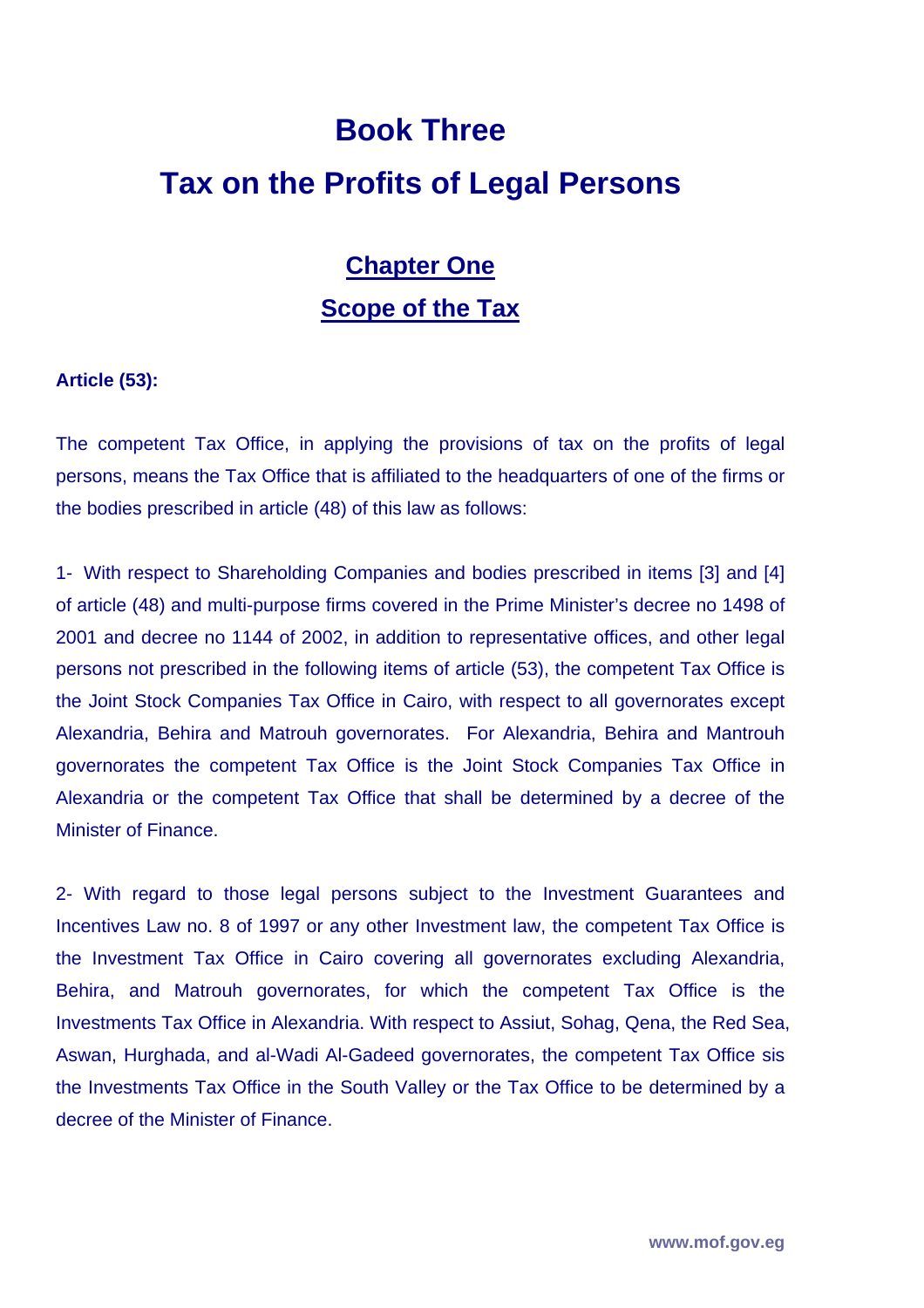3- With respect to partnerships, companies and de facto corporations including multipurpose companies subject to the Prime Minister decree no. 1498 of 2001 and decree no. 1144 of 2002, the competent Tax Office is the Tax Office where the headquarters is located.

4- With respect to cooperative societies and unions and units of the cooperative societies established by the local administration that carry on activities that are subject to tax on legal persons' profits, the competent Tax Office is the Tax Office where the headquarters is located.

5- The Large Taxpayers' Center (LTC) is the competent Tax Office if the taxpayer is decreed or shall be decreed to come under the jurisdiction of the Center.

In all events, where there is a change in location of the headquarters of the taxpayer the competent Tax Office for the periods after the date of change is the competent Tax Office for the new headquarters including the year ending after the date of change.

The old competent Tax Office shall finalize any tax audit procedures and notifications with respect to the taxpayer and refer the taxpayer's files to the new Tax Office within three months after taking into consideration any periods of limitation.

#### **Article (54):**

In applying the provision of item [1] of article (48) of this law, firms which practice free employed professional activities, whether under a contract or without a contract, are treated the same as legal persons and their revenues are calculated on a cash basis and their expenses on an accrual basis.

The tax provisions on legal persons profits must be applied in determining the amount of tax payable by the said entities.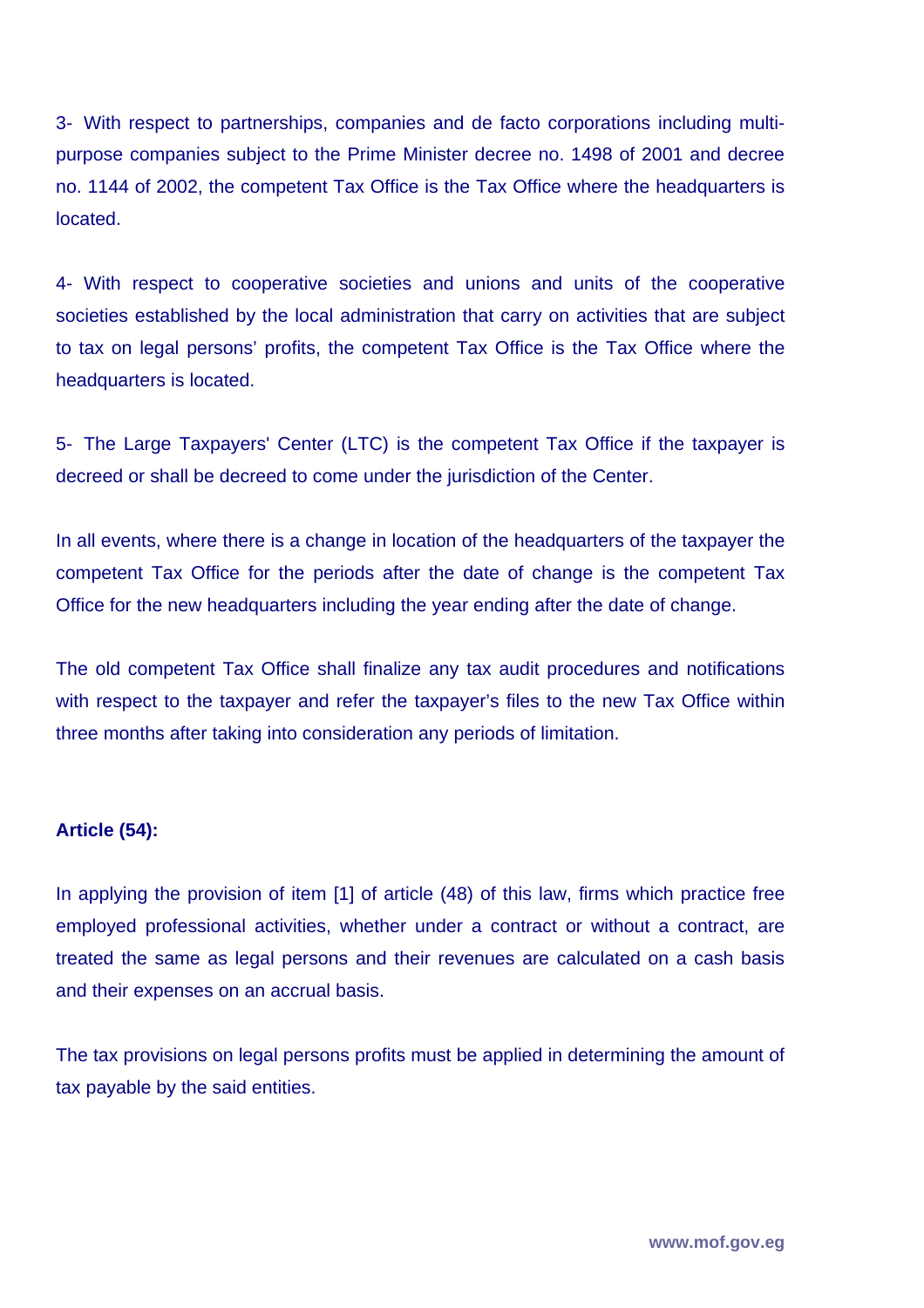### **Article (55):**

Profits and distributions of investment funds in applying item [7] of article (50) includes profits resulting from the redemption of shares.

#### **Article (56):**

The date of inception or starting production with respect to reclamation or land cultivation firms prescribed in item [11] of article (50) of this law, is as follows:

1- If the firm carries on reclamation or cultivation activity for a the third party, the exemption period starts from the date of concluding the first contract for any of the two activities.

2- If the firm carries on reclamation or cultivation activity for its own account and sells the reclaimed or cultivated lands, the exemption period starts from the date of selling the first plot of the reclaimed or cultivated land.

3- If the firm carries on reclamation or cultivation activity for its own account solely and has cultivated the land, the exemption period starts from the date on which the cultivated land became productive in accordance with a decree issued by the Minister of Finance in agreement with the Minister of Agriculture or in accordance with the records of the competent Agriculture Directorate, as appropriate.

#### **Article (57):**

In applying the provision of item [12] of article (50) of this law, the exemption of apiculture firms is valid for those firms that have not yet operated for a full ten years since the effective date of the law, and the exemption only applies to that portion remaining of the aforementioned period; firms formed and commencing operations after the effective date of the law, are entitled to the entire exemption period.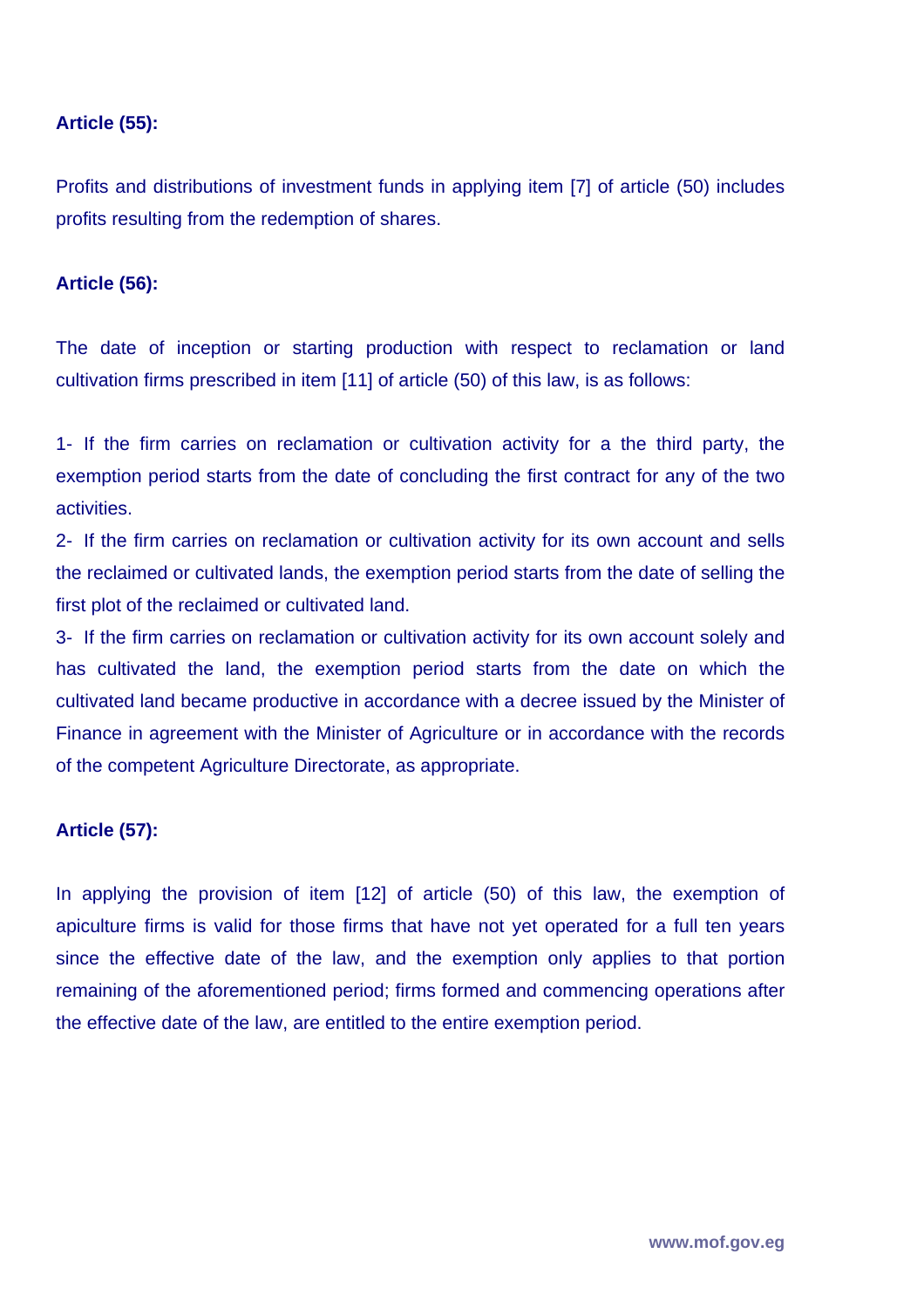## **Chapter two Determining Taxable Income**

## **Article (58):**

In the application of the provision of item [1] of article (52) of the law, the debit interest includes all amounts chargeable by the legal person in return for the loans, advances of any kind obtained thereby, bonds and bills. The loans and advances include, for purposes of this item, bonds and any form of financing by debts through securities with fixed or variable interest.

Capital stocks means, in applying the item in the preceding paragraph, the paid-in capital in addition to all reserves and dividends reduced by retained losses, provided that the differences of the adjusted account is not included in the reserves account and is determined to be non taxable.

In case of retained or carry-forward losses, they must be used to reduce retained profits and reserves solely; the percentage is calculated on basis of total loans and advances in proportion to the remaining capital stocks, after deducting the retained losses with a minimum of the paid capital.

## **Article (59):**

Considering the provisions of article (7) of the law no. 91 of 2005, and item [1] of article (52) of the law, the average capital stock is calculated according to the following equation:

| it the beginning of the financial | at the end of the financial year |
|-----------------------------------|----------------------------------|
| vear                              |                                  |
|                                   |                                  |

The average of loans and advances, in the enforcement of the article itself, is calculated according to the following equation: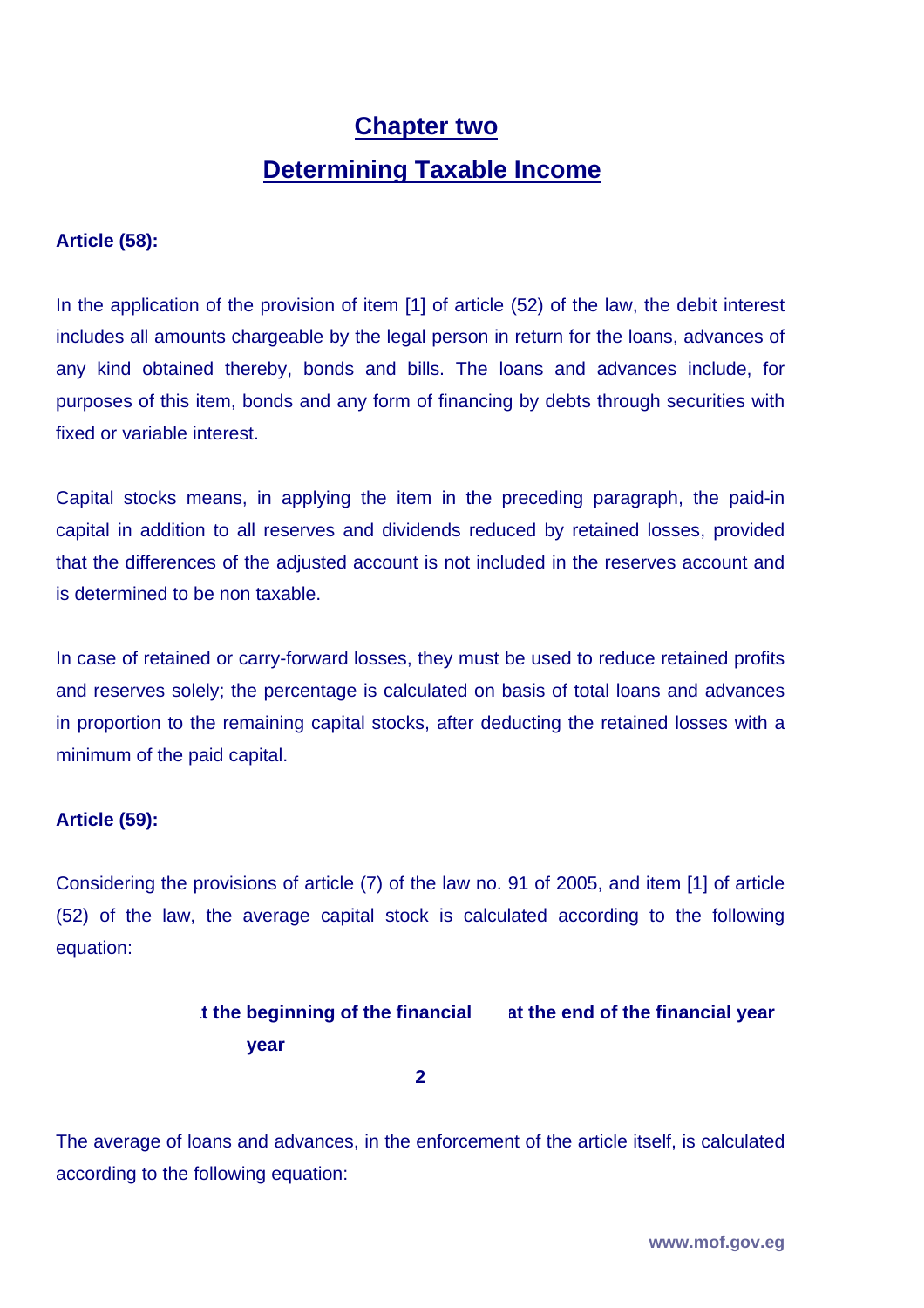**of loans and advances at the nning of the period 2** 

## **loans and advances at the end of the period**

According to the provision of this article the following must be taken into account: the exclusion of interest-free loans, loans with non-taxable interests, and loans with a grace period for the interest payment solely until the end of the load period, and advances that are received by a legal person in comparing the percentage of the average of loans and advances to the average of capital stocks.

### **Article (60):**

The following rules must be followed in determining the allocations that are considered to be from the amounts that should be deducted, according to the provisions of paragraph [a] of item [2] of article (52) in the law:

1- The loan loss provisions which are allocated during the year are determined according to the standards issued by the Central Bank with respect to the preparation and presentation of the financial statements, of which 80% are charged to deductible costs.

2- The amount used from loan provisions for covering bad debts which occurred during the year is determined so that if the amount used exceeds the 80% charged to the deductible costs then the excess is deducted from the provisions which were subject to tax. Generally, the excess of the provision is deducted first from those provisions which were not subject to tax.

3- With respect to the later recovery of all or part of the loans which were previously deducted when determining the tax, those loans that were authorized as bad debts in years prior to the effective date of this Law are ignored, but for those which were claimed as deductions of losses under this Law, 80% of the amounts recovered must be added to the taxable base.

In applying the provisions of clause [2] of article (52) of the law, the value of the setaside interest is added to the taxable base and the amount that is recovered from the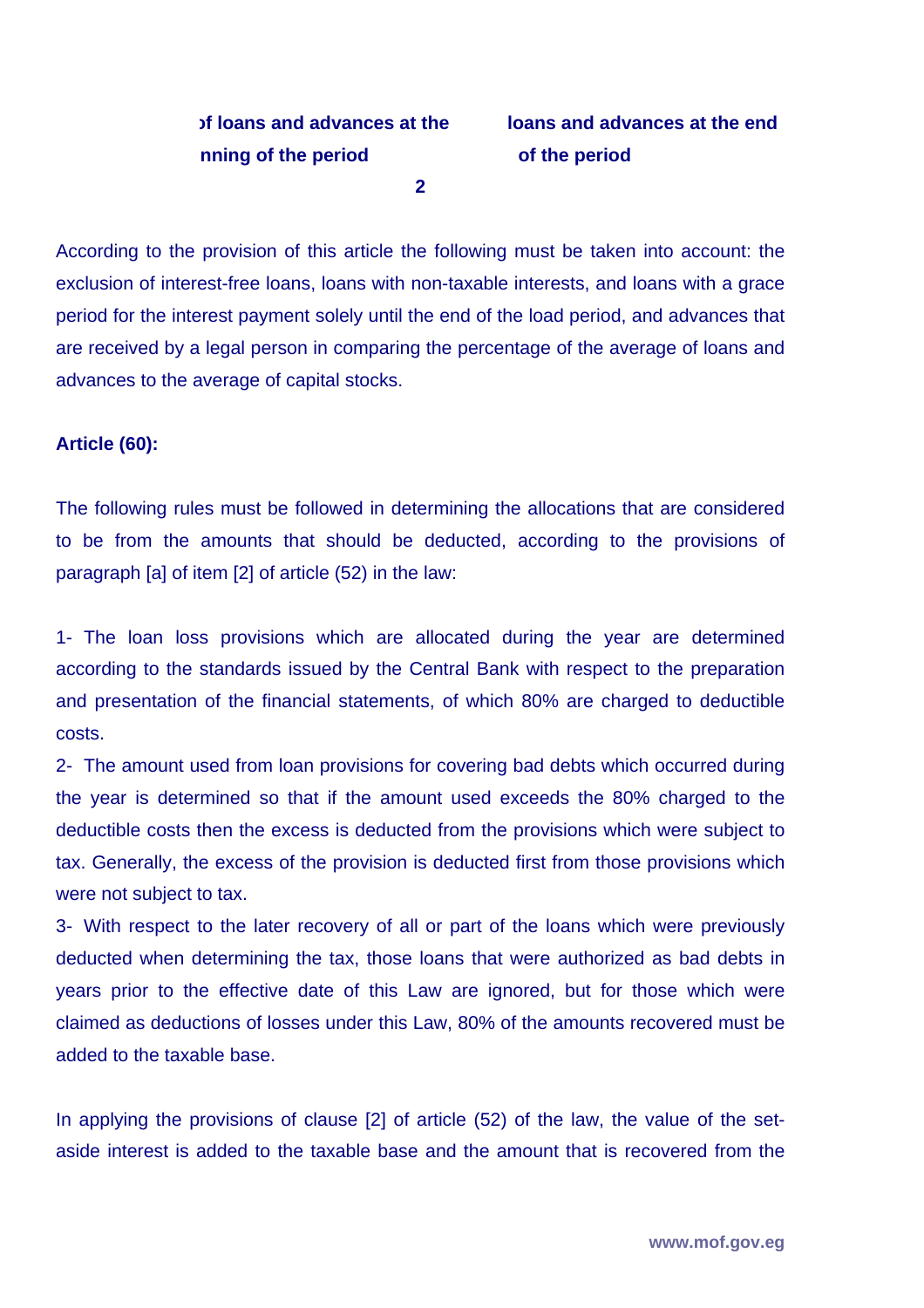marginal interest is added and that which is written-off from set-aside interest is deducted, and the marginal interest is not added to the taxable base.

#### **Article (61):**

In applying the provision of article (53), capital gains or losses resulting from revaluation when changing the legal form of a legal person are not included in the taxable base under the following conditions:

1- The assets and obligations must be recorded at the book value at the time of the change in the legal form.

2- Depreciation is calculated on the assets and the provisions, and reserves shall be carried forward according to the rules prescribed on the book value of the assets and obligations before the change in legal form took place.

### **Article (62):**

In applying the provision of article (53) of the law, the legal person records the assets and liabilities in the books and records that it is obliged to maintain, according to the provision of article (78) of the law, on the basis of the value after revaluation and the income statement must be prepared on those values.

#### **Article (63):**

For the purpose of calculating tax according to article (53) of the law, the firm must maintain financial statements, lists and a register that indicate the book value of the assets and liabilities before the change in the legal form.

The tax treatment of a revaluation that resulted from changing the legal form of a legal person is as follows:

1- In the event of disposal of assets, as prescribed in clauses [1], [2], and [4] of article (25) of the law, the capital gains resulting from the disposal are subject to tax and are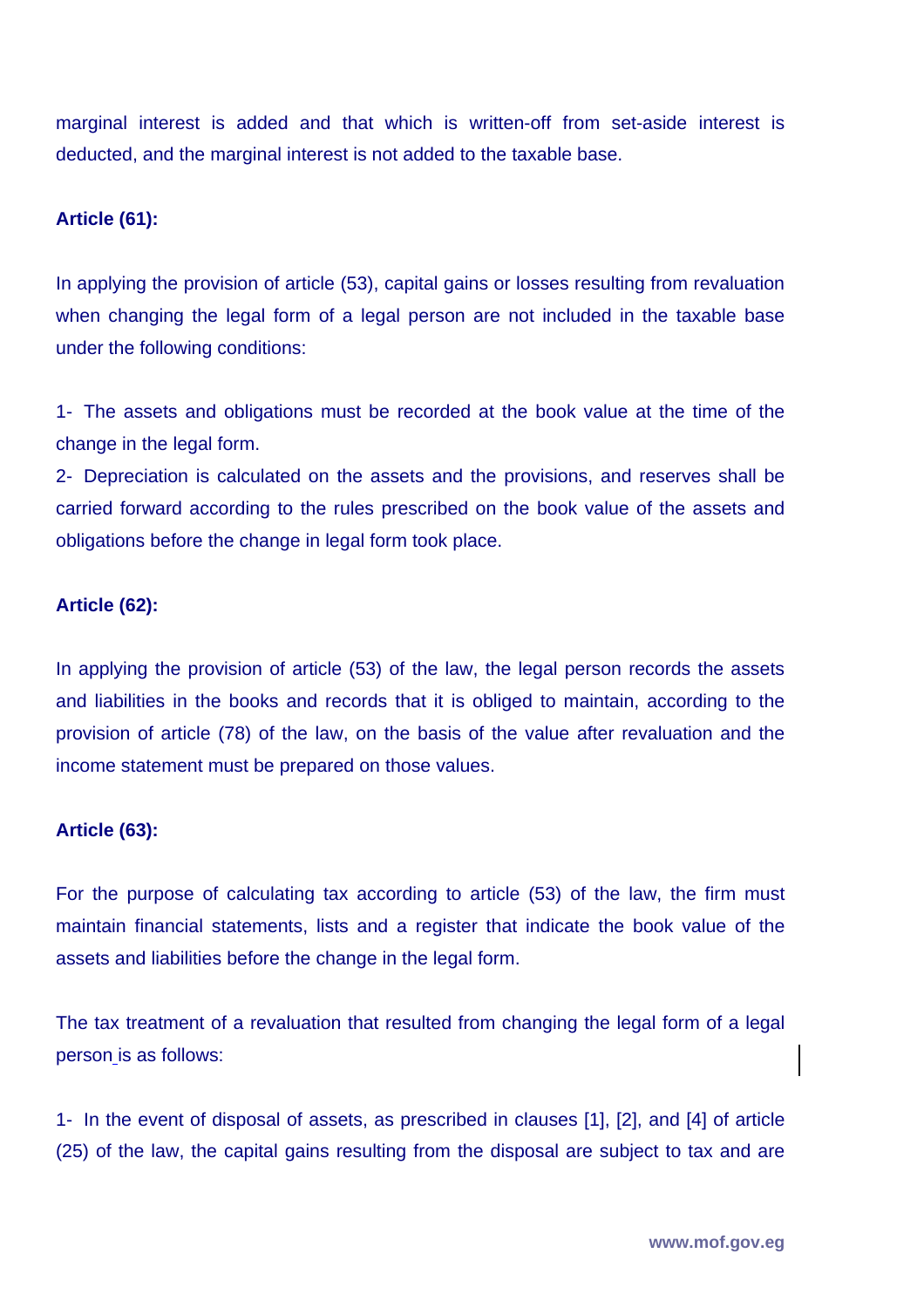calculated on the basis of the difference between the book value before the change in the legal form and the value on disposal thereof.

2- With regard to the assets prescribed in clause [3] of article (25) of the law, the depreciation is calculated on their book value before the change in the legal form, and in case of disposal thereof it is treated according to the provision in article (26).

3- Moving the reserves and provisions is followed up on the basis of the balances of the reserves and provisions before the change in the legal form, and the excess that originated from the revaluation is subject to tax except for those revaluations prescribed in clauses [1] and [2] of this article which were previously subject to tax because they were added to the reserves.

#### **Article (64):**

If a firm devalues the condition of the assets and liabilities below book value at the time of the change in the legal form for the purpose of tax, the capital gain resulting from changing the legal form is subject to tax without deducting any losses and without prejudice to the firm's right to compute the depreciation deduction according to the new values after the revaluation.

The change in the legal form is valid from the date of endorsing the commercial register.

#### **Article (65):**

Profit realized abroad which is subject to the system of deducting foreign tax from the tax on income in Egypt, as prescribed in article (54) of the law, means transaction profits, branches, dividends, yields from undertaking a transaction in securities obtained from a resident firm against investments in foreign firms, royalties, rents and interests earned from loans granted abroad.

#### **Article (66):**

Foreign tax paid abroad may be deducted from the tax on income in Egypt, in applying the provision of article (54) of the law, when the following rules apply: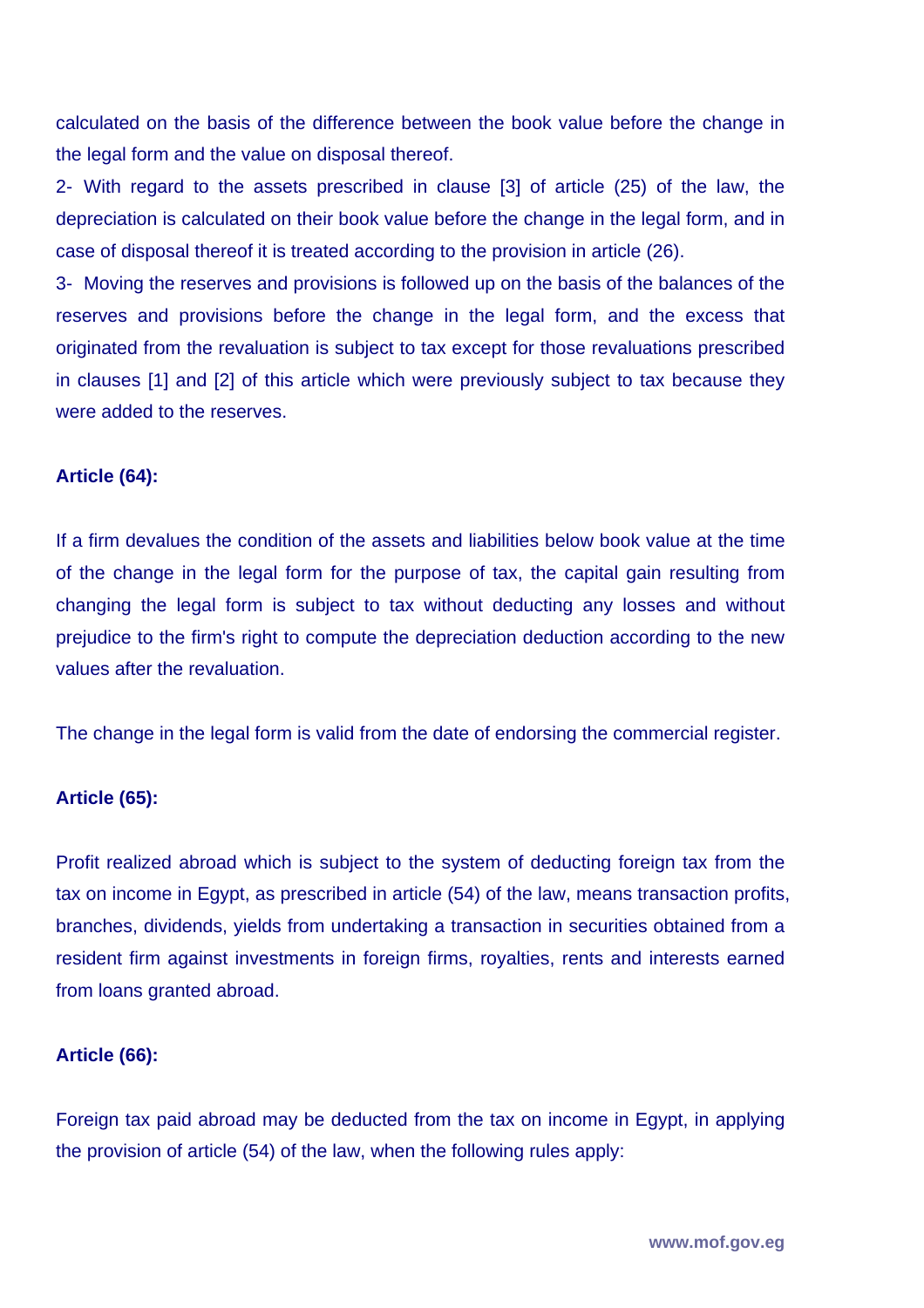1- The firm should provide documents showing payment of the foreign tax to its account. 2- Deduction of the foreign tax paid abroad cannot exceed the tax due in Egypt on the

same income as specified according to the law.

3- Amounts withheld in respect of tax on dividends and yields from undertaking a transaction in securities cannot exceed the direct withholding tax on those amounts.

The calculation of the tax due on the basis of the total profit realized abroad is equal to the resident firm's revenues multiplied by the tax rate prescribed in the first paragraph of article (49) of this law.

## **Article (67):**

In applying the provision of article (54) of the law, losses realized abroad cannot be deducted from profits realized in Egypt.

Profits realized in one country must be treated independently from the profits realized in other countries; the losses of an activity realized in one country cannot be deducted from the profits of an activity realized in another country.

## **Article (68):**

In applying the first paragraph of the provisions of article (55) hereof, adding an activity that is either related to, or complementing the original activity is not considered to be a change in activity.

If a change occurred to the firm's ownership capital, losses realized during the tax period or the three preceding periods cannot be carried forward unless the following conditions have been met:

1- The percentage of the change in the firm's ownership equity exceeds 50% of the quotes or the shares or the voting rights.

2- A change in the firm's activity.

3- The firm's share is not floated or offered on the Egyptian stock exchange market with respect to the Shareholding Company and partnerships limited by shares.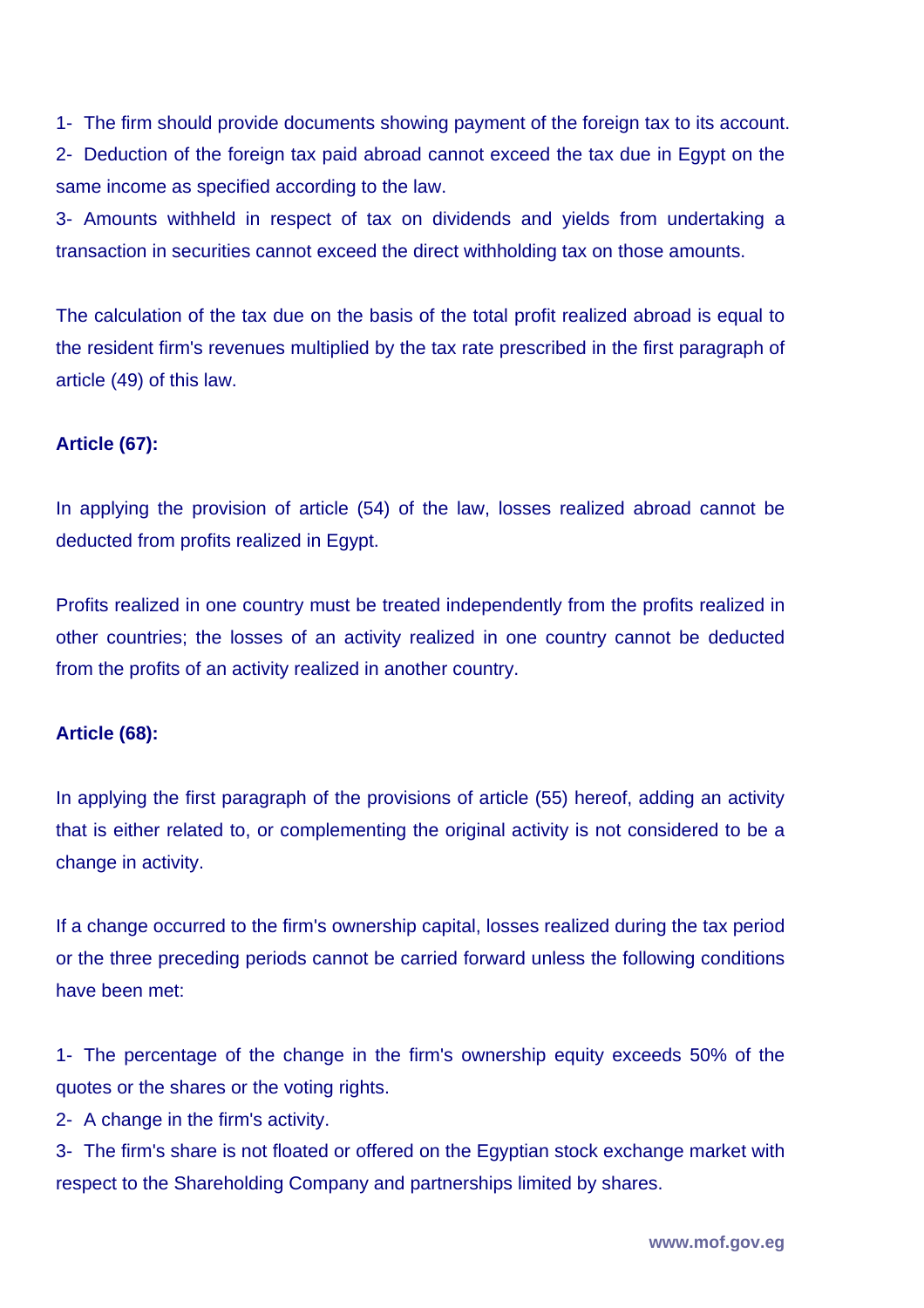If none of the conditions aforementioned in clauses [1], [2] and (3] of this article are met, the firm has the right to carry forward the losses provided that those conditions, or any of them, do not occur over the subsequent three years.

#### **Article (69):**

A change in the legal form of a legal person or a change in its ownership capital is not valid if it was proved that the change was for the purpose of avoiding any tax obligations.

#### **Article (70):**

The profit of commercial and industrial activity is determined with net profit or losses as indicated in the income statement in conformity with the Egyptian Accounting Standards, with the following applying in particular:

#### 1- Dividends:

With respect to investment income from one resident firm to another resident firm, the income account is determined according to the equity rights or cost methods.

#### 2- Foreign exchange differences:

The debit and credit exchange rules stated in respect of the income statement in conformity with Egyptian Accounting Standards are used.

3- Where there are error corrections included in equity rights and not charged to the income statement, the tax impact for those corrections is taken into account at the time of preparing the tax return except for the depreciation which is treated according to the law.

#### 4- Policies changes:

The tax impact for the change is considered and the policy that has the lesser impact on the taxable base for the purpose of calculating the tax in the tax return is adopted.

#### 5- With respect to investments: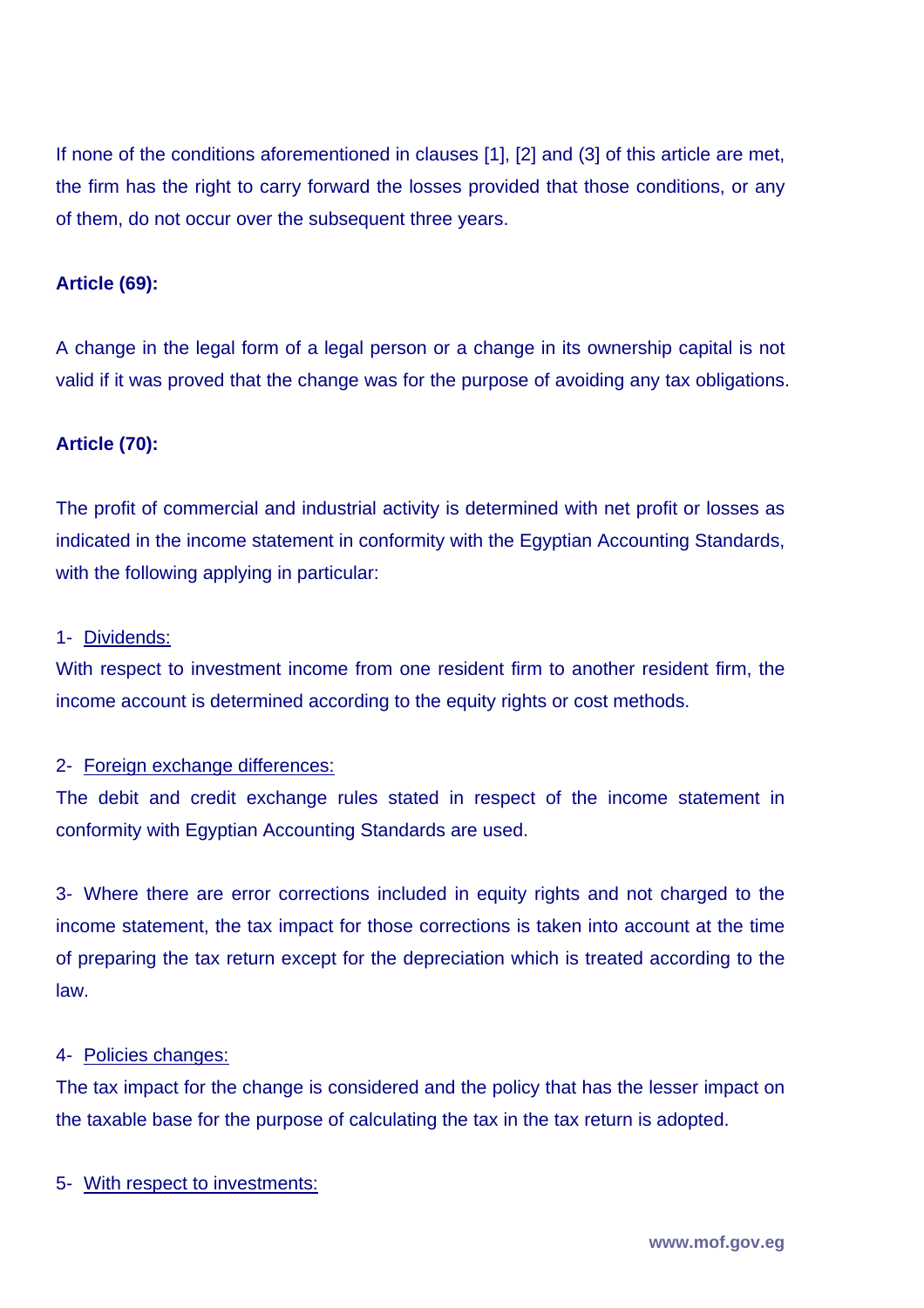The firm is obligated, when evaluating a current investment, to apply a constant policy (the market value or the cost to the market value, whichever is the lesser of the methods) in conformity with the Egyptian Accounting Standards.

With respect to long-term investments, the cost method must be used; with respect to investment income from non-resident firms, the income account is adjusted according to the equity rights method.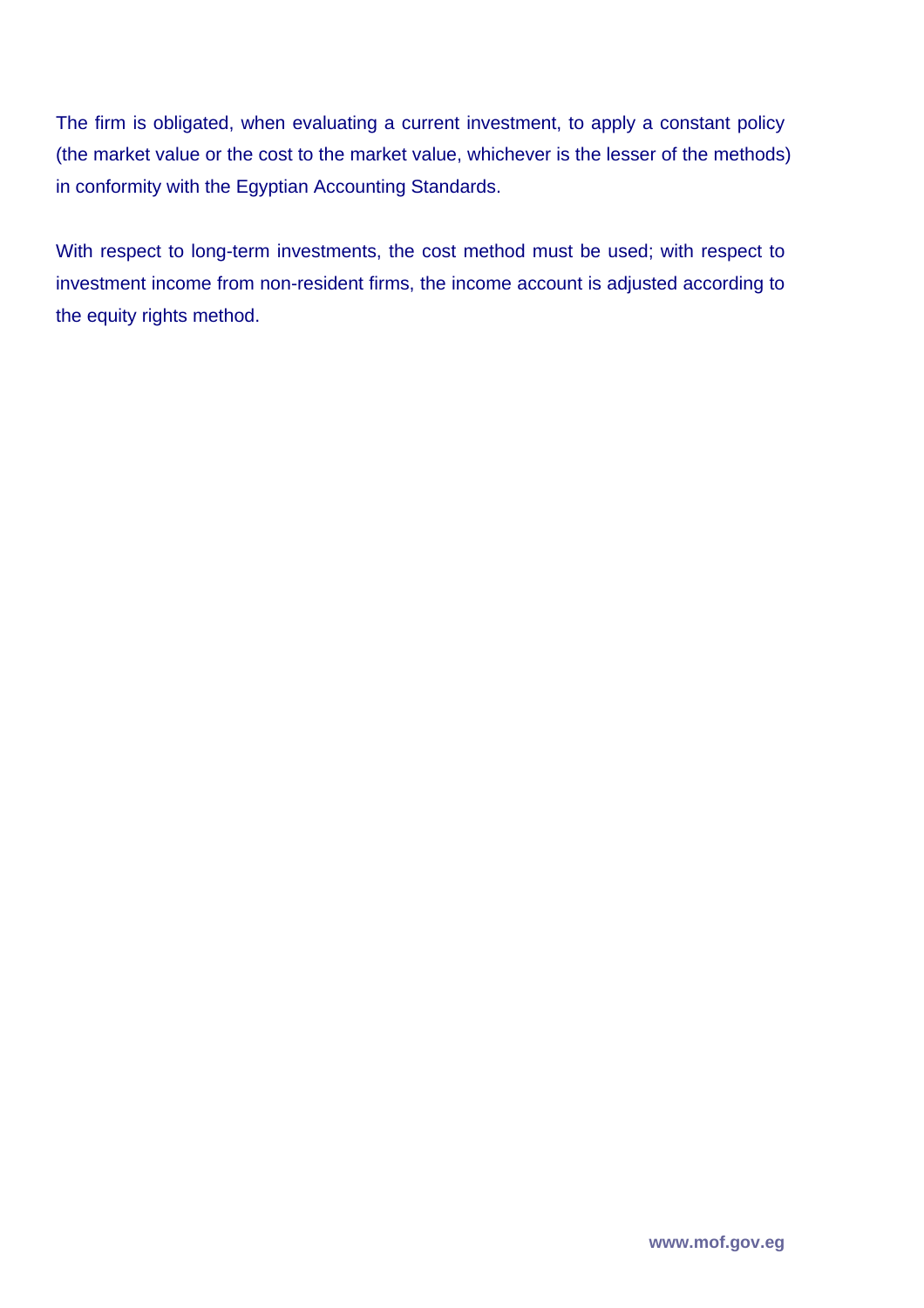# **Book Four Withholding of Tax at Source**

## **Article (71):**

In applying the provision of clause [1] of article (56) of the law, the yields include the proceeds of loans, advance payments, and any kind of debts, bonds and bills.

## **Article (72):**

In applying the provision of clause [3] of article (56) of the law, the service charges as prescribed in this clause do not include the following:

- 1- Transportation or freight.
- 2- Shipping.
- 3- Insurance.
- 4- Training.
- 5- Participating in exhibitions and conferences.
- 6- Registration fees in the world stock exchange markets.
- 7- Direct advertising and promotion.

## **Article (73):**

In applying the provision of article (56) of the law, the charge for management or administrative services in countries which do not have double taxation treaties with the Arab Republic of Egypt are subject to tax. In the event of performing services in countries which do have taxation treaties with the Arab Republic of Egypt, the provisions of those treaties will apply provided that the body that performed this service provides documentation to support the relation between the services and its activity and the payment of this charge.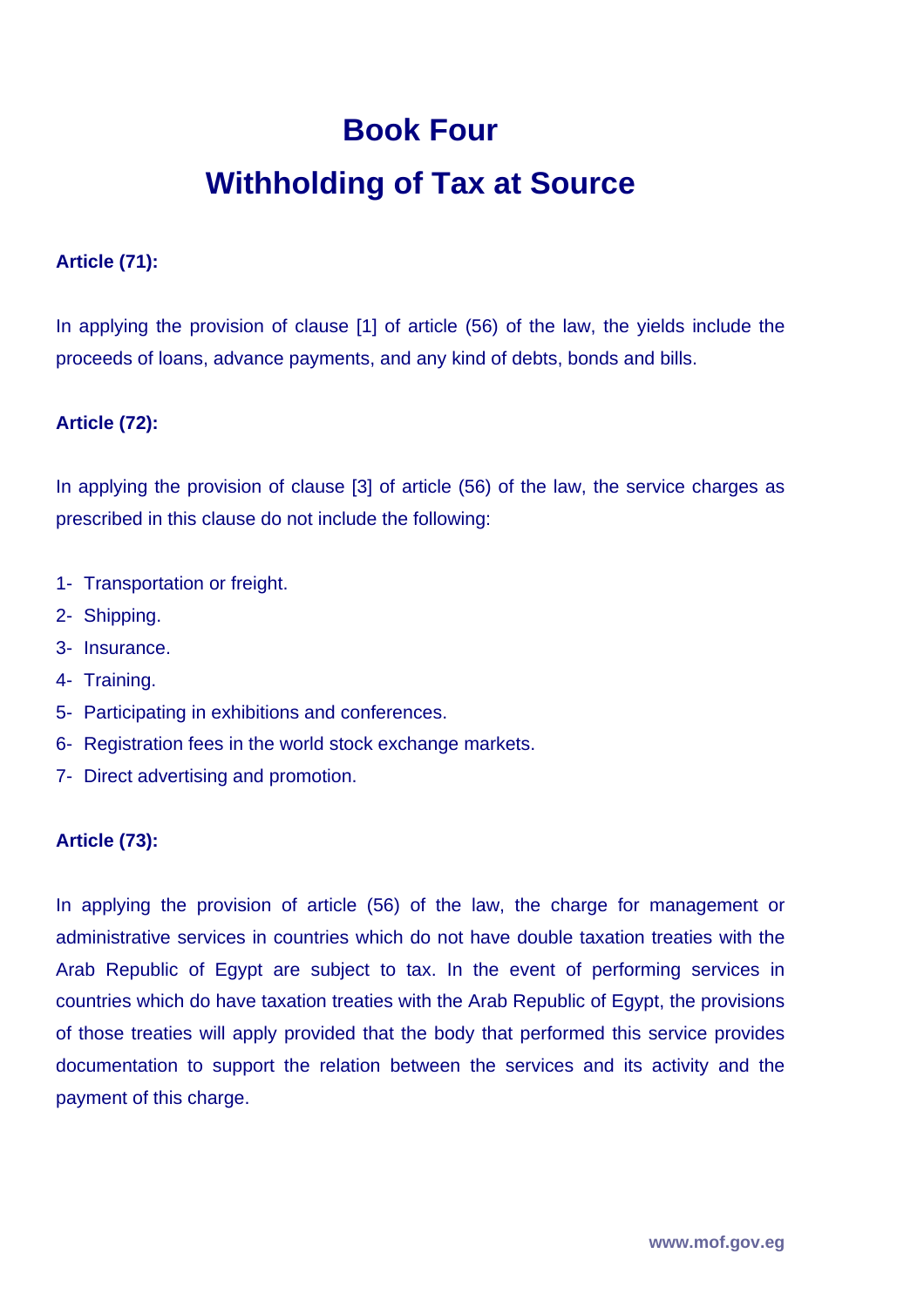Those bodies which require, by the nature of their work, that on-going services be performed abroad must file a request to the Tax Authority to obtain a prior opinion with respect to their tax treatment, according to the provision of article (127) of the law.

#### **Article (74):**

In applying the provision of article (56) of the law, the share of the administrative, control and supervision expenses of the head office applied to the permanent establishment's activity in Egypt are not considered to be a service charge.

At the time of determining the permanent establishment's profits, the authorized amount of the control and supervision expense borne by the head office abroad must not exceed 7% of the firm's taxable base, provided that those charged expenses within the limit of this percentage do not include any royalties or yields or commissions or direct salaries, and the taxpayer must attach a certificate from the head office's external auditor to be signed and notarized in support of those charges.

#### **Article (75):**

In order for the prescribed tax exemption to be valid according to the penultimate paragraph of article (56) of the law, the loan period must be for not less than three years; if the loan's contract date is prior to the effective date of the law, the exemption on the amounts due is valid as from the effective date of the law.

#### **Article (76):**

A notification with respect to the tax withheld and remitted to the competent Tax Office is to be made on form no. (11 withheld).

The competent Tax Office in this regard is the Tax Office to which the payer of the amount prescribed in the aforementioned article has filed the appropriate form.

#### **Article (77):**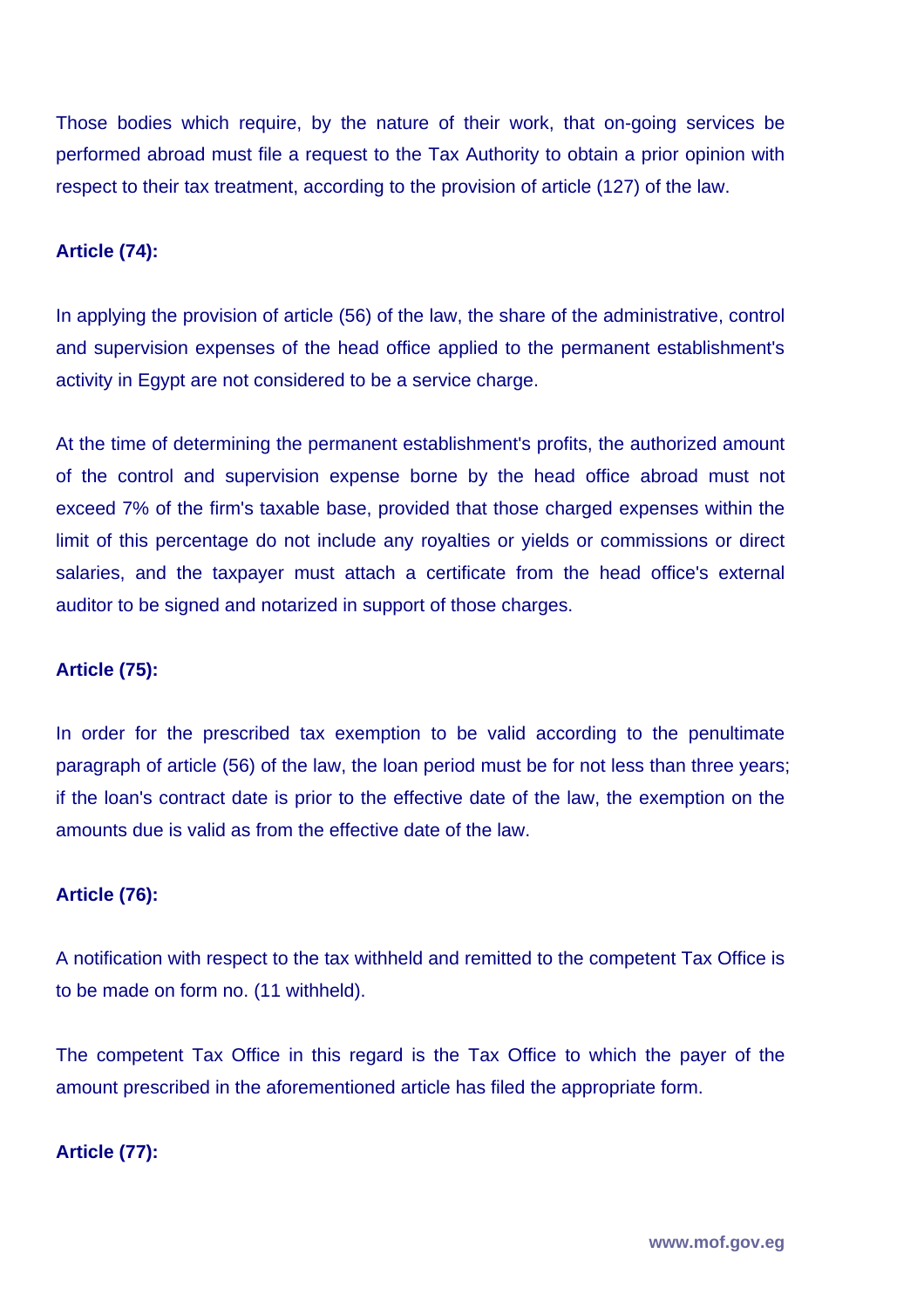According to the provision of article (56) of this law, non-residents who are subject to tax and who are undertaking a transaction with firms and enterprises who are established according to the free zone regime in Egypt must remit the tax on form no. (12 withheld).

#### **Article (78):**

The competent tax office means, in respect of the provision in article (57) of this law, the tax office to which the payer of commission or brokerage fees is assigned under the rules of this executive regulation.

#### **Article (79):**

Notification of payment of the tax for commission or brokerage that are unrelated to the job tasks, as stated in article (57) of the law, is to be made on form no. (14 deducted tax).

#### **Article (80):**

The competent tax office is, with respect to the provision of article (58) of this law, the Tax Office to which The Central Bank reports its tax declarations or any other bank that has subscribed to the bonds issued by The Ministry of Finance for the interest of The Central Bank or any other bank.

#### **Article (81):**

In the application of the provisions of Article (54) hereof, profits realized in each individual country must be treated separately. Moreover, losses incurred by an activity in one country cannot be deducted from the profits realized by an activity in another country. The profits and losses of each branch are accounted for under the provisions of the Egyptian Tax Law, particularly with respect to the application of the provisions of Articles (21) and (29) concerning the carrying forward of losses.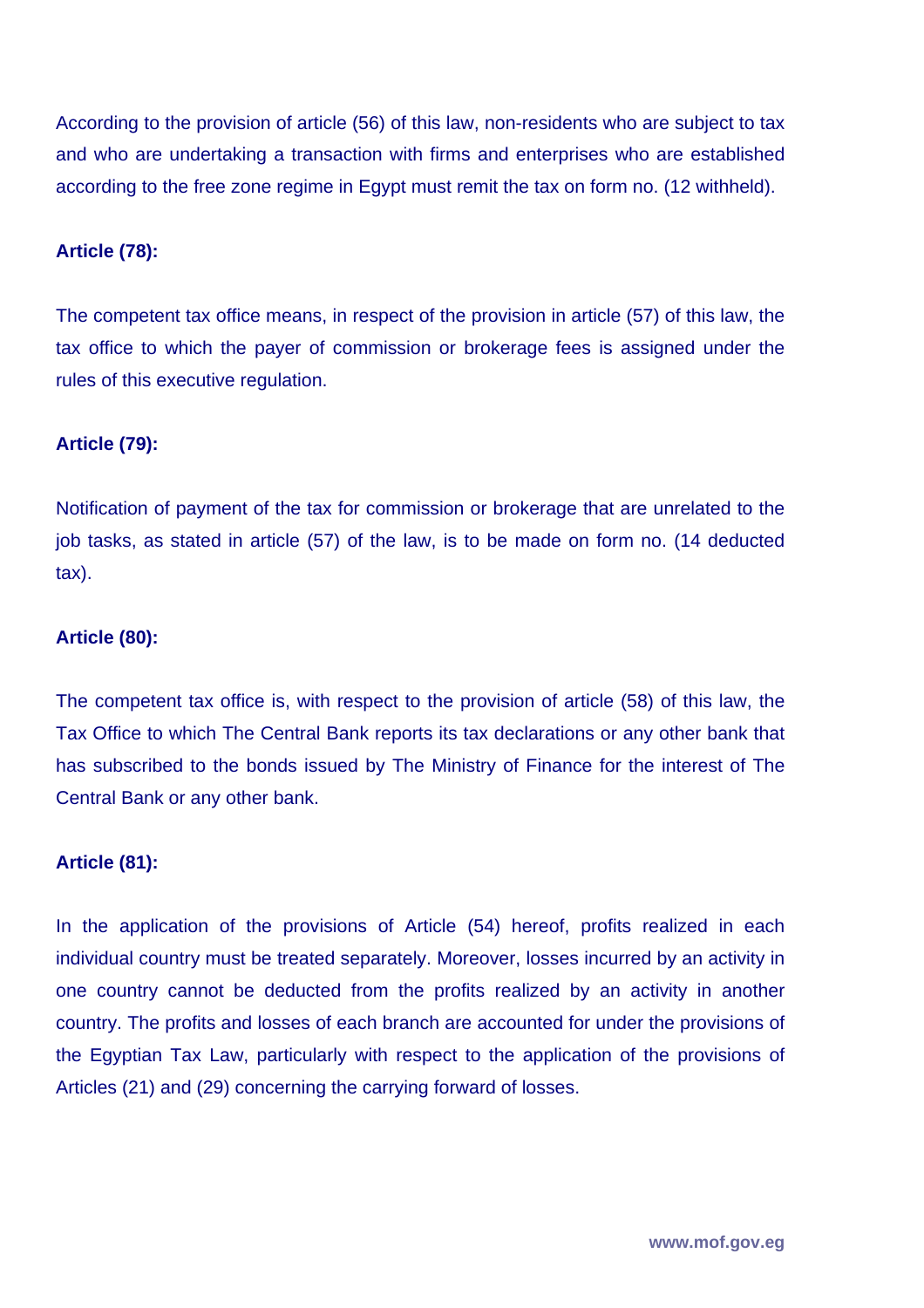## **Book Five**

## **Deduction, Collection, Tax Advance Payments**

## **Chapter One**

## **Commercial and Industrial Activity**

## **Section One Deduction**

#### **Article (82):**

Bodies and firms as prescribed in article (59) of the Law must remit the amounts withheld on the account of the tax from any person of the private sector as follows:

1- The remittance is to be reported on form no (41 Withholding and Collection) attached with a check or cash, or any other means of electronic payment as prescribed in the third paragraph of this article.

2- The remittances shall be made no later than the end of April, July, October, and January of every year.

3- The remittances are reported to the General Department of gathering the Withholding and Collection Forms on the account of tax in the Tax Authority.

The form prescribed in clause [1] shall include the taxpayer's data based on the tax card, and shall accurately specify the tax registration number/ the tax file number/ the competent Tax Office/ the nature of the transaction. In addition, the check information shall be reported on the form prepared for this purpose with respect to signatures, the drawn bank, the names and titles of the undersigned.

The following payment methods are considered as means of electronic payments:

1- Taxpayers' bank transfers through their bank account along with notification to the Tax Authority with a credit advice pursuant to agreements with those banks by using the Tax Authority's network for use of the notification.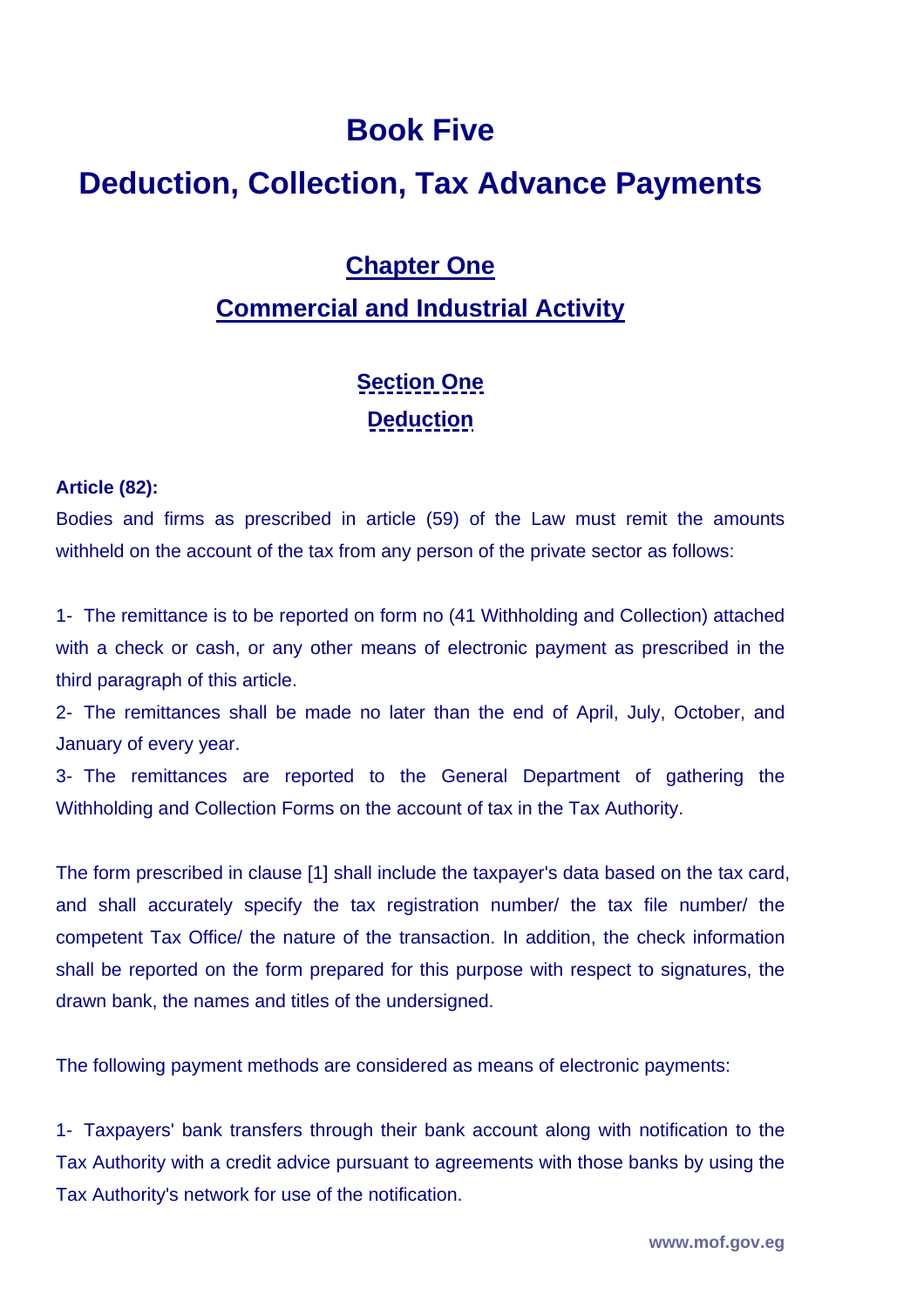2- Using smart cards in registering the taxpayer's payments/ the entity issuing the cards on the basis of the amount must either deliver to the Authority representative or furnish through the card reader, and the financial transfer is undertaken between the entity and the taxpayer, and the payment is effected through the system, and once cleared all information is removed from the system.

3- Using a competent bank's network or the National Authority for Post through which the Tax Authority has authorized the taxpayer to pay through their branches. These transactions are registered on the smart card and funds transferred to the competent Tax Office on every period according to the provisions of the law.

The Tax Authority shall immediately notify the taxpayer of the receipt of the payment through the information network and the taxpayer will be responsible for reading the card's contents to ensure conformity with the rules applicable to the smart card system.

In all events, the preceding means are considered methods for payment provided that an agreement with the appropriate bodies has been approved by the Ministry of Finance.

## **Section Two Advance Payments**

#### **Article (83):**

The taxpayer's request with respect to the provisions of the advance payments on the account of tax is to be made on form no. (1 advance payments).

The request must be filed with the competent Tax Office and the following documents attached thereto:

1- A statement showing the latest tax due according to the latest tax return or direct agreement or Internal Committee's or Appeal Committee's decision or court ruling or settlement decision.

2- A statement showing the estimated tax if the taxpayer has not previously filed a tax return or the preceding tax period resulted in a loss or a zero liability.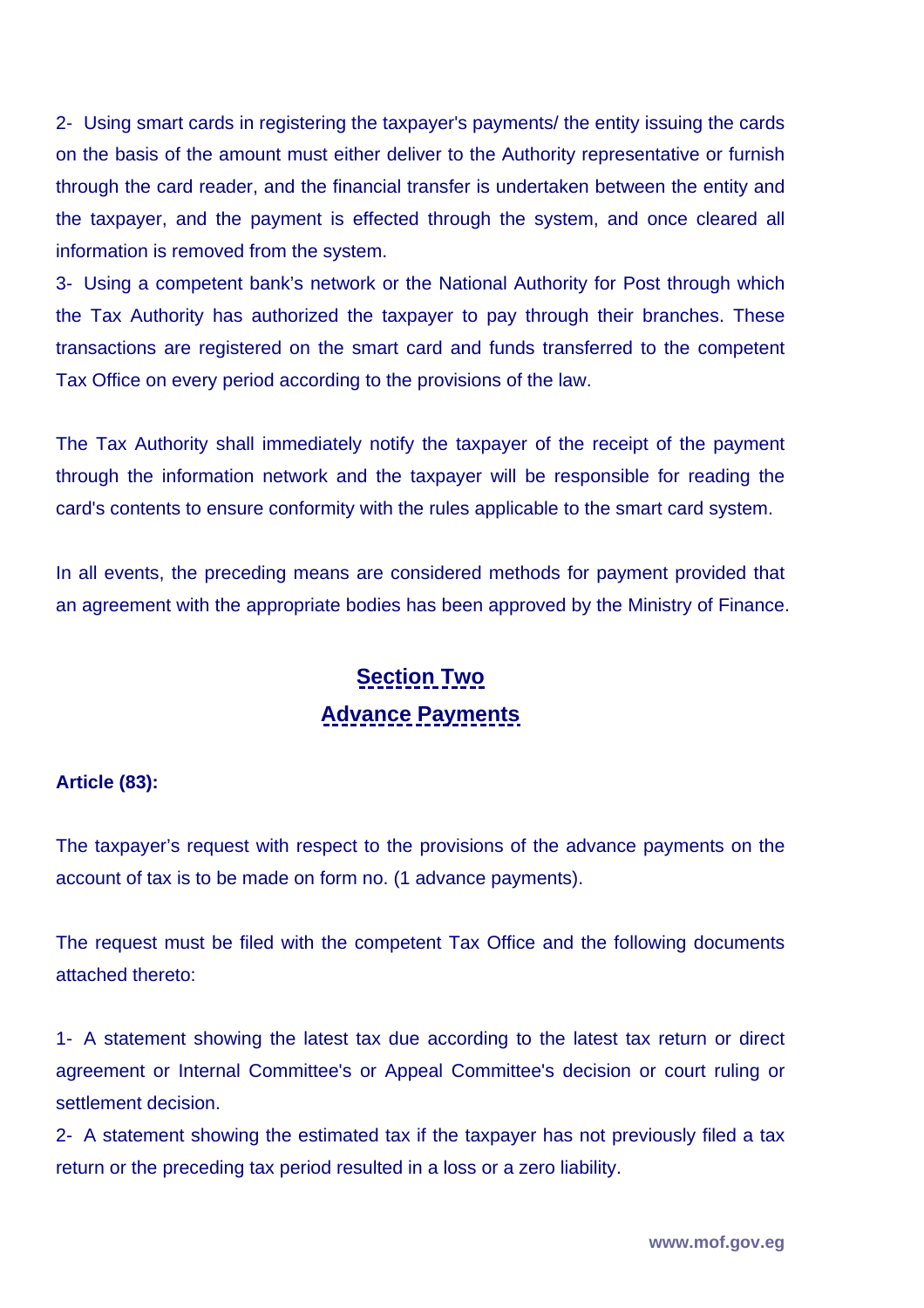### **Article (84):**

The competent Tax Office must respond to the taxpayer's request, as prescribed in the preceding article, within sixty days from the taxpayer's filing date by registered mail, and the approval is to reported on form no. (2 advance payments)

If the request is approved, this notification is considered a certificate issued to transaction bodies indicating that the taxpayer is subject to the advance payments system; such certificate is valid for one tax year, and shall be renewed on the taxpayer's request unless the taxpayer changes his choice of the system according to the provision of article (64) of the law, or is exempted or prohibited from applying it according to article (65) of the law.

The notification as prescribed in the preceding paragraph includes the validity of the tax period and shows that the taxpayer is subject to the advance payment system in the last page of the tax card and indicates the renewal thereof. If the renewal is not made, the transactions bodies are obliged automatically, without prior notification from the Tax Authority, to apply the withholding rules stated in the tax law.

No response to the taxpayer's request during the aforementioned period is to be considered a rejection of the request.

#### **Article (85):**

The taxpayer's notification to reduce the third advance payment, or not to pay it, or to reduce the number of the advances according to article (63) of the law, is to be made on form no. (3 advance payments).

#### **Article (86):**

A taxpayer's withdrawal from the system of advance payment is to be made on form no. (4 advance payments) and filed with the competent Tax Office.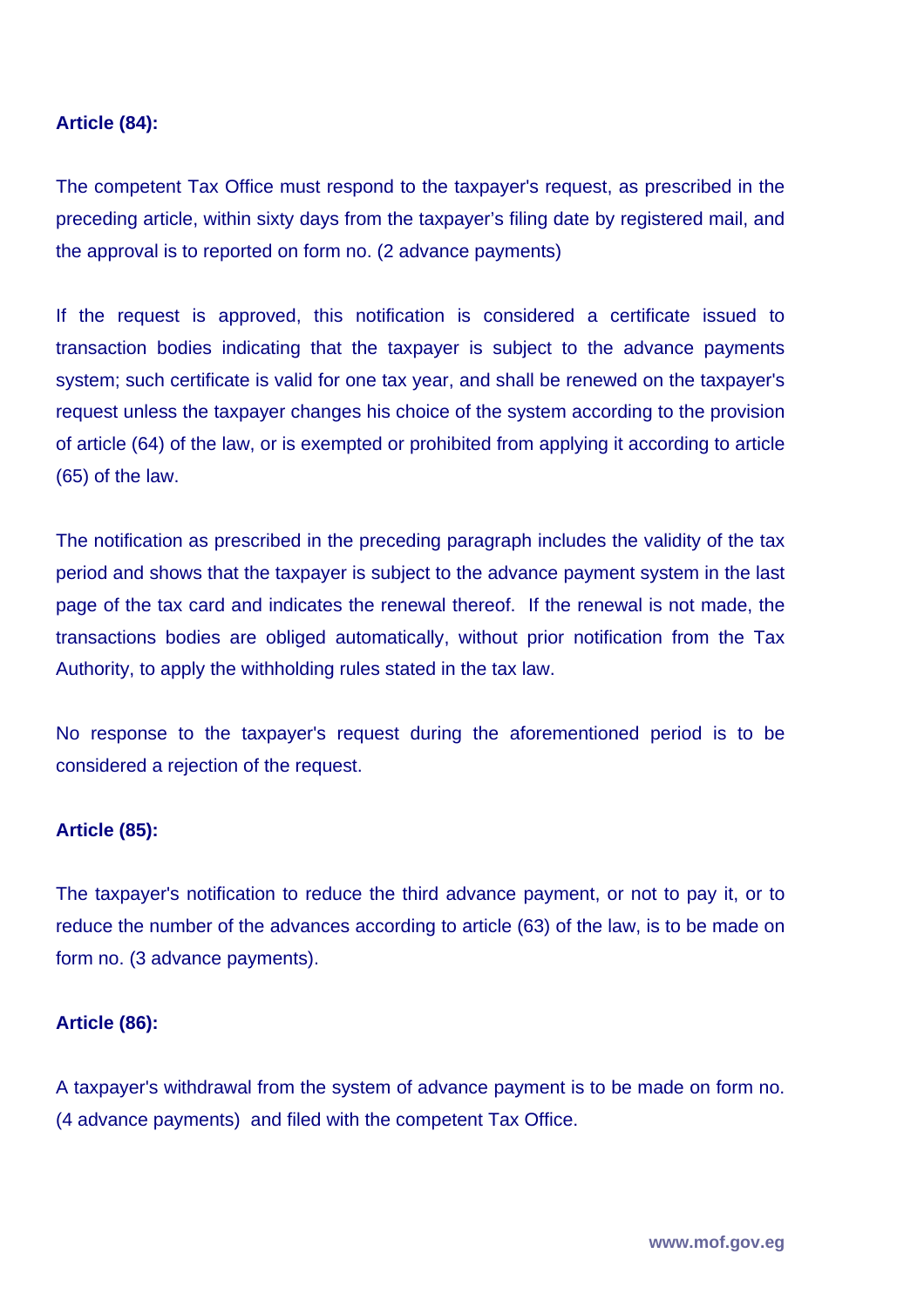If either of the two conditions with respect to the acceptance of the abovementioned request are fulfilled, the Tax Office will notify the taxpayer of the rejection of the request, to be sent by registered mail, within sixty days from the taxpayer's date of filing on form no. (5 advance payments). No notification is considered an acceptance to the request.

## **Article (87):**

The notification to the taxpayer with respect to the exemption from applying the advance payments system is to be made on form no. (6 advance payments), and the notification with respect to the prohibition of applying the system on form no. (7 advance payments).

## **Chapter Two Non-commercial Professions**

## **Section Two Collection under Tax Account**

## **Article (88):**

The collection of the prescribed amounts with respect to the provisions of article (71) of the law, on the account of tax is to be made on form no. (41 withholding and collection)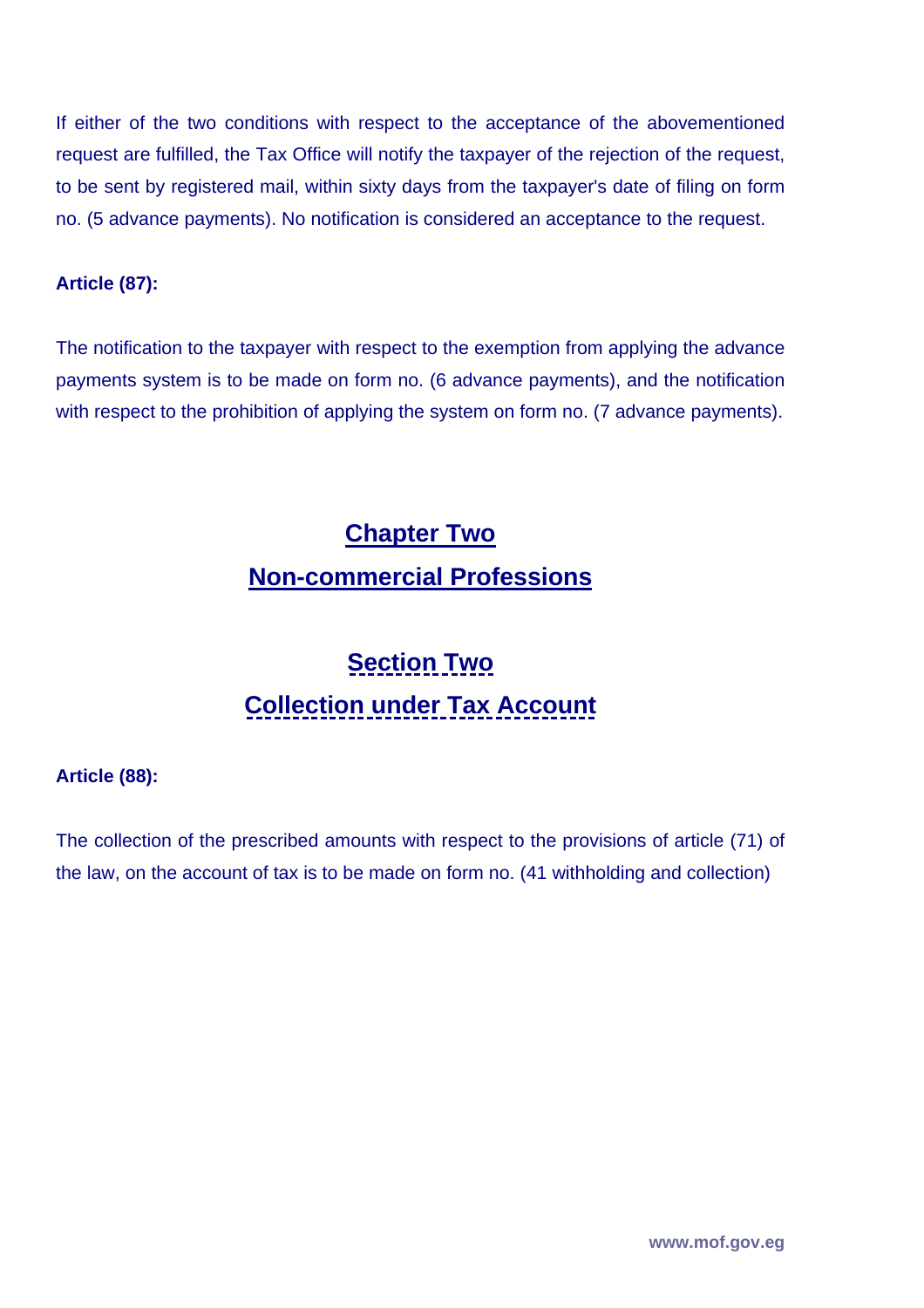## **Chapter Three General Provisions**

## **Article (89):**

The remittance of the amounts that have been collected on the account of tax according to article (72) of the law, and due no later than the end of April, July, October and January of each year, are to be sent to the General Department for Gathering the Withholding and Collecting and are to be made on form no. (41 withholding and collection) attached with a check or cash or by an electronic payment as prescribed in the Regulations. The aforementioned form must include the taxpayer's data based on the tax card, and shall specify accurately the tax registration number/ tax file number/ the competent Tax Office/ the nature of the transaction and shall contain the check data with respect to the signatures, the drawn bank and the name and title of the signatory of the form prepared for that purpose.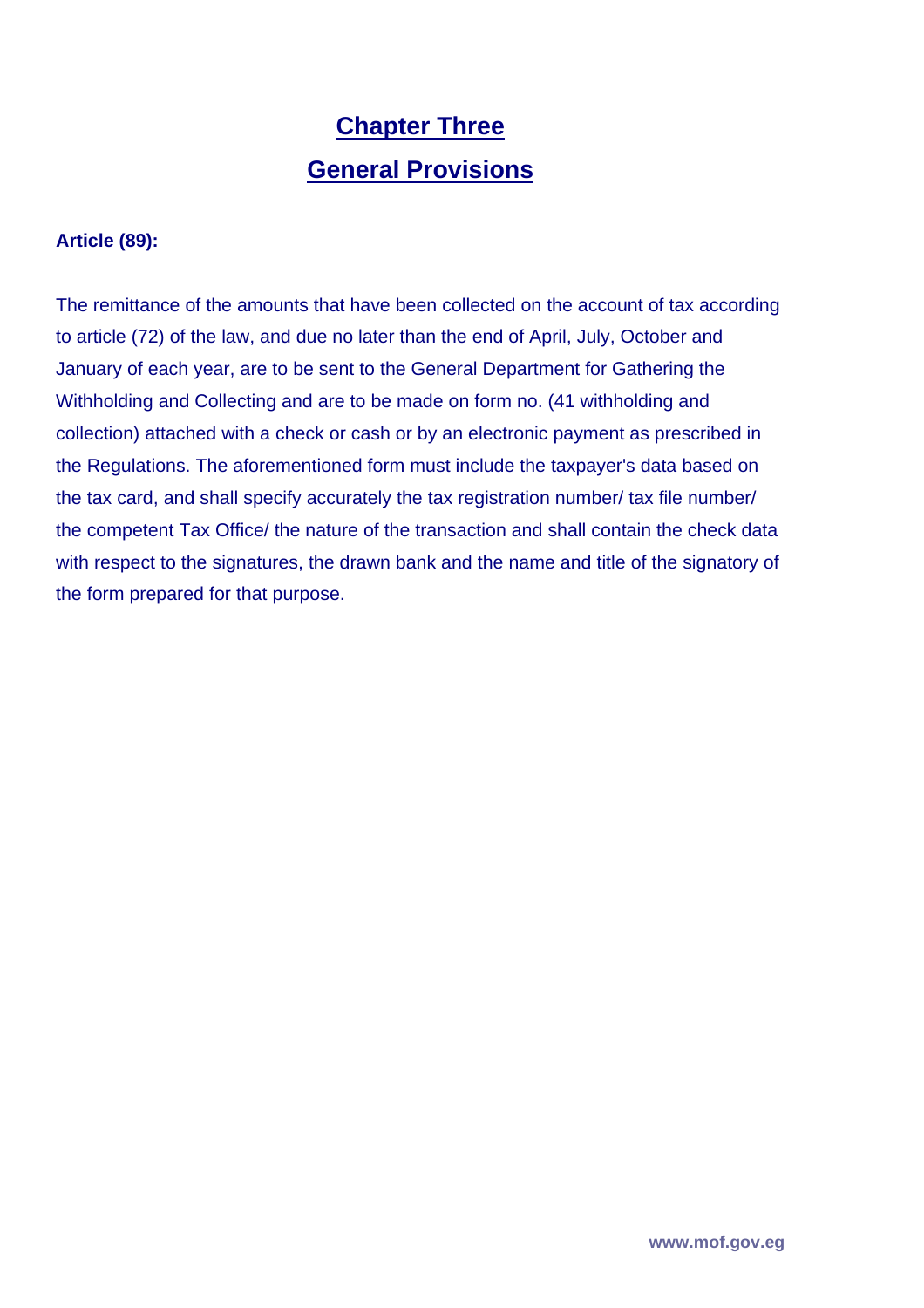## **Book Six**

## **Obligation of Taxpayers and Others**

## **Chapter One**

## **Notification and Bookkeeping**

### **Article (90):**

A notification to the competent Tax Office with respect to the start of commercial or industrial activities or a profession or craftsman of non-commercial activity shall be made on form no. (16 enumeration) and form no. (17 enumeration) as appropriate.

The competent Tax Office shall open a tax file for the taxpayer on receipt of the notification.

#### **Article (91):**

The request for issuance of a tax card for whoever carries on commercial or an industrial or craftsman of non-commercial activity or practices a professional activity is to be made on form no. (18 enumeration).

#### **Article (92):**

It shall be considered a proper notification of carrying on an activity or request for the issuance of a tax card, when the taxpayer uses the prepared electronic form for this through the electronic network information (the electronic government gateway) to complete the application.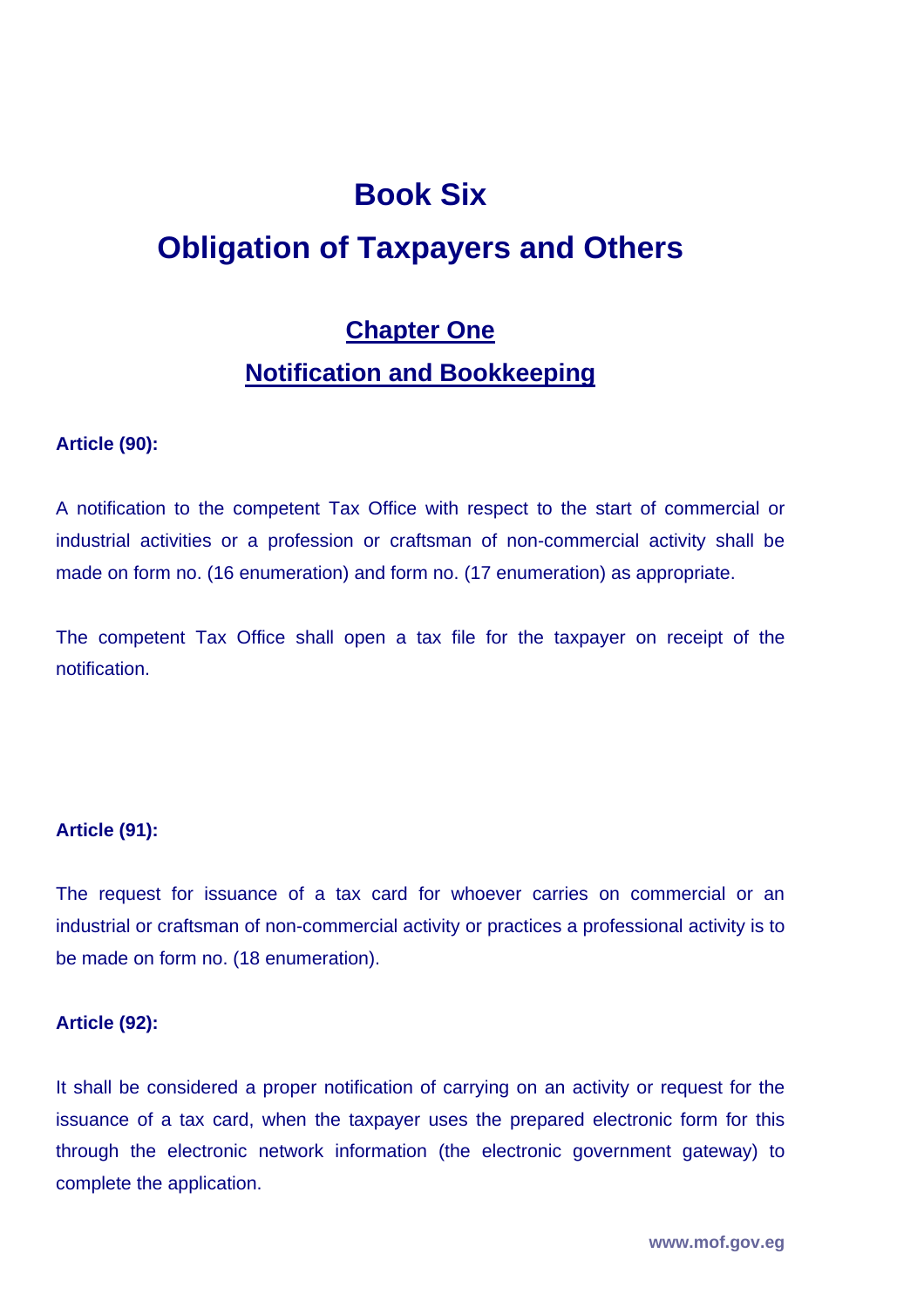## **Article (93):**

The following data should be included, if relevant and available, in the taxpayer's tax card either issued by a written paper card or in the form of a smart card:

- 1- The tax registration number.
- 2- The serial number of the card indicated in the tax card register.
- 3- The date of issue.
- 4- The Tax Office code.
- 5- The taxpayer's name.
- 6- The taxpayer's address.
- 7- The tax file number.
- 8- The taxpayer's activity.
- 9- The activity title, "trade name"
- 10- The social security number.
- 11- The commercial register number.
- 12- The companies register number.
- 13- The headquarters, branches and stores addresses.
- 14- The start date of each activity.
- 15- The legal entity.

16- The tax return data [tax return's year, date of the tax return, signature of competent tax office commissioner].

- 17- The tax exemptions data.
- 18- Indication of whether the taxpayer is subject to the advance payments system.
- 19- Date of issue and date of expiry.
- 20- Any changes in the card data.

#### **Article (94):**

A request to extract data from the tax card must be filed by taxpayer or his proxy, to the competent Tax Office to which the taxpayer is reporting, and the following documents must be attached: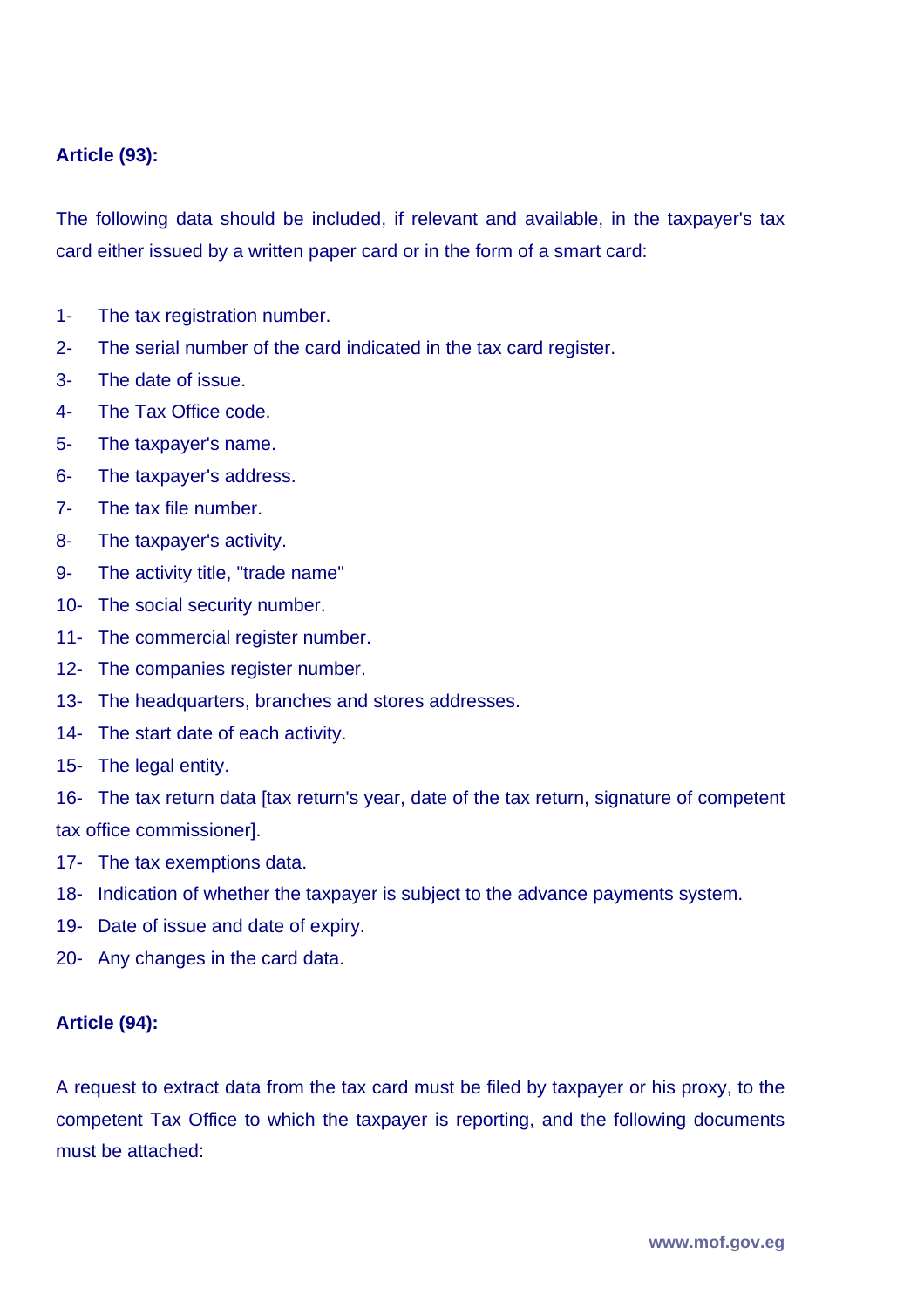1- Copy of the lease contract.

2- Copy of the partnership contract, copy of the Official Gazette or the special publication in which the firm was announced or a copy of its contract or articles of incorporation.

The Tax Office shall record the received requests in a special register, according to the date received. The tax card is signed by the tax official and the auditor and authorized by the Head of the Tax Office and is stamped by its seal and delivered to the taxpayer within one week of the filing of the request.

Every Tax Office shall be provided with the necessary means to record the data of each card.

### **Article (95):**

The tax card is valid for five years from the issue date; the card is not valid and cannot be used for undertaking a transaction after its expiry date, which must be prominently shown on the card.

#### **Article (96):**

It is not permissible to issue more than one tax card for one taxpayer; if the taxpayer has more than one commercial or industrial, or a professional activity or more than one branch, the competent Tax Office which issues the tax card will be the Tax Office headquarters.

#### **Article (97):**

In applying the provisions of article (75) of the law, the tax card is issued in two colors:

*Green color:* for natural persons. *Red color:* for legal persons.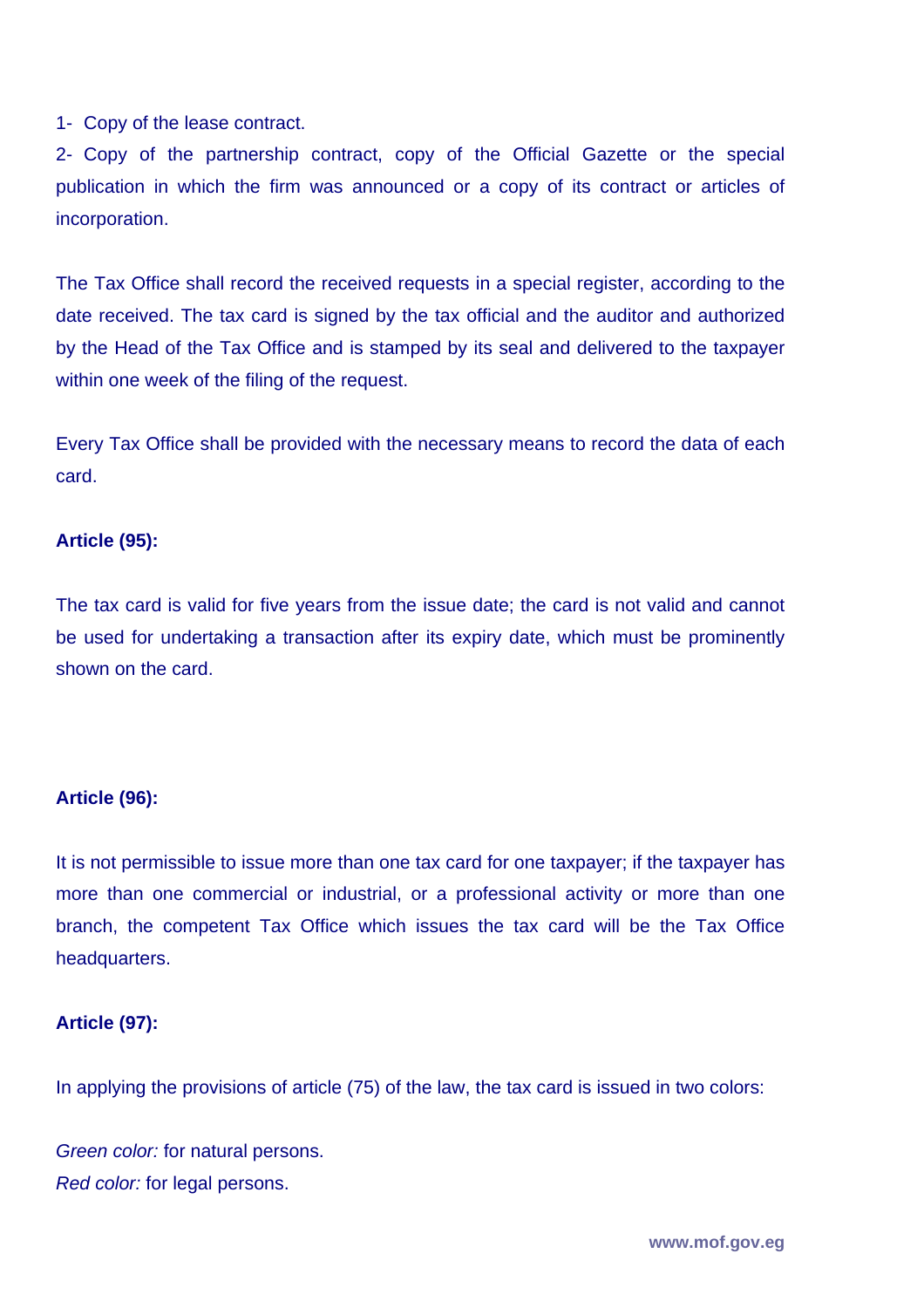If the taxpayer chooses the advance payments system, the tax card must indicate that.

#### **Article (98):**

The bodies, as prescribed in article (76) of the law, must notify the General Department for Gathering and Tax Returns of the Tax Authority with respect to Cairo governorate, and for other governorates the first tax district, no later than the end of the succeeding month the information required under said article, using form no. (20 enumeration)

#### **Article (99):**

The bodies, as prescribed in article (77) of the law, on granting any license for carrying on a trade, industry, craft, or profession or a license for building property or the use of property in carrying on a trade, profession, or industry, must notify the General Department for Gathering and Tax Returns of the Tax Authority in Cairo with respect to Cairo governorate, or the First Tax District with respect to other governorates, no later than the end of the succeeding month during which the license was issued, indicating the name of licensee and all other related data using forms numbers (21 enumeration), (22 enumeration), (23 enumeration) and (24 enumeration) as appropriate.

#### **Article (100):**

The notification with respect to a firm ceasing activities, according to the provision of the third paragraph of article (79) of the law, is to be made on Form no. (25 ceasing). The notification may be made via electronic communication with the competent Tax Office according to the regulations on the use of the electronic signature. The use of the prepared forms on the available electronic service provided by the Tax Authority are considered an acknowledgment to the Tax Office of the taxpayer's notification and a receipt shall be made to the taxpayer from the Tax office .

The following are considered events of non-realization of any revenues by a taxpayer after the date of ceasing: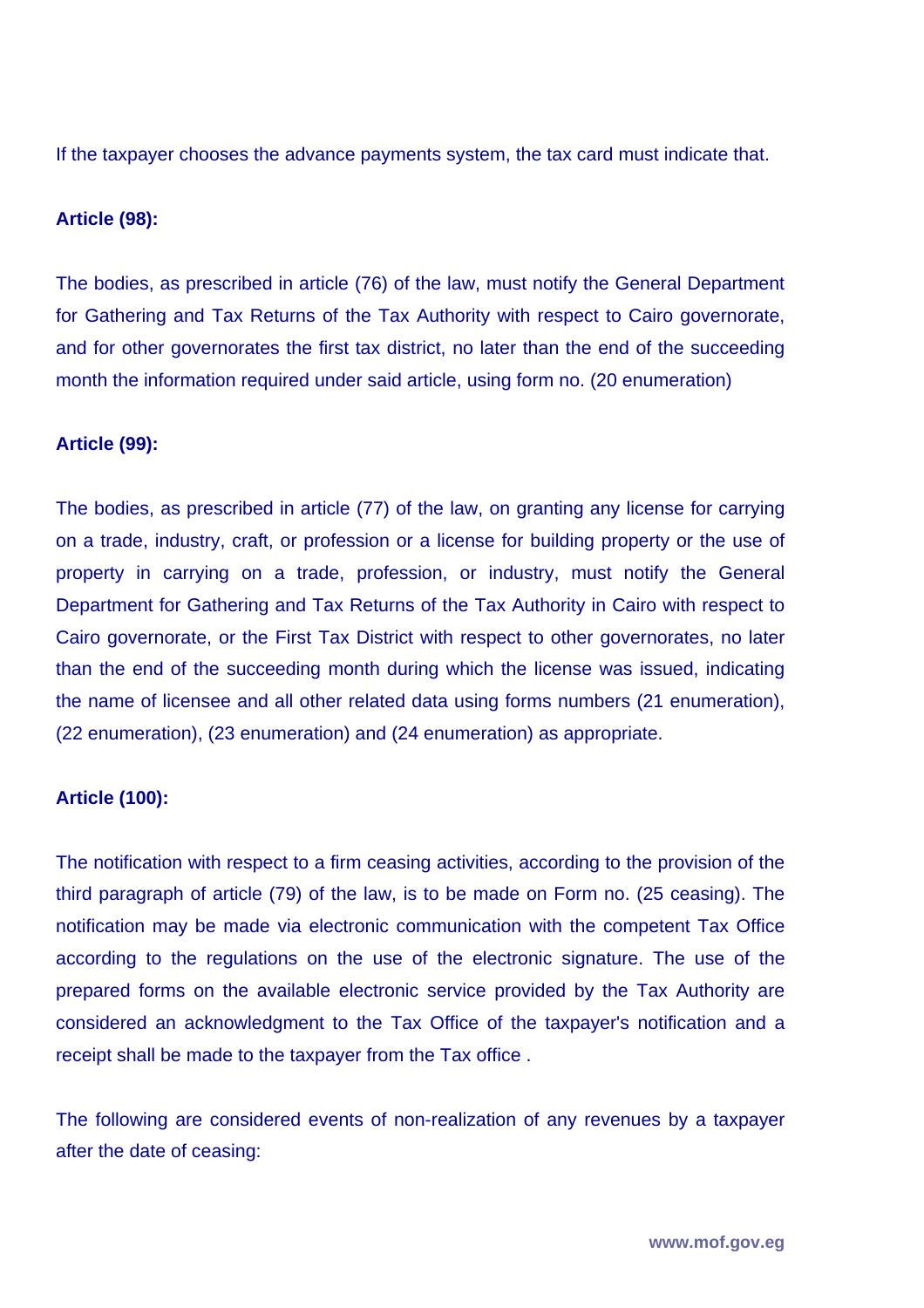- 1- Departing the country permanently.
- 2- Compulsory or administrative closure.
- 3- Leaving the place of activity to the landlord .
- 4- The expropriation of the place of activity in the public interest;

Unless the Tax Authority proved that the taxpayer realized any revenues after the ceasing date.

### **Article (101):**

A taxpayer who wishes to cease activity, or to assign the firm, or to permanently depart the country must make a request for determining his tax position on or before the date of ceasing or assignment, according to article (81) of the law. The notice must be made on form no. (26 requests) provided that the tax returns that the taxpayer is legally obligated to file have been filed and after paying a fee of five Pounds. The competent Tax Office must respond to the request within ninety days from the date of receipt.

## **Chapter Two Tax Returns**

#### **Article (102):**

Every taxpayer who is a natural person must file with the competent Tax Office, before the first of April of each year as prescribed in article (82) of the law, on form no. (27 tax returns), a tax return in original and copy, whether by hand to the competent Tax Office or sent via registered mail with acknowledged receipt. The tax return will be stamped with the tax office seal and the copy handed to the taxpayer or returned by mail without auditing the tax return or providing an opinion on it.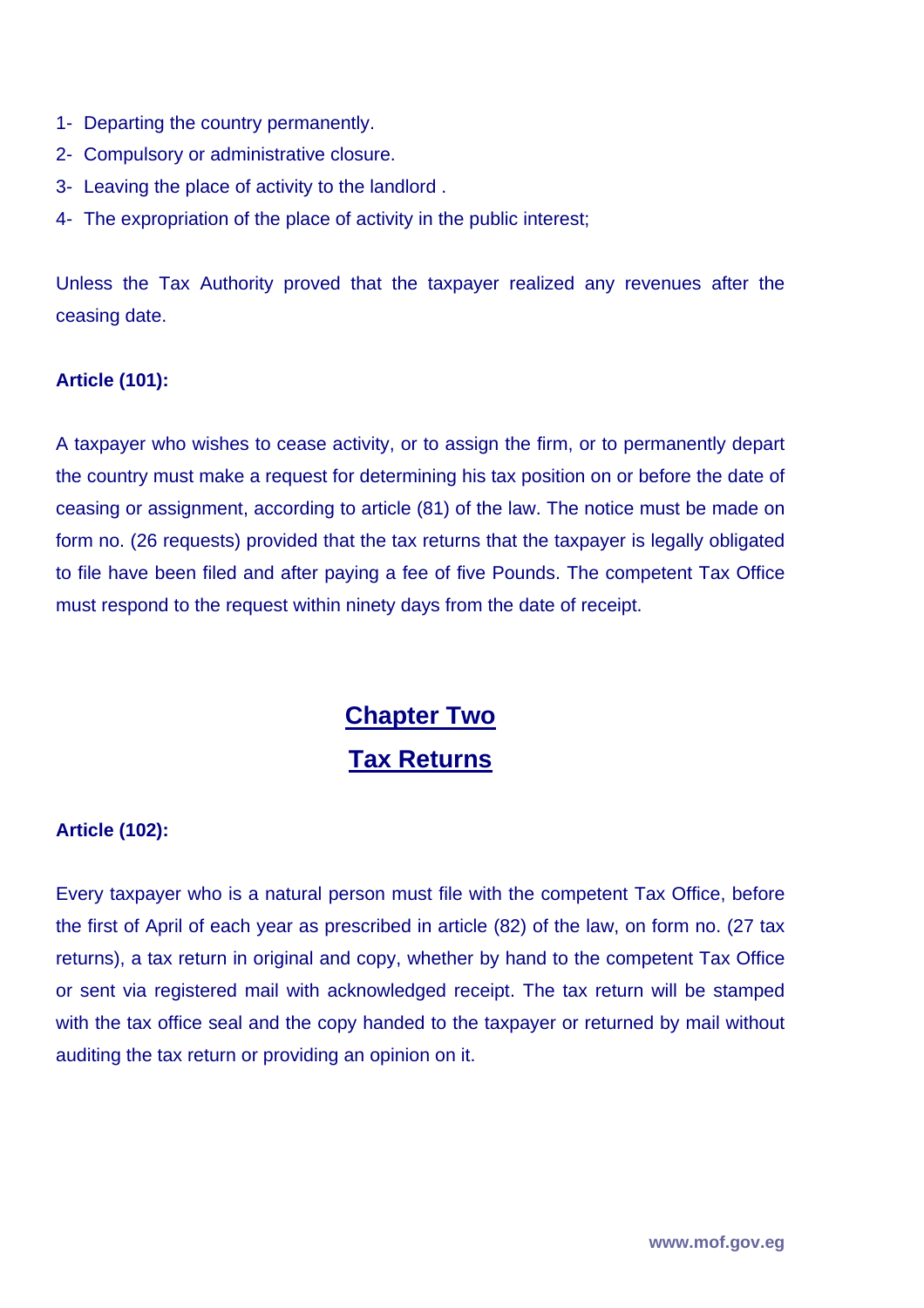#### **Article (103):**

Every taxpayer who is a legal person must, as prescribed in article (48) of the law, file to the competent Tax Office before the first of May of each year or within four months following the financial year end date, a tax return on form no. (28 tax returns); the tax return is filed in original and copy, whether by hand to the competent Tax Office or sent via registered mail with acknowledged receipt. The tax return is stamped with the tax office seal and the copy handed to the taxpayer or returned by mail without auditing the tax return or providing an opinion on it.

#### **Article (104):**

A taxpayer may send his tax return via the electronic government gateway (Income taxpayers' services) or via any other electronic channel as specified by the Ministry of Finance, provided that the taxpayer registers and obtains a secret password. The taxpayer assumes full responsibility for what he files whether the signature on the declaration to use this service or shall provide an electronic signature to the Tax Authority.

In all events, the taxpayer may present proof of payment of the tax due based on the tax return via an electronic payment - as prescribed in article (82) of the regulations or as specified by the Ministry of Finance.

#### **Article (105):**

The approval of the tax return by one of the accountants registered in the General Register of Accountants and Auditors, according to the provisions of Law no. 133 of 1951 promulgating the practicing of the accounting and auditing profession, or the approval of the Central Audit Organization, as appropriate, is considered as a declaration stating that the net taxable profit or loss as per the tax return had been prepared according to the provisions of the Law and this executive regulation.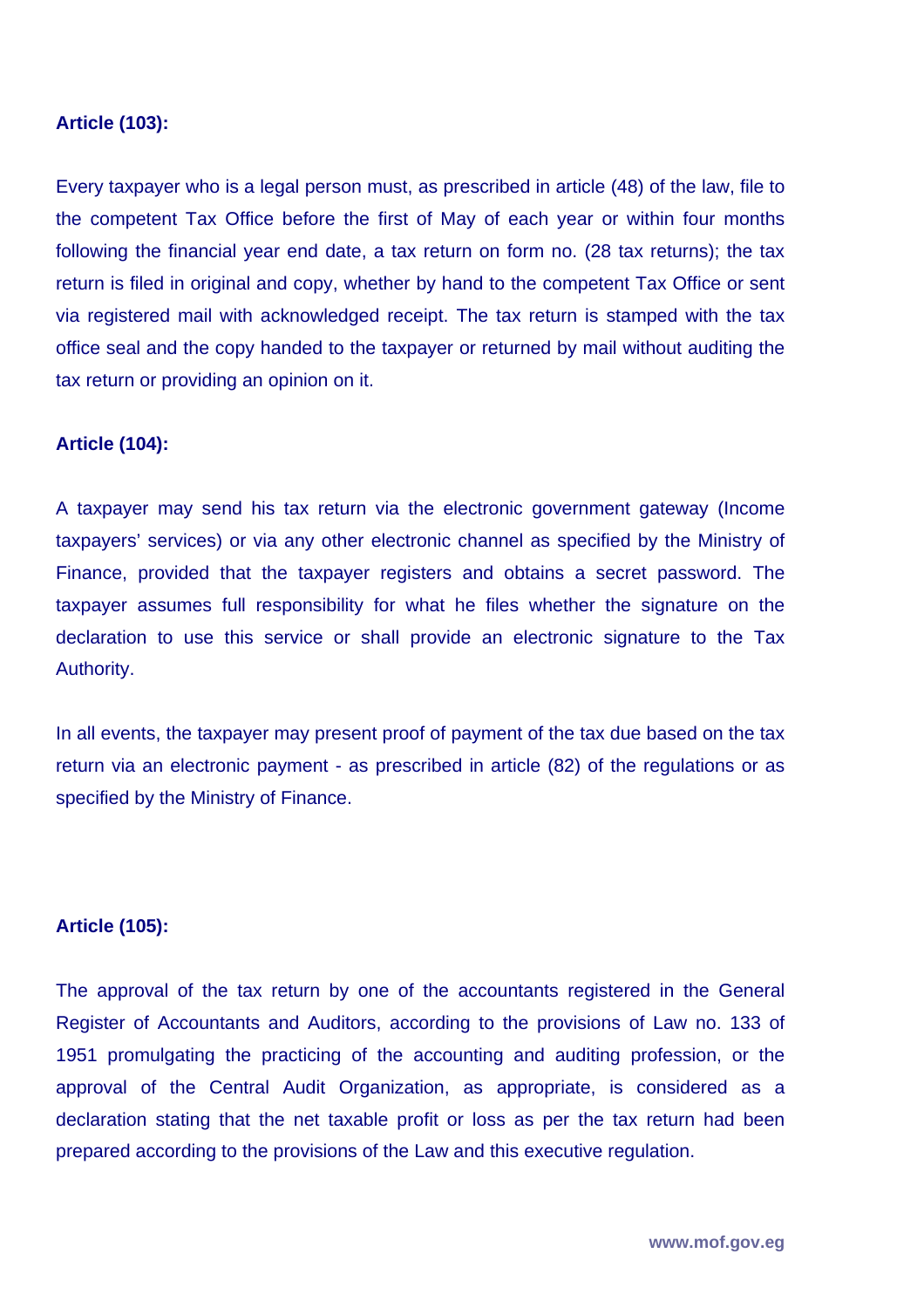#### **Article (106):**

Banks, state-owned companies, public enterprise sector companies and legal persons must file a final tax return on form no.(29 tax returns) within thirty days from the date of the approval by the general assembly of its accounts and pay the tax differences due therewith.

### **Article (107):**

The rules and the basis of tax accounting and the procedures with respect to tax collection which apply to small enterprises are as prescribed in article (18) of the law and according to the decree of the Minister of Finance to be issued in this respect.

### **Article (108):**

The electronic government gateway (income tax taxpayers services) or the channel that is specified by the Ministry of Finance are considered one of the communication means that can be used by both the Tax Authority and the taxpayer in all matters with respect to the services that are provided by the Tax Authority to taxpayers through these channels, such as:

1- Request for issuing a tax card or the renewal thereof.

2- Notifications with respect to the date of sessions of the Internal Committees, Appeal Committees and any other committees.

3- Any other electronic services that are provided by the Ministry or the Tax Authority.

#### **Article (109):**

The Tax Authority may correct mathematical errors stated in the tax return after filing and notify the taxpayer of the correction result, and attach a check with respect to the amount due to the taxpayer, or claim the tax difference due by him, on form no. (30 tax returns). The taxpayer's request to extend the date for filing a tax return according to article (85) of the law is to be made on form no. (26 requests). The request can be made through one of the electronic means or by registered mail with acknowledgment receipt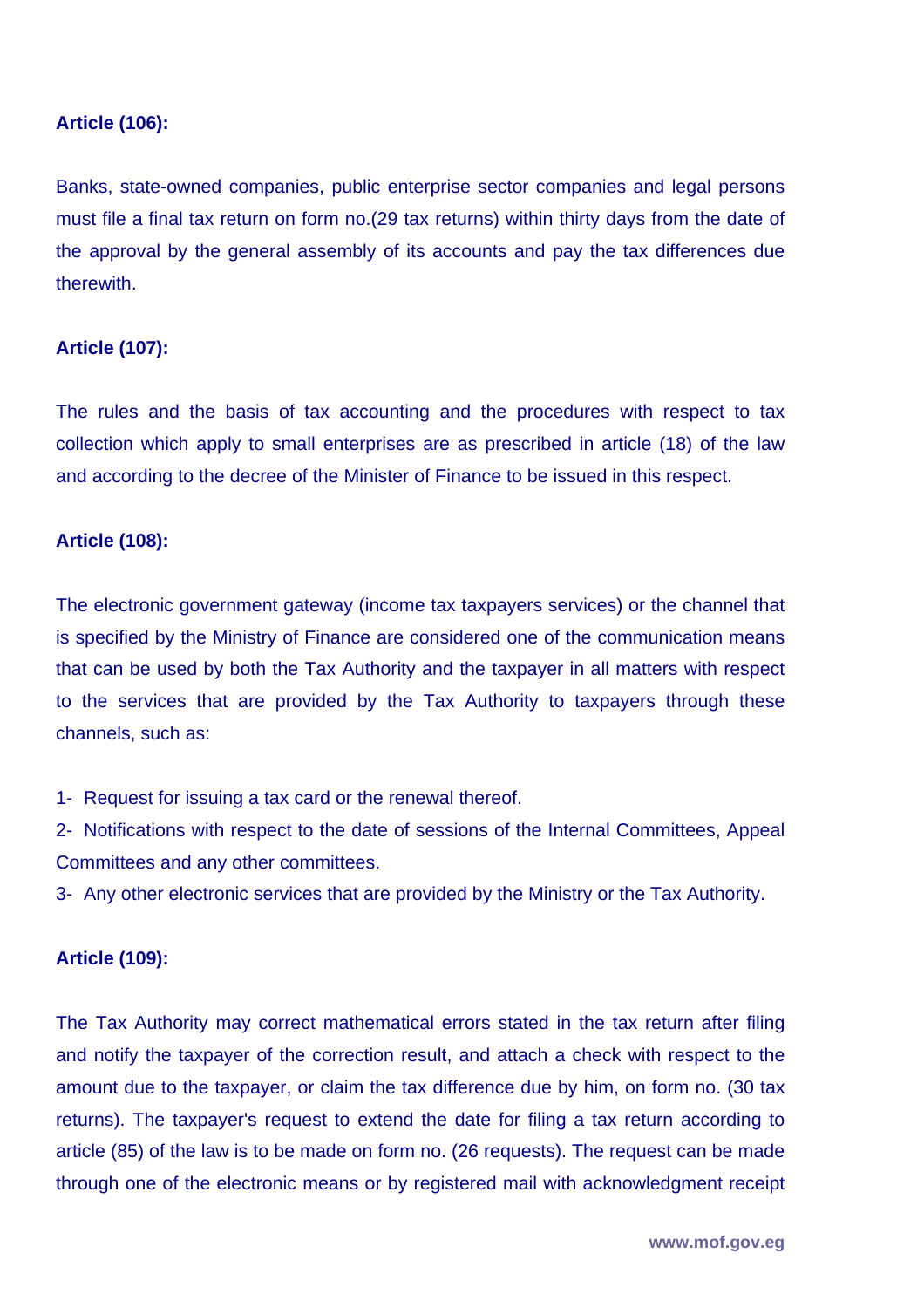provided that the date of the request is at least fifteen days before the expiration of the deadline period for filing the tax return.

### **Article (110):**

Bodies that are obliged to apply the provision of withholding on the account of tax must pay the withholding amounts on a date not later than the end of April, July, October and January of each year, according to the records as prescribed in article (111) of this regulation. The records must include the following data for each tax period:

1- The name of the recipient of the amounts, his tax file number and his competent Tax Office.

2- The value of the amounts paid and the percentage of withholding.

3- The check number and the date when the amounts were paid.

These bodies should provide the aforementioned records to the tax audit that is conducted by The Competent General Department of Collection on the account of tax; a copy of these records should be sent to the competent Tax Office.

## **Article (111):**

Bodies that are obliged to apply the provision of withholding and collection on the account of tax must maintain the following the two records:

1- One or more records according to the number of transactions undertaken, and including the following:

a- The name of the recipient of the amounts, his tax file number and his competent Tax Office.

b- The value of the amounts paid and the percentage of withholding on the account of tax.

2- A record indicating the payments that are remitted every three months with details of the check, including the beneficiary body.

#### **Article (112):**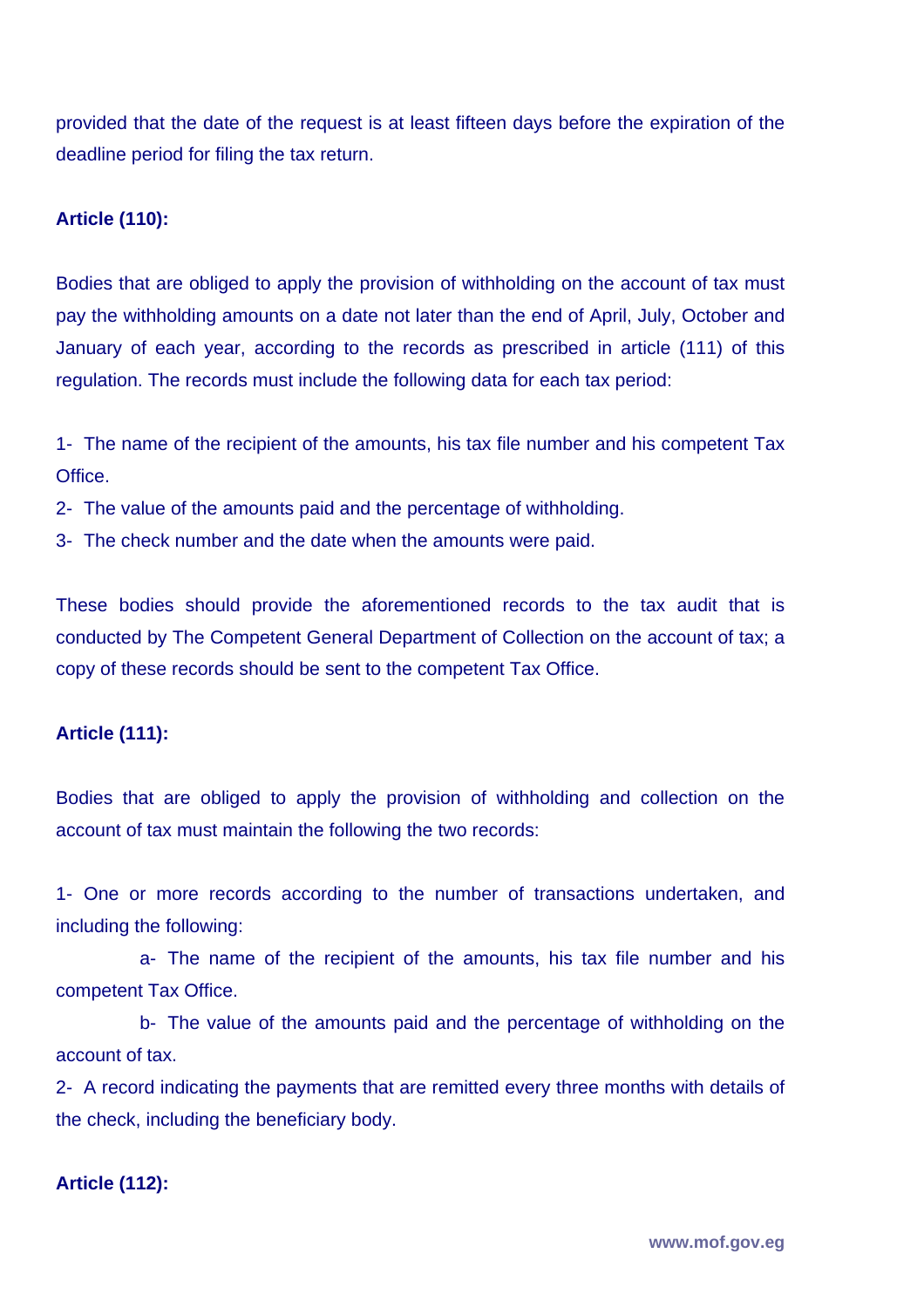A taxpayer may not file an amended tax return according to article (87) of the law, if he operated in one of the ways that is considered to be tax evasion according to article (133) of the law and this was discovered by the Tax Authority.

#### **Article (113):**

In applying the provisions of article (88) of the law, it is not permissible for the Tax Authority to reckon with books and records that are maintained by the taxpayer or to reject them unless it is proven by the Tax Authority, through supporting documents, that the contents included in these books are not valid.

## **Chapter Three Tax Assessment**

#### **Article (114):**

The tax assessment, when applying the provisions of Article (89) of the law, means the determination of the tax due according to the taxpayer's tax return.

#### **Article (115):**

The notification with respect to details of the tax assessment and its value in those cases as prescribed in article (90) of the law, is to be made on form no.(19 tax).

#### **Article (116):**

The limitation period is interrupted when applying the second paragraph of article (91) of the law, when notifying the taxpayer of an additional assessment and the particulars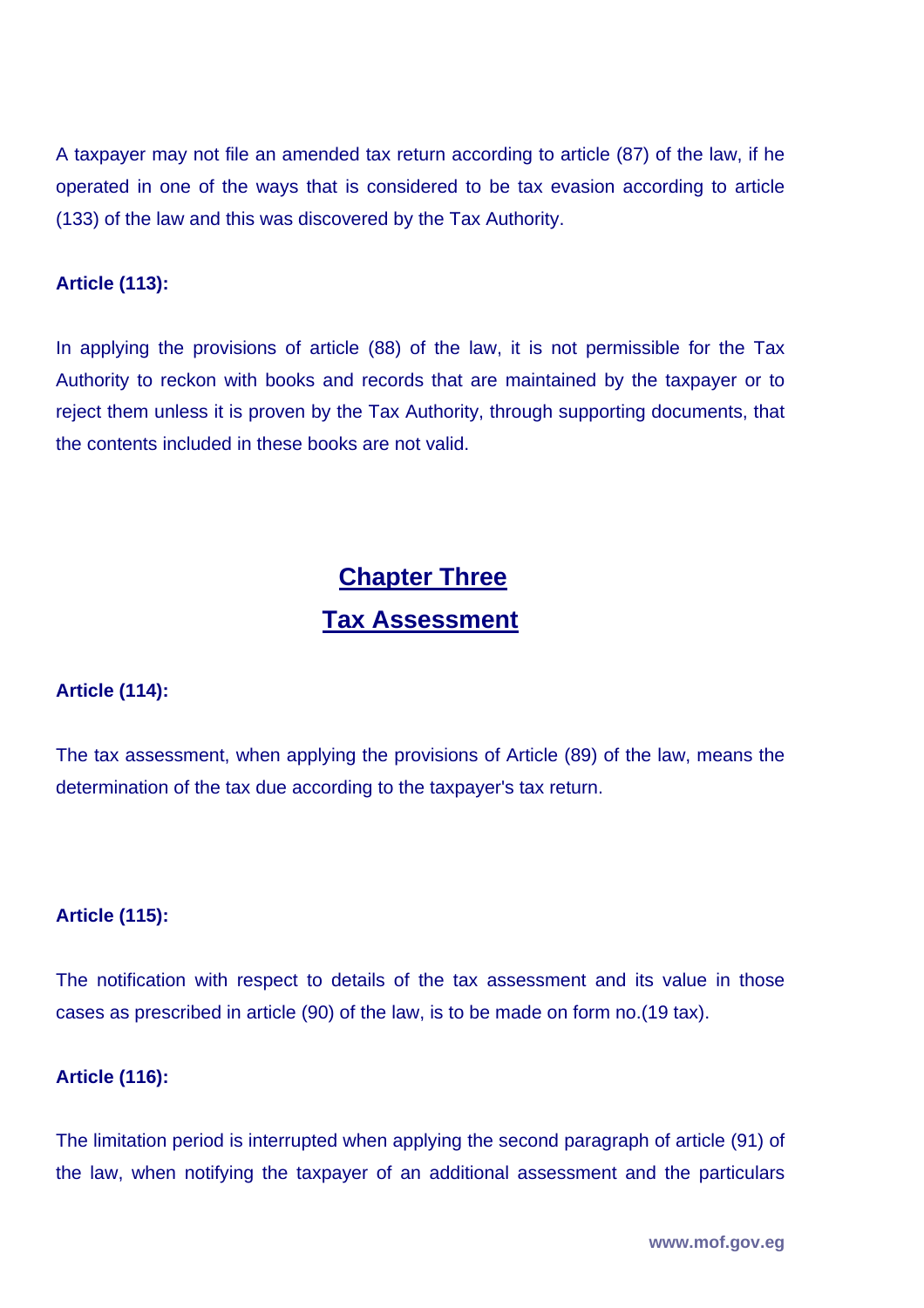thereof, or warning the taxpayer to pay additional tax, or by transfer to the Appeal **Committee.** 

The limitation shall also be interrupted for any of the reasons that are prescribed in the Civil law, such as ruling assessment or if the litigation is presented before the noncompetent court or the warning, lien and the request that is filed by a creditor with respect to accept his right in a bankruptcy or a distribution or by any action that is made by the creditor to maintain his right during the course of litigation; the limitation shall also be interrupted if the debtor endorses the creditor rights, either implicitly or explicitly.

### **Article (117):**

Material errors, when applying the provisions of article (93) of the law, means reaching results contradictory to the reasons; and mathematical errors means errors while copying figures, addition and subtraction and all other arithmetical operations.

Material errors are automatically corrected by the competent Tax Office or at the request of a taxpayer in all cases which are prescribed in article (124) of the law, unless the assessment became final.

## **Chapter Four Tax Audit and Investigations**

#### **Article (118):**

Notification to the taxpayer of the exact date of a tax audit, the place and the estimated duration is to be made on form no. (31 tax auditing), at least ten days prior to the date of audit.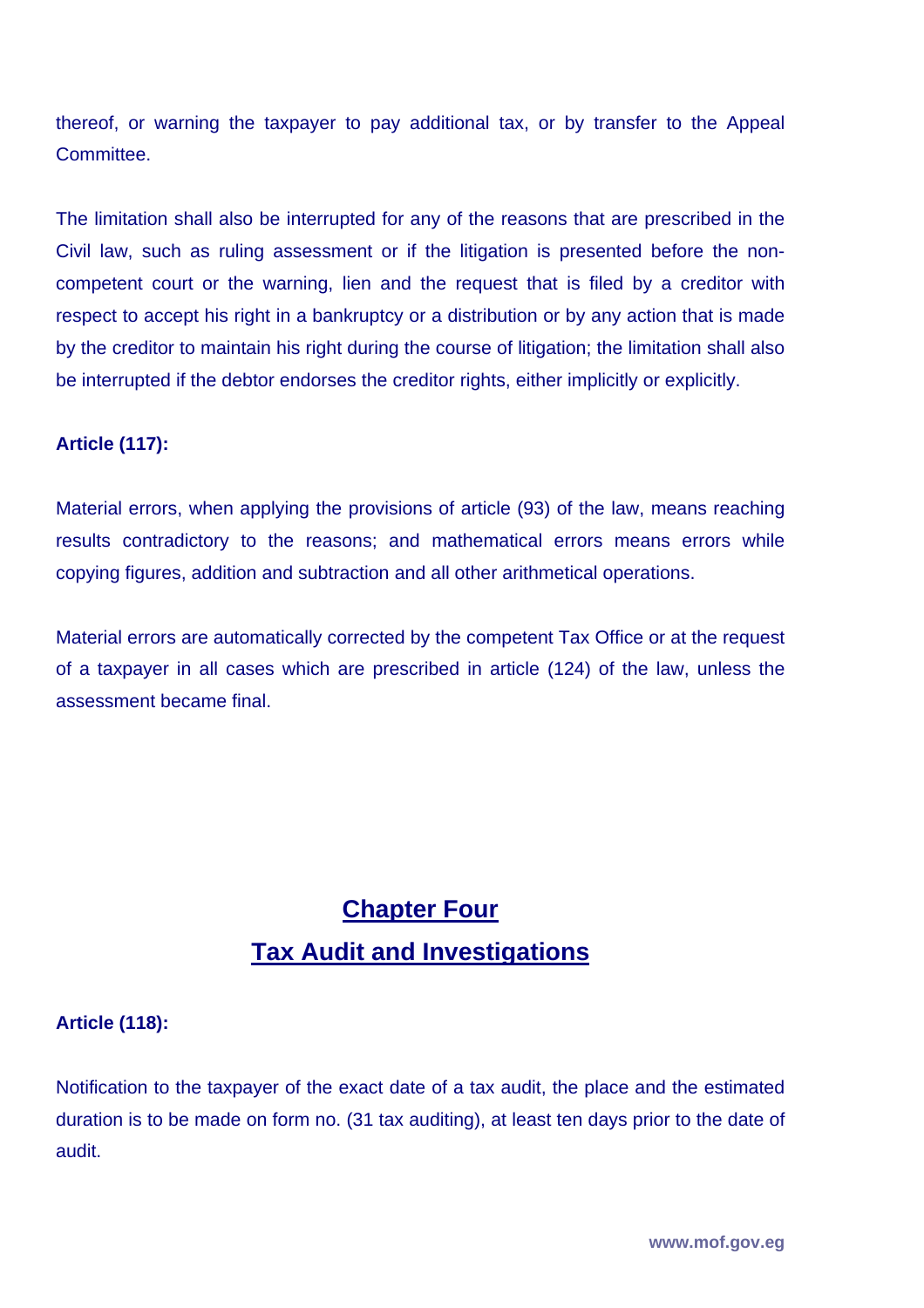### **Article (119):**

The Tax Authority cannot re-audit a taxpayer's books and records according to the provision of the last paragraph of article (95) of the law, unless one of the conditions, prescribed in article (133) of the law, is applied.

In all events, the Tax Authority must indicate the reasons for the re-audit.

#### **Article (120):**

The Tax Authority's demand for data and copies of books, documents, and written instruments as provided for in article (96) of the law, shall be made on form no. (32 examination). A taxpayer may request an extension to the period granted to him, using form no. (26 requests). The response notifying the taxpayer of approval or denial of his request is to be made on form no. (33 examination) stating the reasons for refusal if that is so decided.

#### **Article (121):**

A request by the Minister to the president of the Court of Appeal for an order empowering the officers of the Tax Authority to have access to data regarding customers' accounts, deposits, and safes, is to be submitted on form no. (34 data).

#### **Article (122):**

Establishments required to submit their books of account include, within the terms of the Law, establishments and companies instituted under the free zone regime.

## **Chapter Five Collection Guarantees**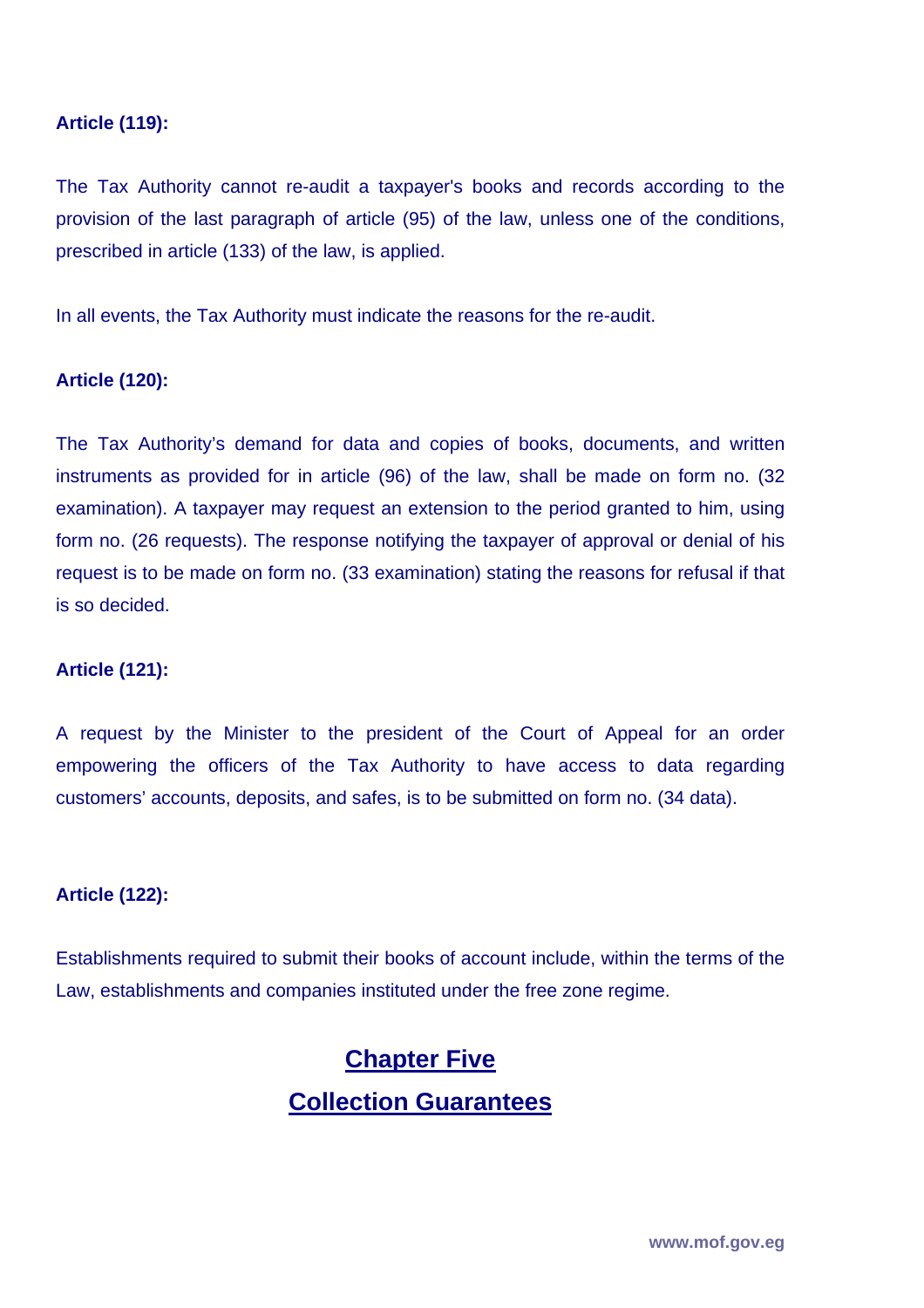### **Article (123):**

Notice of collection of unpaid tax and delay fines is done through written claims signed by the examination officer, the collection officer and the head of the tax office, on form no. (35 settlement) for natural persons, or form no. (36 settlement) for legal persons. These claims shall be sent by registered letter with acknowledgement of receipt.

### **Article (124):**

Pursuant to article (104) of the law, a taxpayer shall be sent a form no. (37 settlement) notifying him of the additional tax due on the date of receipt of a taxpayer's approval of an examination report showing the additional tax due; the date of issue of the appeal committee's decision supporting the additional assessment of tax; or the ruling of the First Instance Court supporting the additional assessment. The notice is sent by registered mail with an acknowledgement of receipt.

### **Article (125):**

In the case of an installment payment agreement, the value of the installment and the period of paying in installments is based on the following rules:

1- The volume of a taxpayer's transactions according to the data of deduction and collection of the tax balance;

2- The net final profit in the last three years;

3- The value of attached movables or real estate;

4- The degree of the taxpayer's past regularity for payment of tax, if a previous decision to grant installment payments has been issued to him.

#### **Article (126):**

Pursuant to article (105) of the law, if general or taxpayer-specific conditions arise that prevent him from fulfilling his installment payment obligation under the agreement, the Tax Authority may, at the taxpayer's request, modify the installment payment agreement, either to change the amount of the installment or to extend the number of years for payment, consistent with the circumstances of the taxpayer.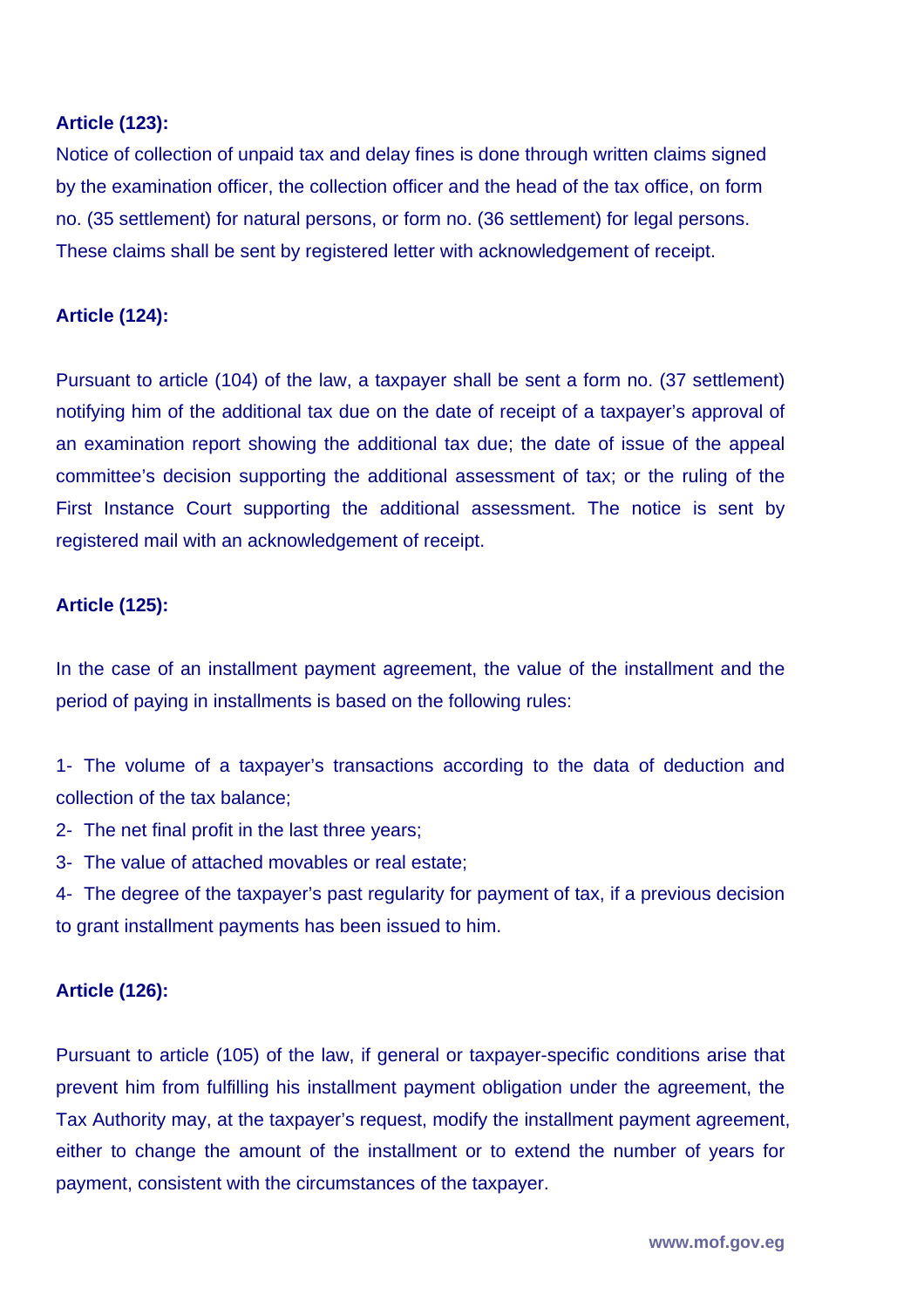If no agreement is reached with the taxpayer to an installment agreement for paying the tax due he shall be notified of the denial of his request, and the Tax Authority shall take appropriate action to enforce collection of the tax due.

### **Article (127):**

Pursuant to article (110) of the law, the tax is payable as follows:

- 1- Based on a tax return submitted by the taxpayer;
- 2- Based on an agreement with the internal committee;
- 3- Based on an Appeal Committee decision, even if it is challenged;

4- In the case of non-challenge, based on the form notifying the taxpayer of the additional assessment details and their value, or the claim itself;

5- Based on an enforceable court judgment, even if it is appealed.

#### **Article (128):**

Pursuant to article (113) offset takes place by force of law, as follows:

1- Any amounts that have been paid in excess of the amount due from the taxpayer for any tax may be offset against any unpaid tax imposed under this Law.

2- Any amounts that have been paid in excess of tax due under this Law may be offset against any amounts of any other tax applied by the Tax Authority that are unpaid.

3- The amounts that are subject to offset under the above paragraphs shall be amounts that are final and free of any litigation.

In case of an offset under this article and the law, the Tax Authority shall notify the taxpayer of the result of the offset.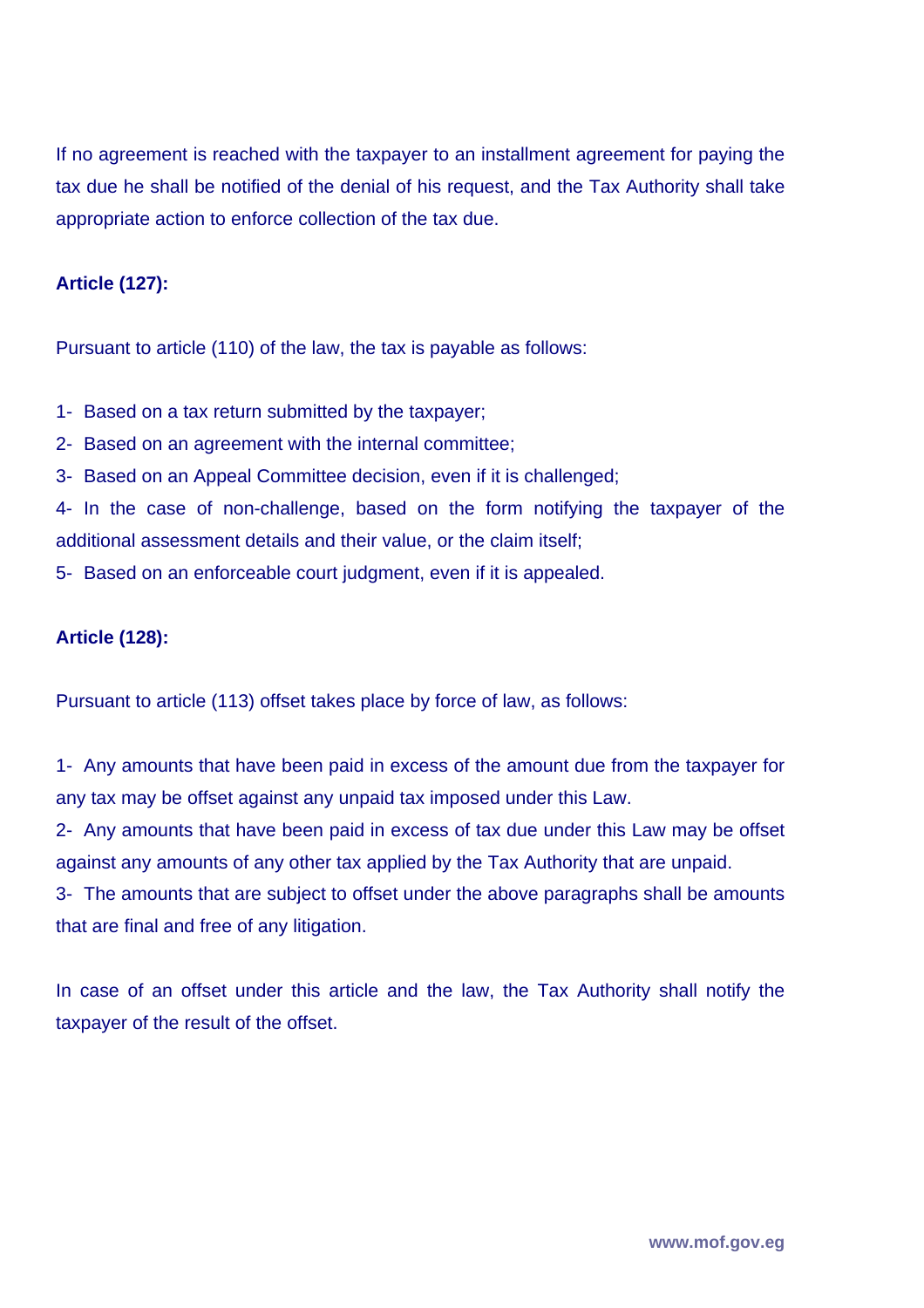## **Chapter Six Appeal Procedures**

### **Article (129):**

The elected residence of the taxpayer, under the provisions of the second clause of article (116) of the law, is the place where the taxpayer advises that notices may be sent to him, for the receipt of tax forms, such as the lawyer's or the accountant's office.

The return of a notice sent by the competent tax office, by registered mail with acknowledgement of receipt, and bearing the distributor's endorsement indicating that the addressed establishment was closed, that the owner was absent, or a refusal to accept receipt, will be subject to a report drawn up by the concerned tax office in triplicate and the first copy shall be kept in the taxpayer file, the second copy shall be displayed at the premises of the establishment, and the third affixed to the notice board of the competent tax office or the appeal committee or shall be posted on the website of the tax authority.

Each competent tax office and each appeal committee must maintain a register in which a record of returned notices is made.

In the case of a return of a notice indicating non-existence of the establishment or a failure to find the taxpayer, the concerned tax officer or a member of the appeal committee shall conduct an investigation. If the investigation reveals the existence of the establishment or location of the taxpayer, the notice will be re-delivered to the taxpayer. If the investigation does not result in finding the establishment or the taxpayer's address, the notice shall be referred to the public prosecutor for appropriate service.

Pursuant to the terms of the last clause of article (116) of the law, the date of levying an attachment on the taxpayer is be the date on which he learns of the levy.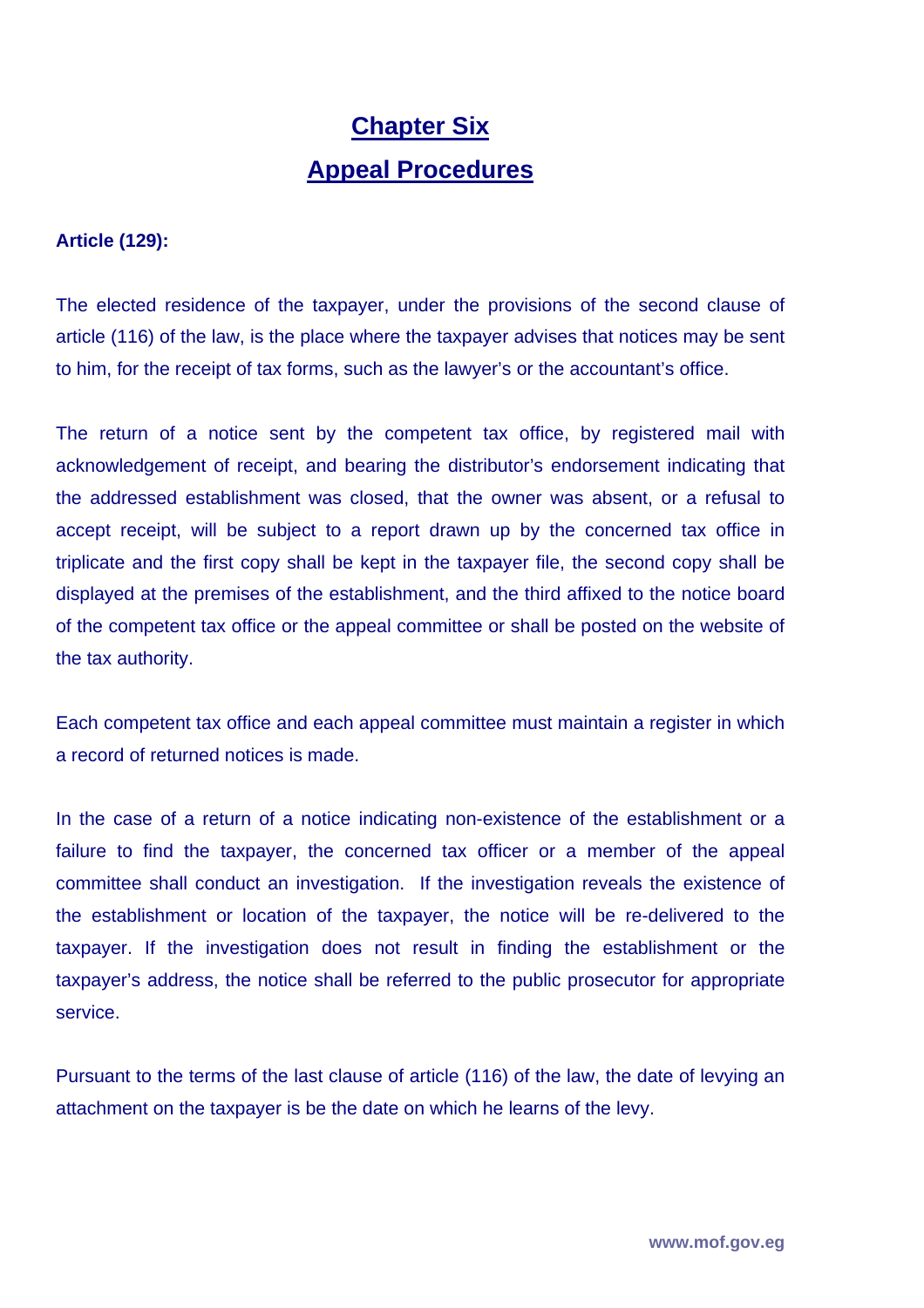### **Article (130):**

Pursuant to the third clause of article (118) of the law, a tax adjustment resulting from an examination shall be stated on form no. (38 salaries).

#### **Article (131):**

The internal committee prescribed in article (119) of the law will be established by a decision of the head of the Tax Authority or his designate, and shall consist of one of the authority's officers with the rank of general manager and two of its officers.

#### **Article (132):**

Pursuant to article (119) of the law, appeals submitted to the competent tax office challenging a tax assessment with respect to commercial activity, industrial and professional activity, real estate revenues, tax withheld at source and the tax on legal persons, are to be adjudicated by an internal committee within sixty days of the date the appeal is received by the committee.

#### **Article (133):**

Each internal committee must maintain the following registers:

- 1- Register for recording appeals;
- 2- Register for session minutes;
- 3- Register of decisions reached by the committee.

### **Article (134):**

The internal committee will notify the taxpayer of the session date by registered letter with acknowledgement receipt. In case he or his legal representative fails to attend the session on the determined date, he shall be notified by a second letter. If the taxpayer or his representative does not attend the second date, the internal committee refers the matter to the appropriate appeal committee and notifies the taxpayer accordingly.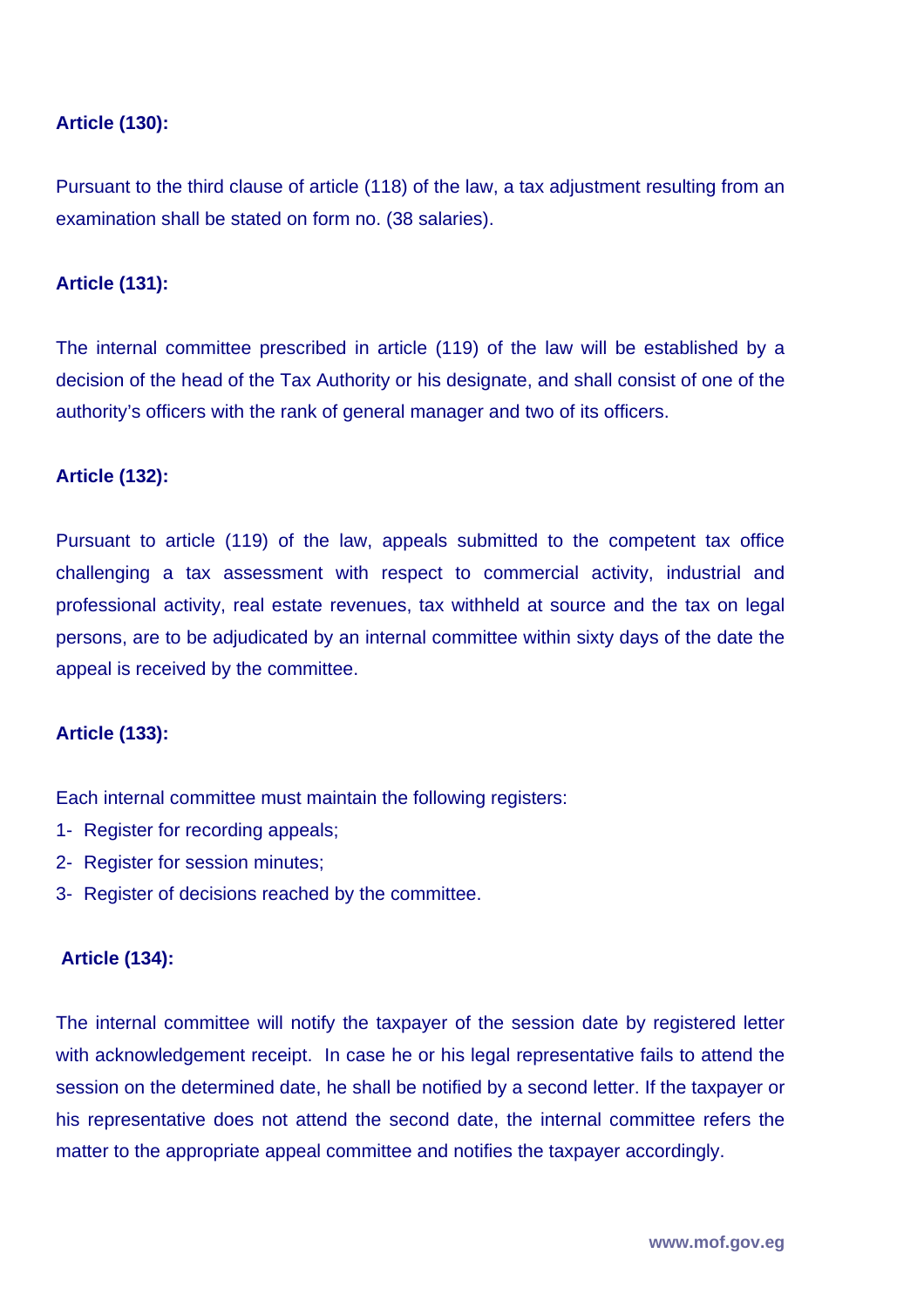### **Article (135):**

The internal committee's sessions will be closed. All deliberations in the session are recorded in the minutes as supported by documents submitted by the taxpayer and the tax district office. The committee shall discuss all items in the report on additional tax and aspects of the defense proffered by the taxpayer, and reply to each of those items. If an agreement is reached with the taxpayer, the decision shall be issued according to the points of the agreement. If in disagreement, the committee shall determine the points of disagreement and the committee's view on each point, and the disagreed points will be referred to the appropriate appeals committee, and the taxpayer notified accordingly.

The minutes of the internal committee must be signed by the chairman, each of the members and the taxpayer or his legal representative.

The taxpayer has the right to obtain a copy of the minutes.

#### **Article (136):**

The appeal committees provided for pursuant to article (120) shall maintain the following registers:

1- Register of tax appeals in which the appeals are recorded in order of their date of receipt. Entries in the register shall include the date of each appeal, the years of difference, the net profit of the taxpayer for each year, and the committee's decision when issued.

- 2- Register of the deliberations of each session.
- 3- Any additional registers required by the nature of the work of the committee.

Recording in the registers is done by the committee's secretariat.

#### **Article (137):**

Work of the appeals committees prescribed by article (120) of the law are as follows: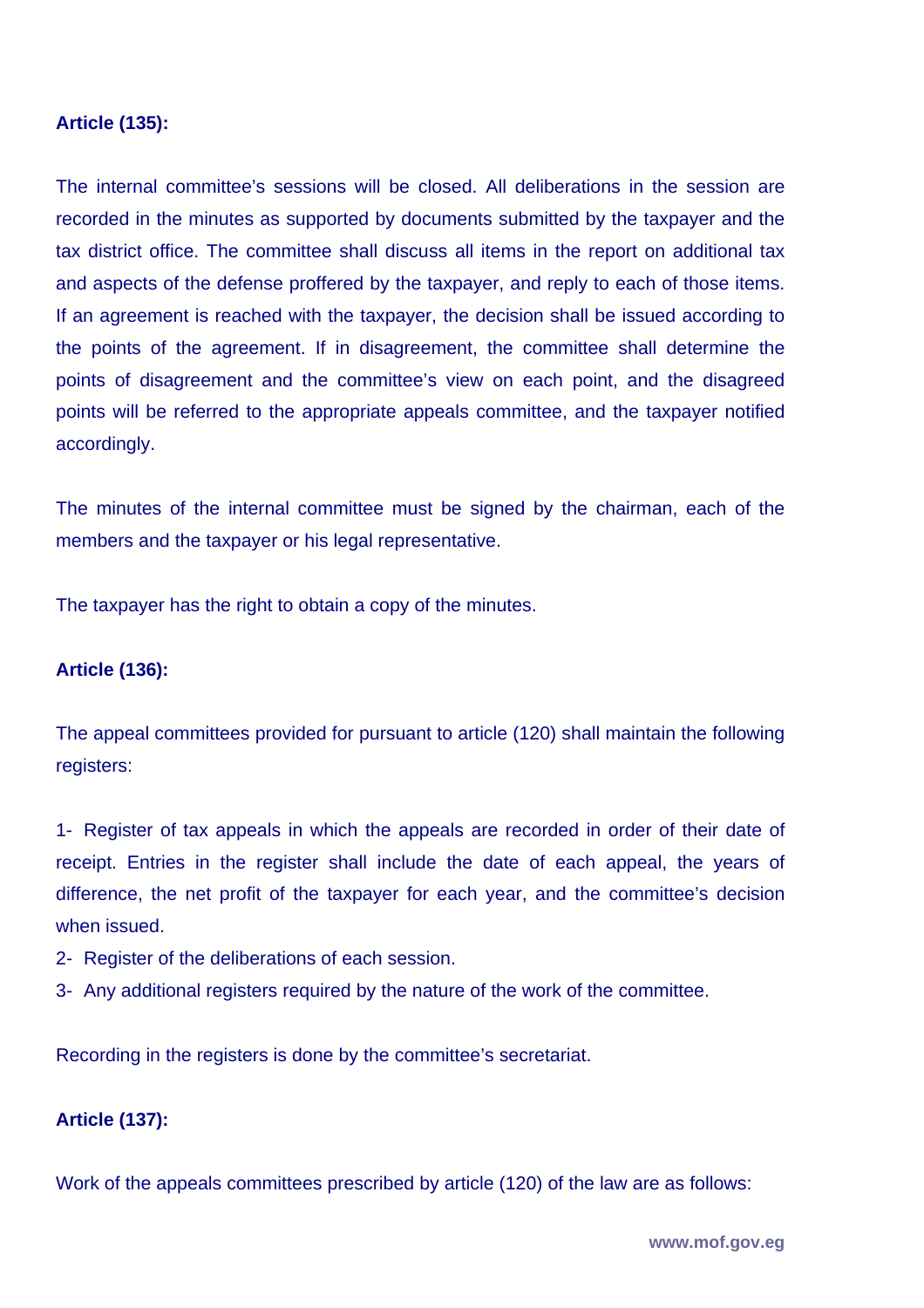1- The chairman of the committee shall determine the reporter of the case by choosing one of the two members appointed by the Tax Authority.

2- Each of the committee's members referred to in item (1) of the present article shall study the appeals referred to him and all aspects of the defense related to them, along with preparing the draft decision in each appeal.

3- The draft decision shall be discussed within the committee's members after they have been briefed on the appeal papers.

4- The committee's decision will be issued after the deliberation in accordance with the provisions of article (122) of the law.

#### **Article (138:**

The appeal committee shall complete the tasks determined by the department supervising the committees.

#### **Article (139):**

The appeals committee shall observe the general rules and principles for litigation as provided in article (141) of this regulation.

#### **Article (140):**

The appeals committee shall notify both the appellant and the concerned tax office of the date scheduled for the session, using form no. (39 committees) by registered letter with acknowledgement of receipt. If the taxpayer or his representative does not attend the committee's first session, the appeal shall be retained for a decision to be issued after two weeks, and the taxpayer notified accordingly by means of a registered letter with acknowledgement of receipt. If the taxpayer gives an excuse acceptable to the committee, the door for argument the case shall be re- opened and a session for examining the appeal determined. If the committee does not accept the excuse, it shall issue a substantiated decision in the appeal.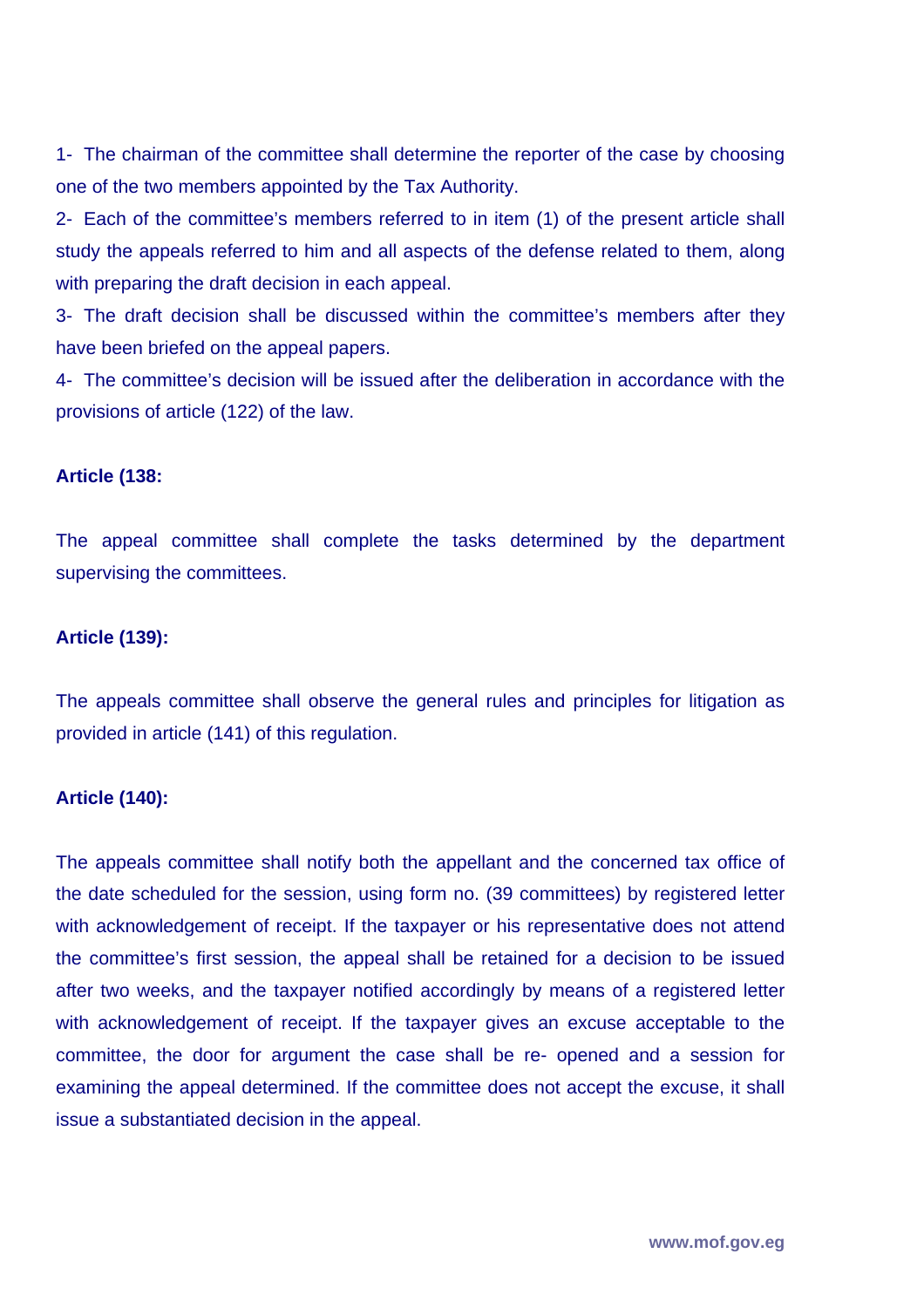## **Article (141):**

The general rules and procedures for litigation procedures pursuant to article (122) of the law are as follows:

- 1 The competence
- 2 Notifying parties of the difference in the report
- 3 The taxpayer's right to seek refusal of the committee or one of its members
- 4 Discussing all rebuttals with the taxpayer
- 5 Substantiating the decision.

The foregoing are subject to the general rules and principles for litigation as prescribed in the civil and trade procedures law.

#### **Article (142):**

By a decision of the head of the Tax Authority, one or more committees shall be established for reconsideration of the final tax assessment. The committee shall be under one of the Tax Authority's officers with the rank of general manager, and the committee shall have as a member a person at least of the rank of an assistant counselor from the State Council, to be elected by the head of the council, and one tax officer. The decision establishing the committee shall state its competencies and its headquarters.

#### **Article (143):**

The committee for reconsideration of the final tax assessment shall, within 15 days of receiving the taxpayer's request, ask for the tax file from the competent tax office, and the tax office must provide the file within fifteen days of receiving the request from the committee. Upon receipt of the tax file, the committee shall review it and the taxpayers' request and any supporting documentation and issue its decision within sixty days from the date of receipt of the tax file. The decision is not enforceable unless endorsed by the head of the Tax Authority.